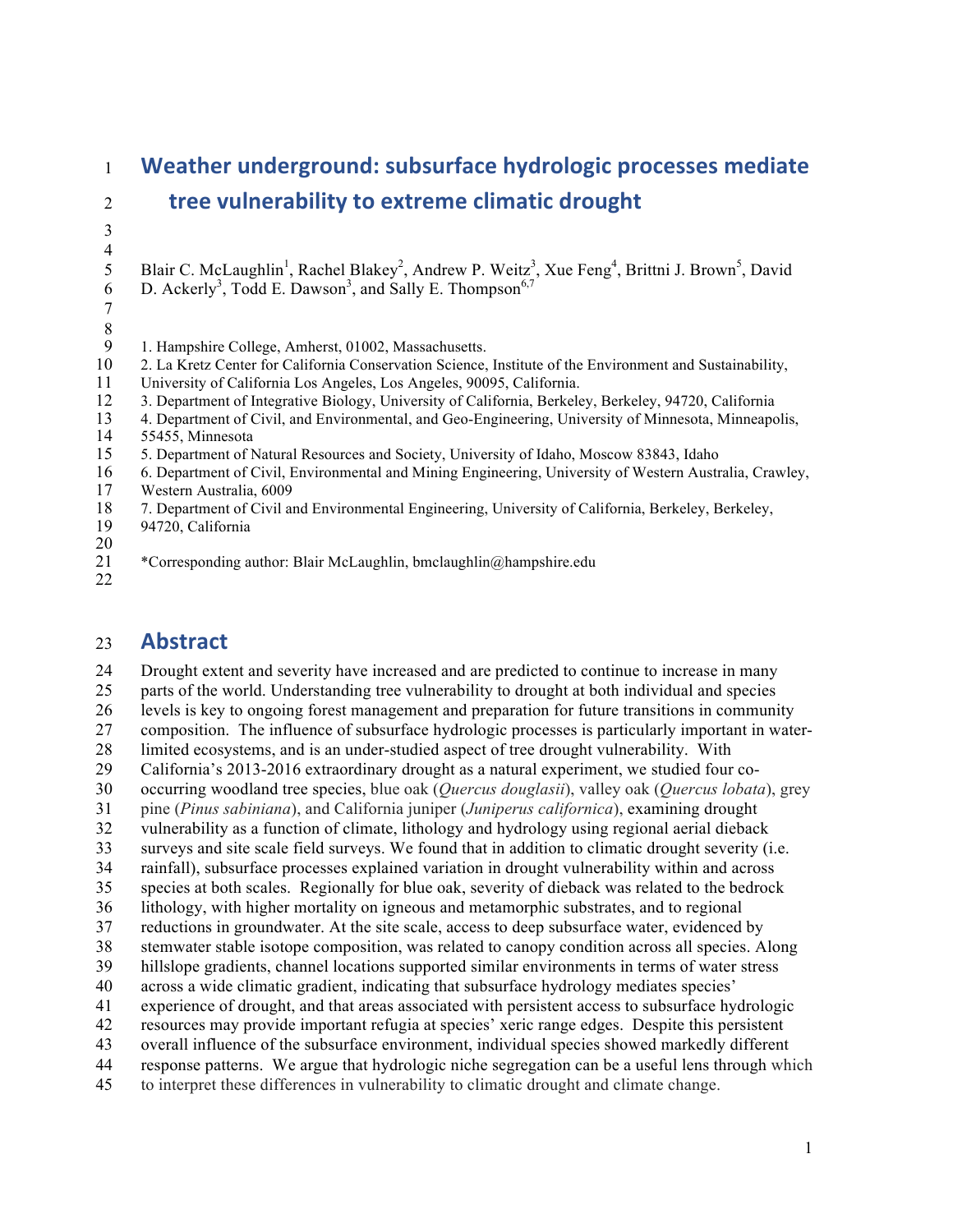# **Keywords**

- Water, subsurface, hydrology, lithology, drought, oak woodlands, hydrologic niche, climate
- change, *Quercus douglasii*  $\frac{48}{49}$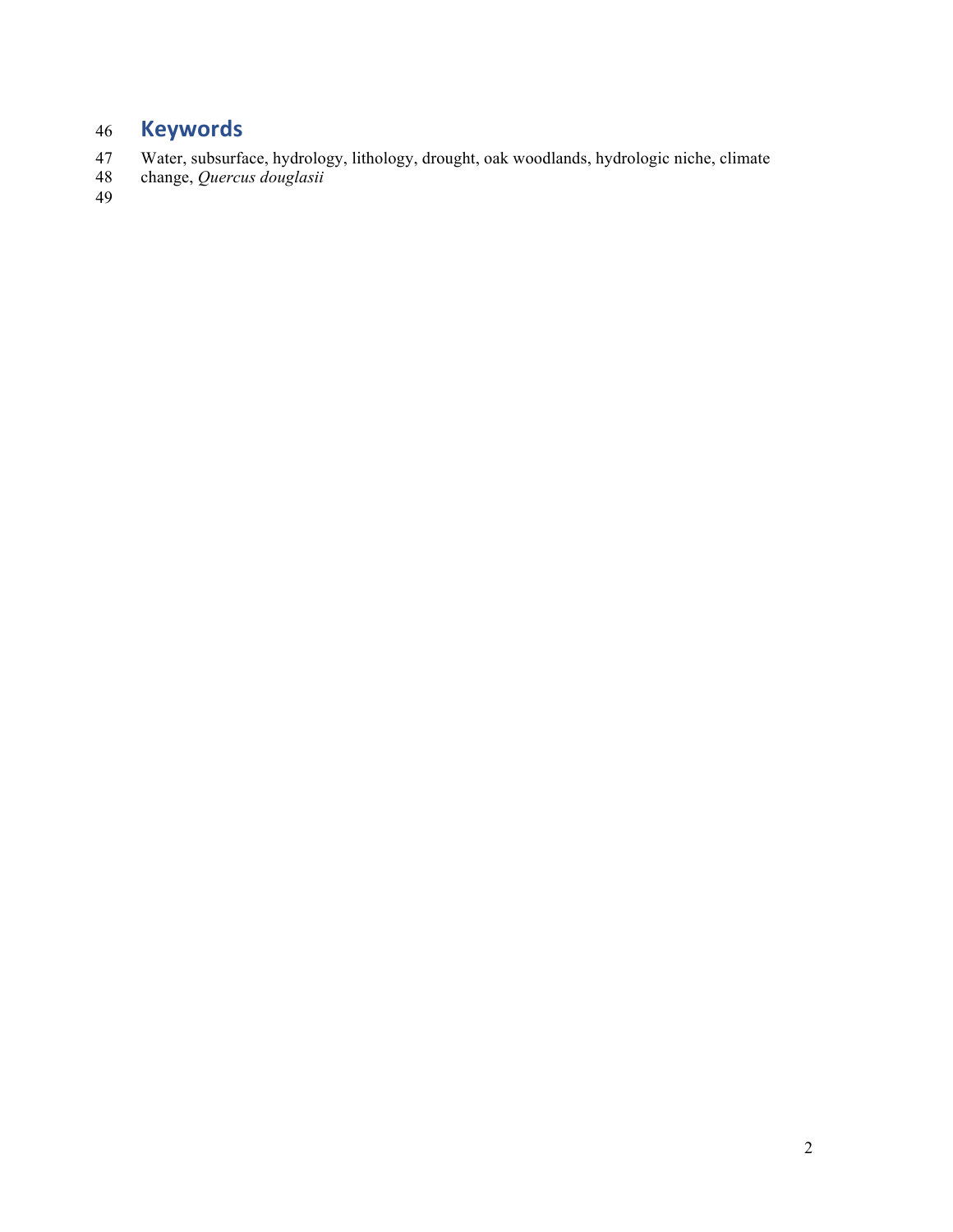# **Weather underground: subsurface hydrologic processes mediate tree vulnerability to extreme climatic drought**

## **1. Introduction**

Climate change is anticipated to increase and exacerbate drying in water-limited ecosystems

(Gosling & Arnell, 2016), and to increase the frequency and severity of extreme drought

(Diffenbaugh *et al.*, 2015, Stocker *et al.*, 2013). Recent global increases in tree mortality related

to climatic extremes ( Anderegg *et al.*, 2013, Breshears *et al.*, 2009, Van Mantgem *et al.*, 2009,

Vicente-Serrano *et al.*, 2013, Williams *et al.*, 2013), point to a likely increase in future drought-

related tree mortality (Allen *et al.*, 2010).

 Plants employ a range of strategies to cope with seasonal drought (Vico *et al.*, 2014), including annual life history strategies (Mulroy & Rundel, 1977), deep rootedness (Ehleringer et al. 1991), dry season dormancy (Borchert & Rivera, 2001, Vegis, 1964), or drought deciduousness (Manzoni *et al.*, 2015, Vico *et al.*, 2017). An individual's size, canopy position, stand density and associations with invasive species (Bennett *et al.*, 2015, Clark *et al.*, 2014, Gitlin *et al.*, 2006, Nepstad *et al.*, 2007, Young *et al.*, 2017) can impact drought vulnerability. Across species, traits including mean species height, stomatal response, leaf area, stem and/or leaf hydraulic traits, and water potential at the leaf turgor loss point or the zero carbon assimilation point have been associated with variation in drought vulnerability (Anderegg *et al.*, 2016, Bartlett *et al.*, 2012, Breshears *et al.*, 2009, McDowell & Allen, 2015). Biotic (e.g. herbivores, pathogens) and abiotic (e.g. fire) stressors are also important drivers of drought vulnerability (Kolb *et al.*, 2016, Liang *et al.*, 2016). These traits and stressors interact with the quantity of water available for plant use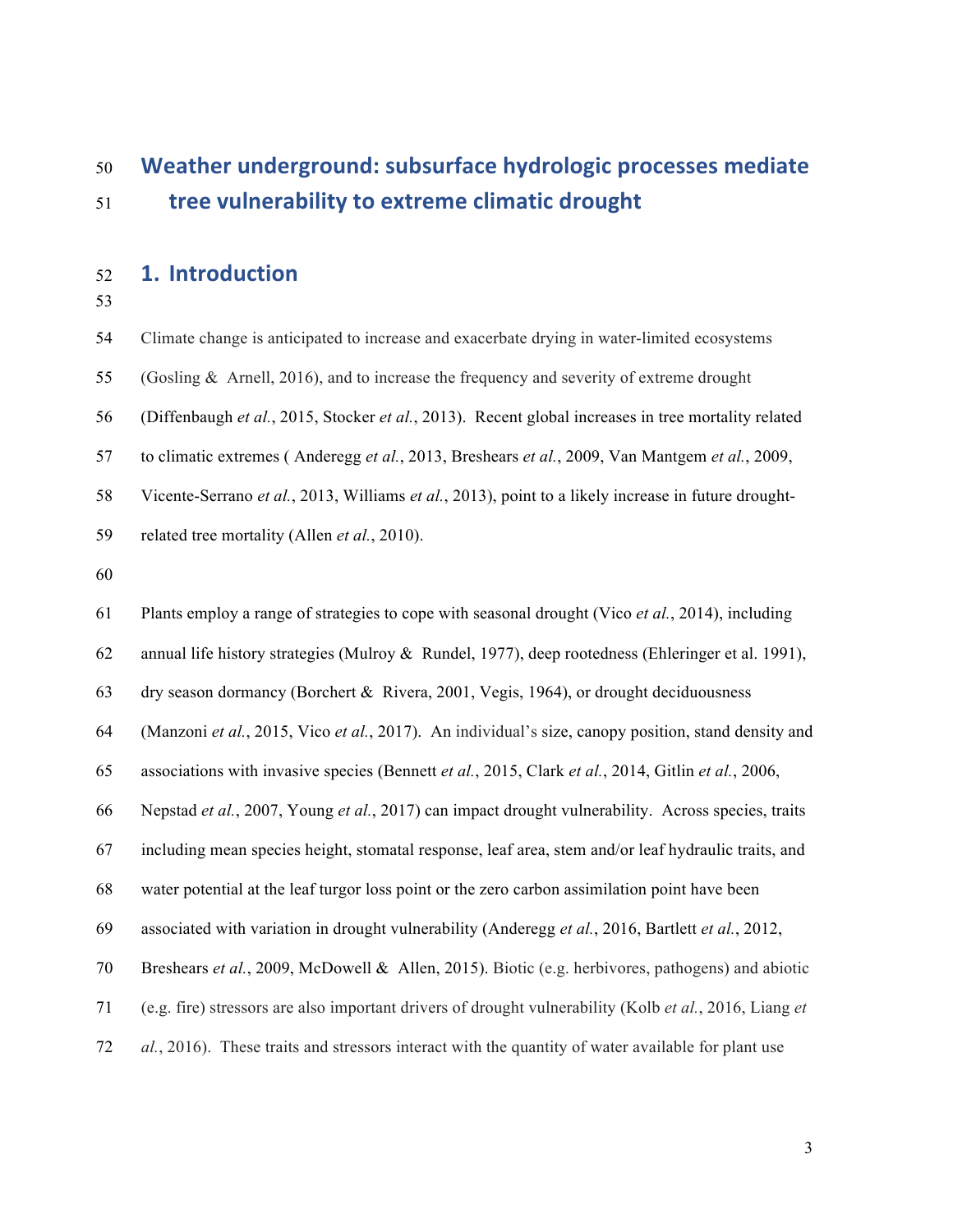during a drought period to determine plant outcomes, including mortality (Feng *et al.*, 2018, Feng *et al.*, 2017).

 In seasonally dry ecosystems, such as woodlands and savannas, the water available to plant species growing in the dry season is largely drawn from that which is stored within the root zone by the end of the wet season in late winter or spring (Dralle & Thompson, 2016, Feng *et al.*, 2015). Thus the translation of meteorological or climatic drought (i.e. precipitation deficits, Dracup *et al.*, 1980) into the drought conditions experienced by these plants is determined not only by wet-season precipitation, but by how that precipitation enters, and is stored, transmitted and lost from various subsurface layers, and how plants access those subsurface layers in space and time. Thus, surface hydrological processes such as rainfall redistribution by overland flow (Thompson *et al.*, 2010, Thompson *et al.*, 2011) and subsurface characteristics, such as the infiltration capacity, depth, porosity distribution and permeability of the subsurface environment (Brooks *et al.*, 2015, Guo & Lin, 2016), together with rooting depth, and how plant locations are situated with respect to the hillslope catena (i.e. the lateral soil and topographic variation along a hillslope) or local or regional groundwater, all place controls on water availability, and plants' experience of drought (Dawson *et al.,* 2020). The broad implication of these hydrological processes is that individuals or populations of plants with varying functional traits exposed to a common meteorological drought, can experience different anomalies in water availability, complicating both understanding and predictions of drought vulnerability (Feng *et al.*, 2019, Feng *et al.*, 2018, Feng *et al.*, 2017).

 Several studies suggest that the responses of vegetation growing in seasonally-dry climates to meteorological drought depend on the interactions between climate, subsurface hydrology and landscape features. Hahm et al. (2019a), for example, demonstrate that in a subset of locations across California, limited subsurface water storage capacity, rather than variations in seasonal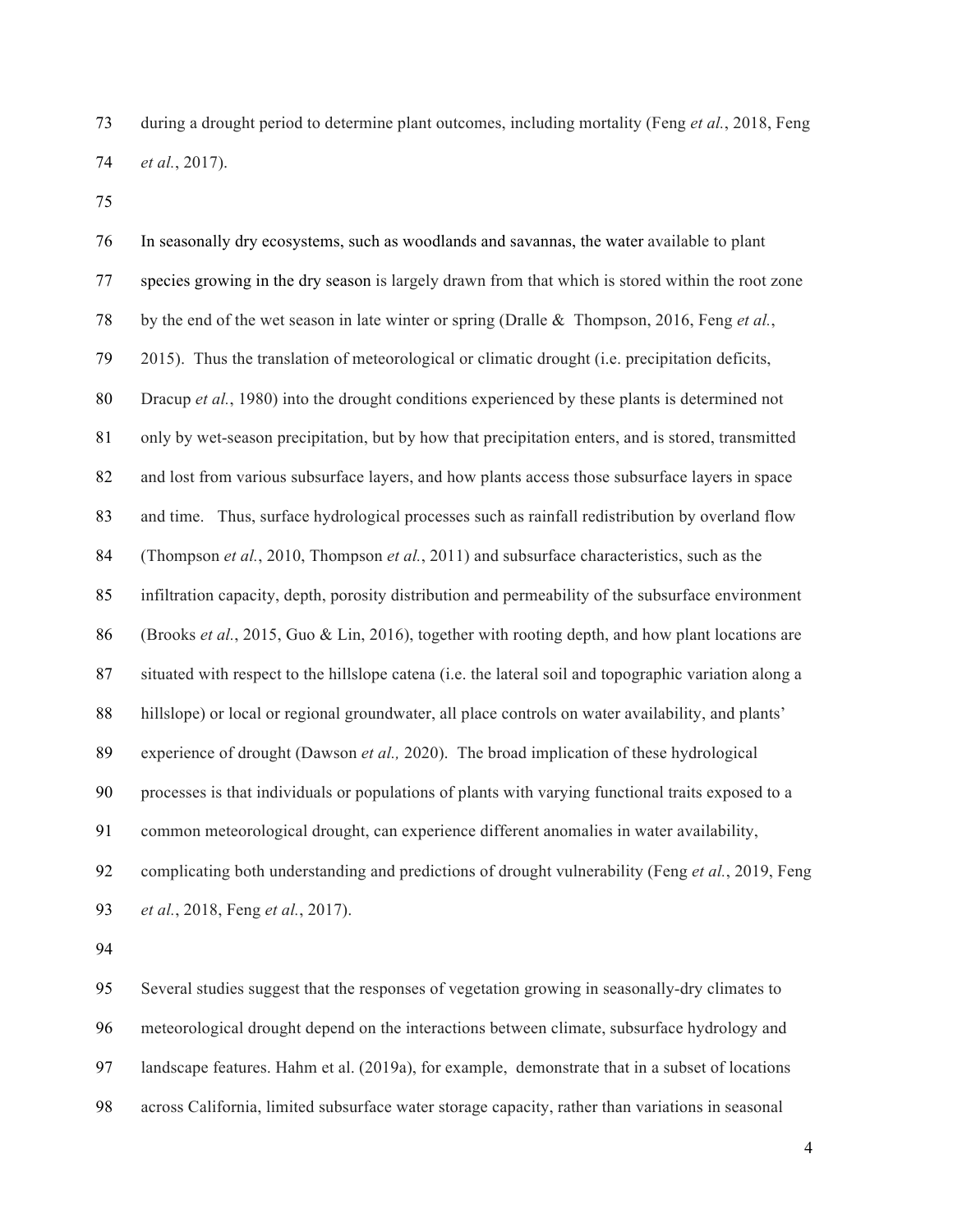| 99  | precipitation, appears to constrain plant productivity, such that variability in annual vegetation   |
|-----|------------------------------------------------------------------------------------------------------|
| 100 | growth is independent of variations in annual precipitation. In Australian savannas, plant drought   |
| 101 | mortality varied by parent rock lithology (with mortality ranging from greatest to least across      |
| 102 | igneous metamorphic to sedimentary rock types to alluvium, Fensham & Holman, 1999),                  |
| 103 | presumably reflecting differences in vadose zone porosity and permeability profiles. Some            |
| 104 | studies have considered how landscape positioning along site-scale topographic, climatic and soil    |
| 105 | moisture gradients influence water stress and mortality outcomes (Anderegg et al., 2013, Gitlin et   |
| 106 | al., 2006, Young et al., 2017), but few address processes in the subsurface (Brown et al., 2018,     |
| 107 | Fensham & Holman, 1999).                                                                             |
| 108 |                                                                                                      |
| 109 | Our ability to address this influence of subsurface processes is facilitated by the fact that plants |
| 110 | are not located randomly on the landscape (Dawson, 1990). Instead, species tend to grow in           |
| 111 | locations where their physiological needs with respect to water supply are matched by the            |
| 112 | dynamics of plant available water (Shantz, 1927, Solbrig & Orians, 1977), and such variations in     |
| 113 | water availability can explain up to 60% of species' spatial distributions at landscape scales       |
| 114 | (García-Baquero et al., 2016). As such, plant species exhibit contrasting hydrologic niches          |
| 115 | (Silvertown et al., 2015, West et al., 2012, Dawson, 1990) – differences in their physiological      |
| 116 | requirements for growth, survival and reproduction with respect to water supply. These               |
| 117 | differences are reflected in different species distributions across spatial hydrologic gradients     |
| 118 | defined by climate, topography, and subsurface properties (Ackerly et al., In press, Dawson et al.,  |
| 119 | 2020, Araya et al., 2011, Silvertown, 2004, Silvertown et al., 2001, Silvertown et al., 1999,        |
| 120 | Pockman and Sperry 2000).                                                                            |
| 121 |                                                                                                      |
| 122 | In this study, we use the unprecedented 2013-2016 California drought (which included the             |

hottest, driest 3-year period since instrumental records commenced in 1895 (Mann & Gleick,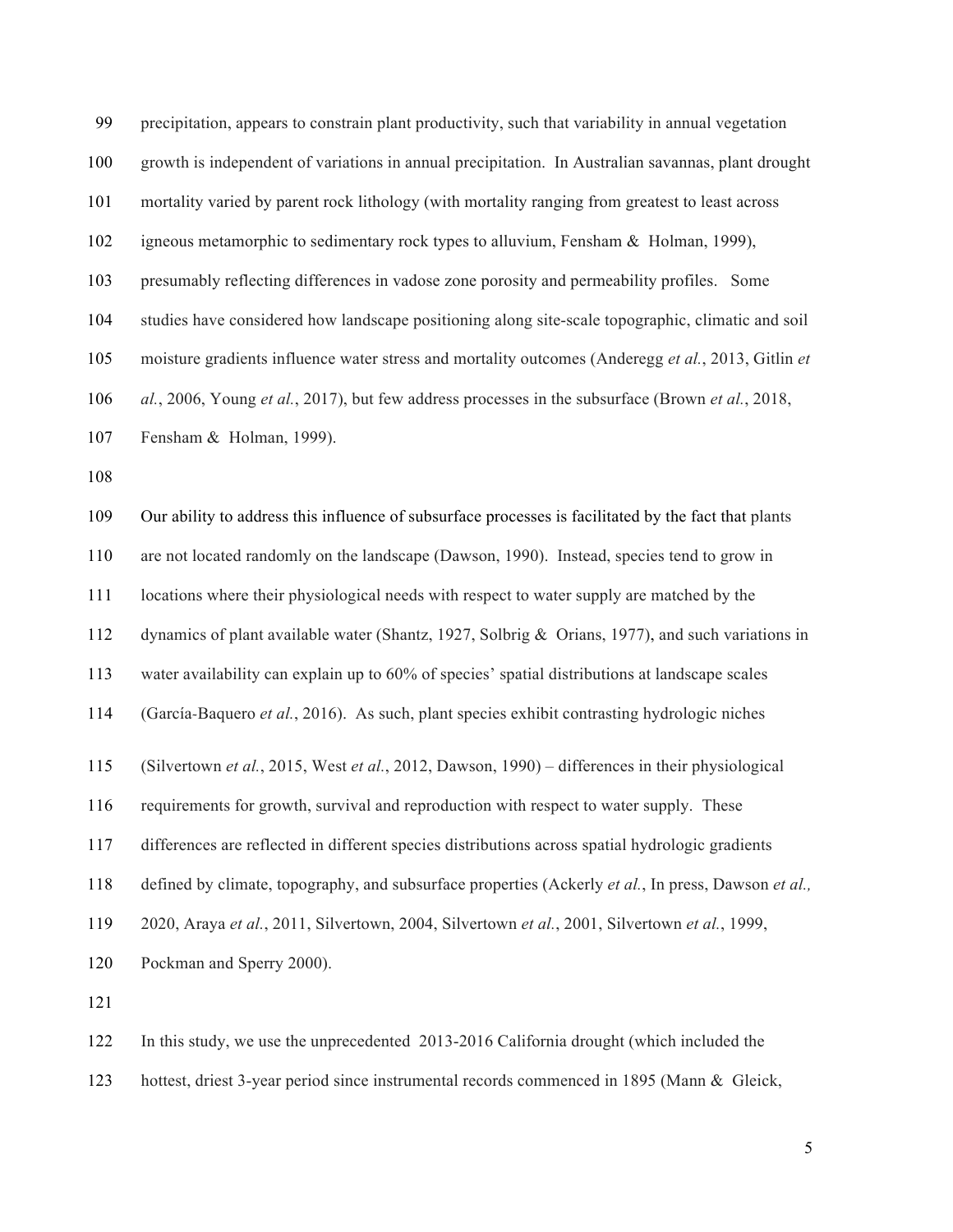2015) ) as a case study to explore how subsurface processes and variation in species' hydrologic niches (which influence their regional and site-scale distributions) led to different drought responses of species and individuals. In a previous study (Brown et al. 2018), our group explored regional patterns of blue oak dieback and climate with a focus on response thresholds, predicting future areas of the species' persistence using climate futures and the influence of regional groundwater loss. In this paper, we expand on that work with a cross-species and multi-scale analysis of the variations in species' drought response and vulnerability and the importance of the subsurface environment more broadly. We considered four broadly distributed, co-occurring species—blue oak (*Quercus douglasii*), valley oak (*Quercus lobata*), grey pine (*Pinus sabiniana*), and California juniper (*Juniperus californica*)—representing a range of hydrologic niches and contrasting dependence on subsurface water resources. We compared dieback patterns across the species' ranges using summer 2015 USDA Forest Service flyover survey data (Fettig *et al.*, 2019, USDA Forest Service, 2017), and, where sufficient data existed for blue oak and grey pine, we examined these dieback patterns as a function of precipitation, temperature, underlying lithology (as a proxy for subsurface characteristics) and groundwater gravitational anomalies (measured by satellite). "Dieback probability" refers to the percent of trees that have visible and significant canopy leaf loss, based on the aerial surveys, in a particular location at the end of the drought period. We complemented these regional analyses with three years of data collected from a field site where all four species occurred at the xeric edge of the blue and valley oak and grey pine distributions, and from two additional sites within the more mesic parts of the blue and valley oak distributions. We asked the following:

 1) What was the influence of climate on tree dieback and mortality? Was spatial variation in these factors more strongly predicted by absolute levels of 2013-15 precipitation and temperature, or by drought anomalies, relative to historical means?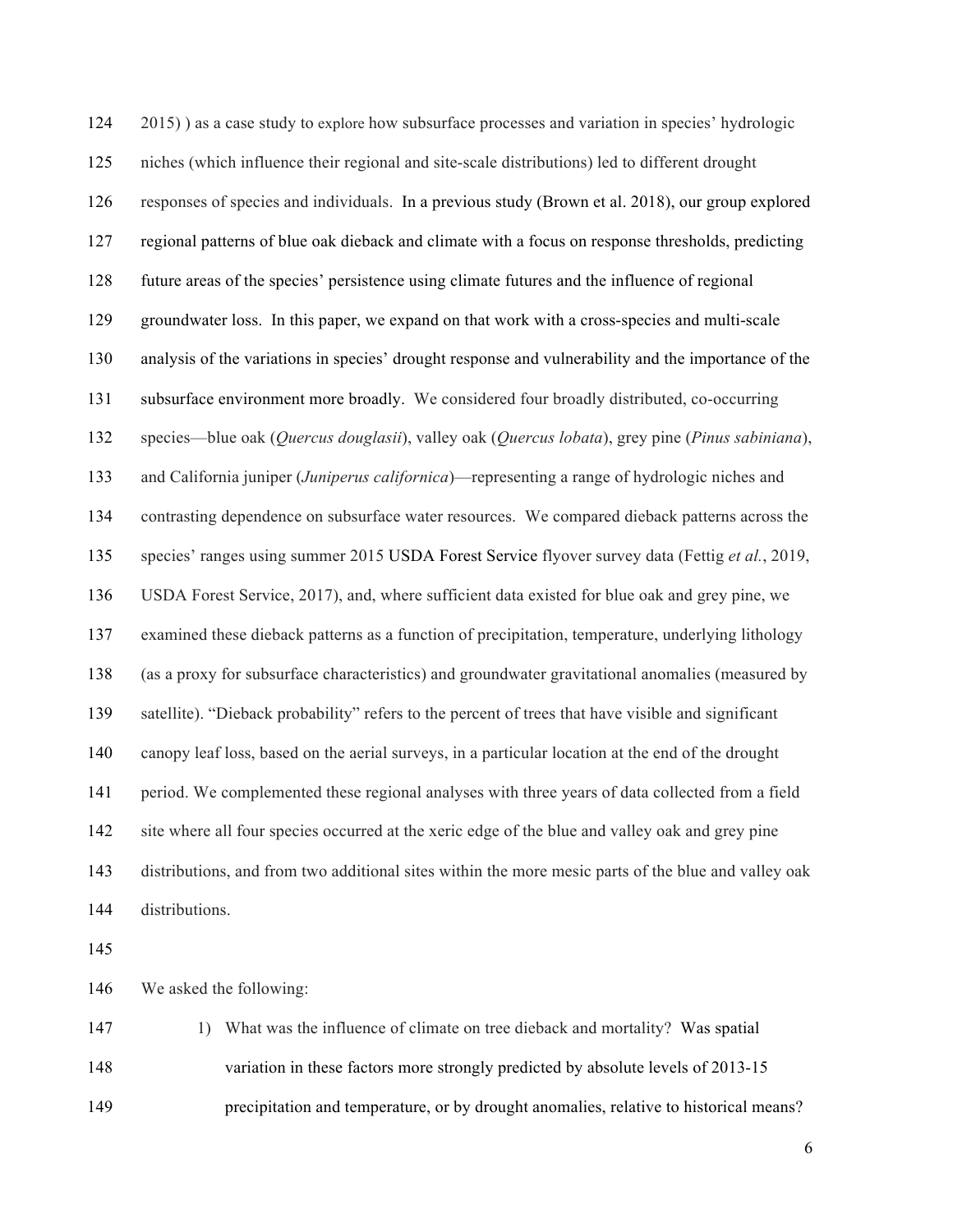| 150 | 2) What was the influence of subsurface conditions (physiography, hydrology,              |
|-----|-------------------------------------------------------------------------------------------|
| 151 | lithology) on tree dieback and mortality? Do subsurface features and processes            |
| 152 | mediate how trees experience climatic drought?                                            |
| 153 |                                                                                           |
| 154 | We suggest that the hydrologic niche concept can provide a useful lens through which to   |
| 155 | interpret species-level differences in drought vulnerability in co-occurring species with |
| 156 | overlapping distributional climatic associations.                                         |
| 157 |                                                                                           |

## **2. Methods**

## **2.1 Study sites**

 The California Sierra Nevada and Coast Range water-limited foothill woodlands form a unique ecosystem, situated in a Mediterranean-type climate between higher altitude conifer forests and lower elevation grasslands (Pavlik, 1991). They are primarily characterized by endemic blue and valley oak and grey pine, with an annual grass understory, and are often grazed by cattle (Pavlik, 1991). Our regional-scale analyses encompassed the majority of the range of the three endemic study species and part of the California juniper distribution, which extends further east and south (Figure 1).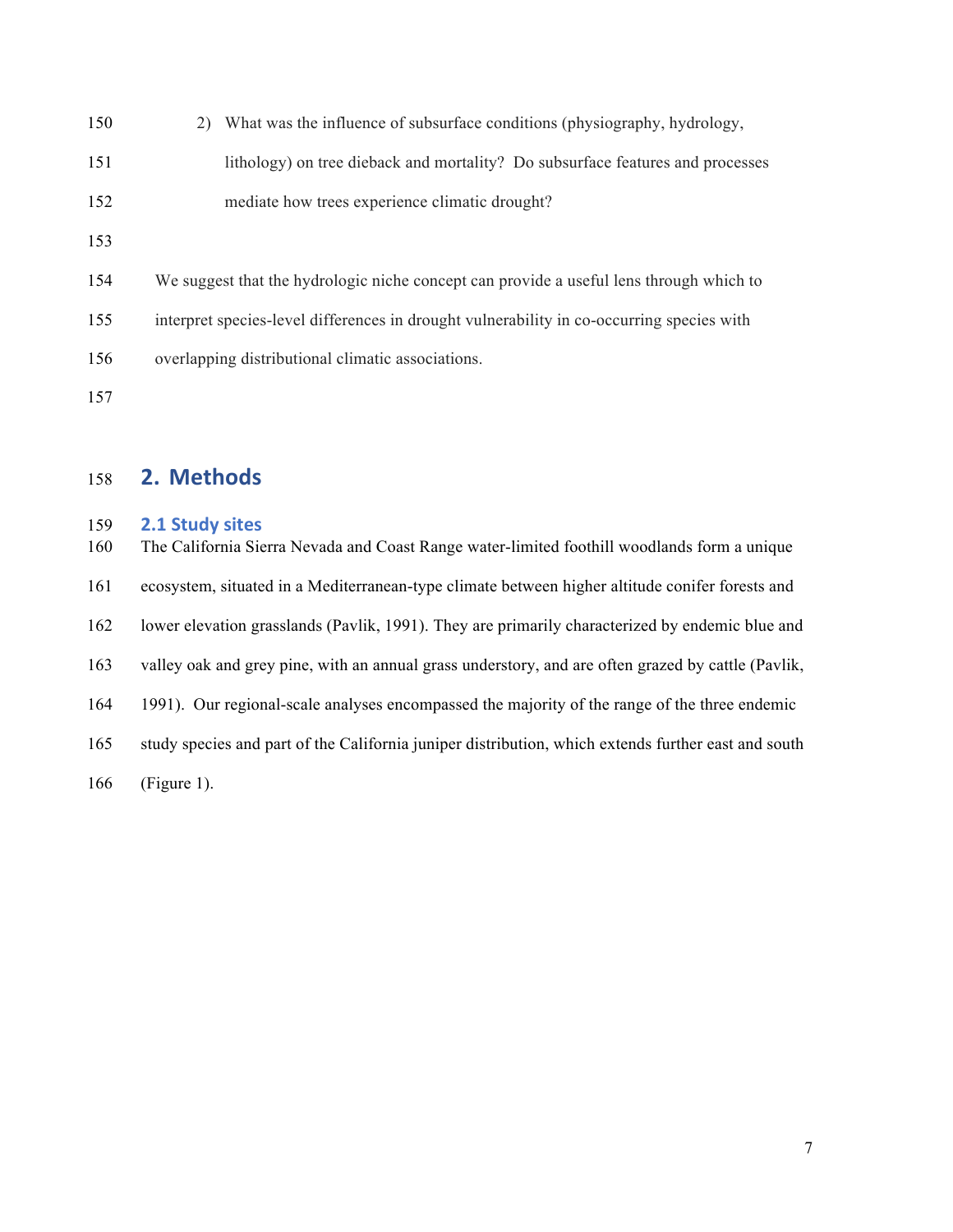

**Figure 1:** California distributions of the four study species (A) blue oak (B) grey pine (C) valley oak and (D) California juniper. Orange / grey in A-D indicate areas covered /not covered by Forest Service aerial mortali juniper. Orange / grey in A-D indicate areas covered /not covered by Forest Service aerial mortality surveys and areas 170 of observed dieback are shown in purple (including outlines for blue oak and gray pine and shown as a point for valley<br>171 oak and California juniper to increase visibility). Panel E shows average water year precipitat oak and California juniper to increase visibility). Panel E shows average water year precipitation (2013-2015) and (F) shows drought precipitation anomaly. A positive anomaly shows a wetter-than average year. Study sites are shown as crosses (north to south: Pepperwood, Blue Oak Ranch Reserve and Private Ranch). Panel A is redrawn from Brown et al.  $(2018)$ .

|  | 176 We also worked at three field sites on the western margin of the ecosystem, spanning most of its |  |
|--|------------------------------------------------------------------------------------------------------|--|
|  |                                                                                                      |  |

- north-south extent: two research reserves, Pepperwood Preserve (Pepperwood) and Blue Oak
- Ranch Reserve (BORR), and a private property, referred to here as "Private Ranch" (Figure 1,
- panel F). Cattle currently graze at Pepperwood and Private Ranch, while BORR has not been
- grazed for approximately 20 years. The three sites span a gradient in aridity, with a historical
- average annual precipitation (AAP, 1980-2010) of 1000 mm at Pepperwood, 600 mm at BORR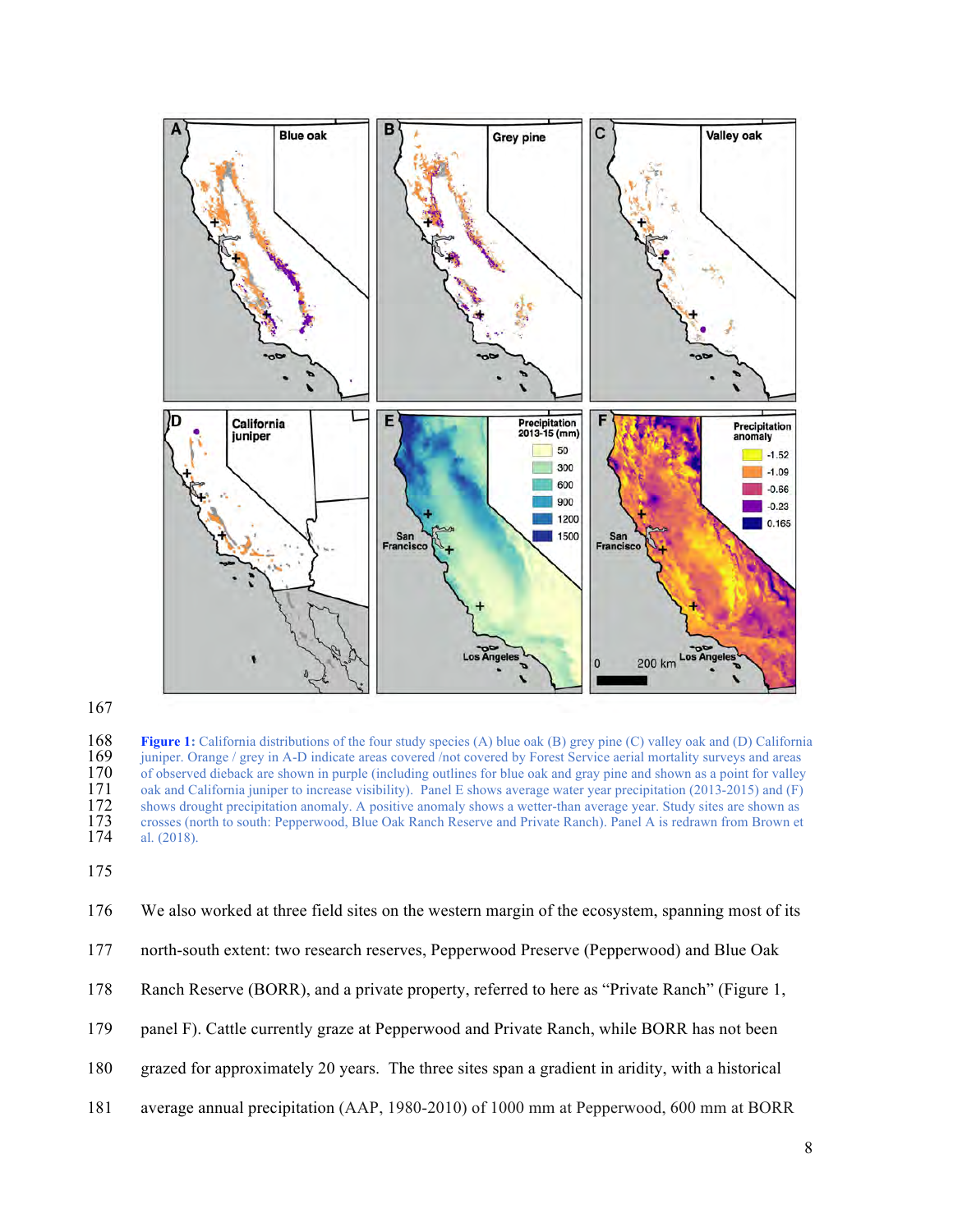and 300 mm at Private Ranch (Flint and Flint 2013). The sites vary in geology and topography,

with deeper incised canyons and minimal riparian zones at BORR and Pepperwood, and broad

alluvial floodplain valleys flanked by shallow hills at Private Ranch.

### **2.2 Study species**

 The four study species were the dominant trees at Private Ranch, and the two oaks are dominant at BORR and fairly common at Pepperwood (the pine and juniper are absent or rare at these sites). The species reflect contrasting deciduous/evergreen life history strategies and rooting depth. Previous studies report a range of deep and shallow roots for blue oak (Griffin, 1973, Miller *et al.*, 2010) and grey pine (Powers, 1990), a deep rooted morphology for valley oak (Lewis & Burgy, 1964, Lewis & Burgy, 1966), and potentially mid-level roots in California 193 juniper based on its relatively small stature, slow growth and extreme drought tolerance (Willson *et al.*, 2008). Distributional climate associations and size characteristics of the study species are shown in Section S1 and Table S1 of the SI.

### **2.3 Regional datasets**

 We analyzed the occurrence of tree crown dieback during the drought for blue oak and grey pine within its regional distribution, as a function of climate, lithology and groundwater depth anomalies. Water year (October 1-September 31) climate data were obtained from a 270 x 270 m downscaling of PRISM (Daly *et al.*, 1994) produced by Flint and Flint (2012, regularly updated), from which we calculated historical averages (for 1980-2010), drought year averages (for 2013- 2015), and the drought year anomalies ([mean drought year (2013-15) – historical baseline]/ interannual standard deviation of historical baseline) of three climate variables: annual 204 precipitation [mm], summer/fall temperatures  $[^{\circ}C]$ , and climatic water deficit (CWD) [mm] (Basin Characterization Model (Flint & Flint, 2012)). See Figure 1 E-F for state-wide precipitation averages and drought anomalies. We explored, but did not include, SSURGO data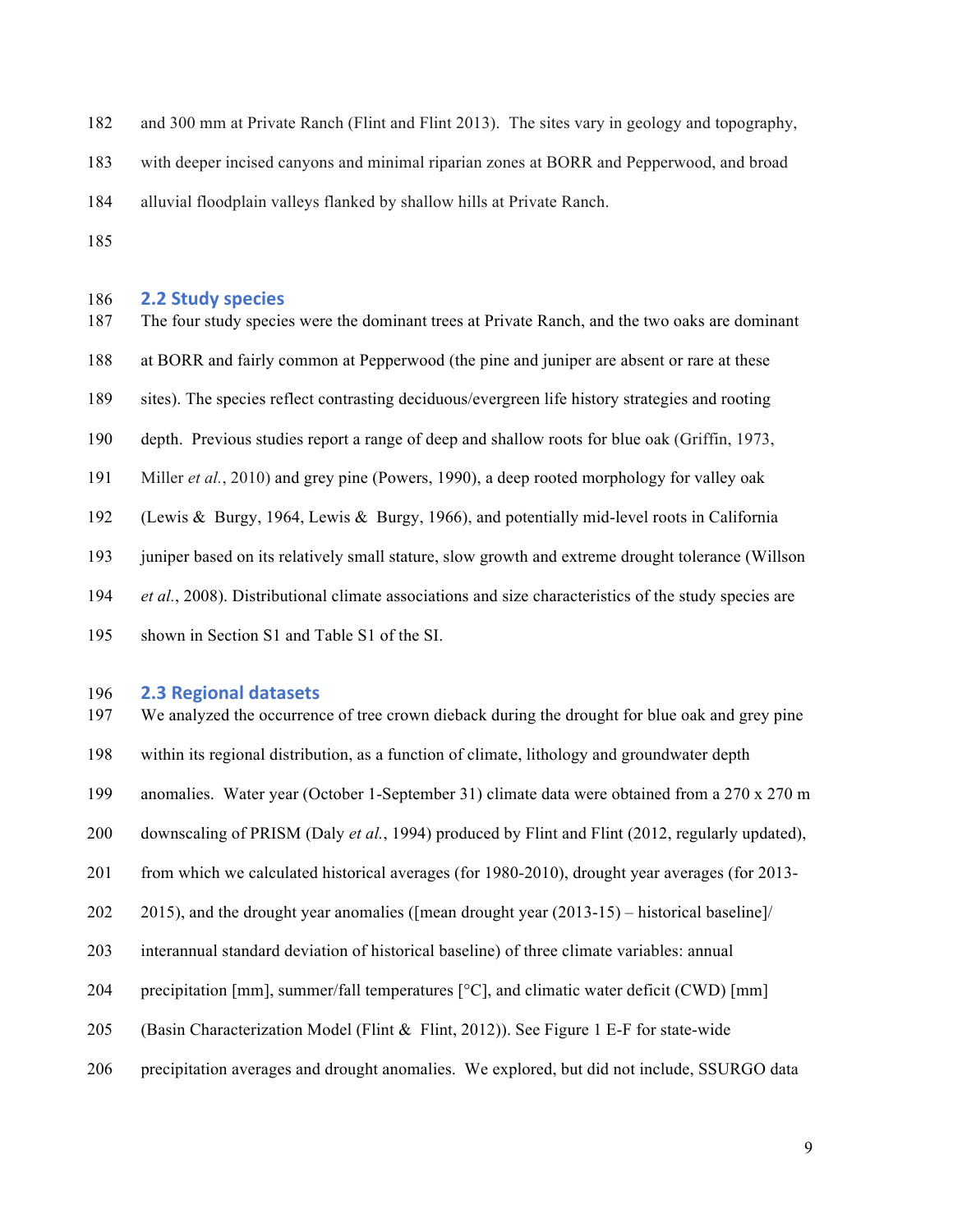on soil water holding capacity (visual assessment of analyses indicated no influence on canopy condition, see Figure S1).

 We obtained species distributions from the California GAP Analysis database (maps of existing vegetation at the species level for dominant, overstory species) (Davis et al., 1998), and dieback data from the 2015 USDA Forest Service Aerial Detection Monitoring campaign (US Forest Service, 2015), collected in the summer of 2015 (sampling details in SI Section S2.2). The aerial surveys cover 44% of California, and 40%-88% of the ranges of the study species (Figure 1 A-D, Table 1). Dieback of California juniper and valley oak was recorded in only one and two locations respectively (Figure 1, C and D). Dieback of blue oak and grey pine was more extensive, covering 5.57 and 0.73% of these trees' distributions, enabling further analyses of dieback in relation to climate and landscape variables. To facilitate such comparison, dieback 219 data were converted from polygons to points using a 270 x 270 m resolution grid matching BCM 220 climate layers. Dieback points were assigned if the overlapping dieback polygon covered  $>25\%$  of the grid cell, non-dieback points were assigned throughout the remaining study area. Points falling within water bodies were removed from the dataset. 

Lithological data were obtained from the USGS Californian Geology map (Ludington *et al.*,

2007). These data contain over 100 separate lithological types (SI, Table S2), which influence

but do not directly correspond to different subsurface hydraulic properties (Hahm *et al.*, 2019a,

Hahm *et al.*, 2019b). Exploratory analyses indicated that the study species were broadly

distributed in their location across sedimentary and granitic parent materials. Although both

lithologies can weather into deep, water-storing subsurface environments that supply plants with

water (Dawson *et al.,* 2020, Hahm *et al.*, 2019a, Hahm *et al.*, 2019b, Holbrook *et al.*, 2014, Klos

*et al.*, 2018, Rempe & Dietrich, 2018) it is reasonable to expect that the resulting porosities,

conductivities and their distributions, as well as the depth of soil and weathering – or at least the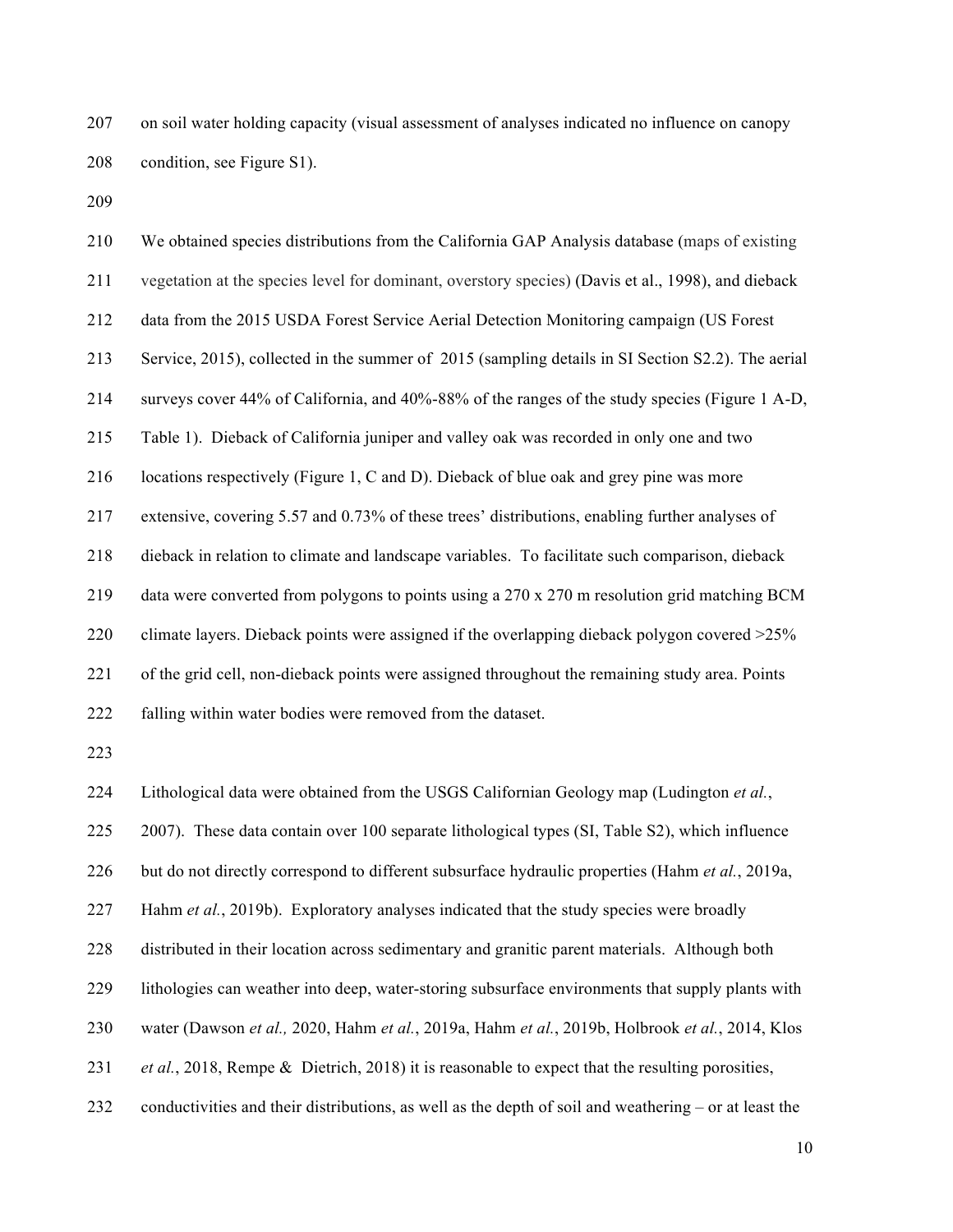| 234 | (Jenny, 1961). For this reason, we analyzed parent rock type as a factor contributing to                             |
|-----|----------------------------------------------------------------------------------------------------------------------|
| 235 | subsurface characteristics, using the highest-level lithology categories: igneous/metamorphic vs.                    |
| 236 | sedimentary/unconsolidated (SI, Table S2).                                                                           |
| 237 |                                                                                                                      |
| 238 | Changes in subsurface water storage were computed using data obtained from NASA's GRACE                              |
| 239 | satellite (Famiglietti et al., 2011, Swenson, 2012) at a 55 km resolution, comparing storage during                  |
| 240 | August 2015 to a baseline period prior to the drought (mean August values from 2004-2009).                           |
| 241 | Attribution of groundwater changes to natural and anthropogenic causes at regional scales is not                     |
| 242 | straightforward as recharge declined and anthropogenic abstraction increased markedly during the                     |
| 243 | drought (Xiao <i>et al.</i> , 2017). Since the majority of the study area is rangeland, we assumed that              |
| 244 | most deep water abstraction would be associated with groundwater pumping for stock watering,                         |
| 245 | which typically has lower water demands than crop agriculture (Hanak et al., 2019). A                                |
| 246 | comparison of the GRACE groundwater anomaly between the heavily irrigated croplands of the                           |
| 247 | California Central Valley and the rangeland-dominated Tulare, San Joaquin and Sacramento                             |
| 248 | basins, suggested that rangeland groundwater declines were approximate a third $(-2.9 \text{ km}^3/\text{yr})$ of    |
| 249 | those in the Central Valley (-10.0 km <sup>3</sup> /yr) (Xiao <i>et al.</i> , 2017), despite the rangelands covering |
| 250 | over twice the area of the Central Valley. These findings suggest that our interpretation of the                     |
| 251 | GRACE signal as a proxy for changes in plant available subsurface soil moisture are reasonable,                      |
| 252 | if necessarily imprecise. Additional information about regional datasets used is provided in the                     |
| 253 | SI, Section S2.                                                                                                      |
| 254 |                                                                                                                      |

distribution of such factors through space -- would differ between these broad parent rock types

 **Table 1:** Distribution and dieback metrics for *Q. douglasii, Q. lobata, P. sabiniana, and J. Californica.* Area sampled 256 refers to the 2015 Aerial Detection Survey undertaken by the USDS Forest Service to identify areas of forest dieback across California. California state area taken from US census data.

|                              | Q. douglasii Q. lobata P. sabiniana J. californica |         |           |         |
|------------------------------|----------------------------------------------------|---------|-----------|---------|
| Total distribution area (ha) | 3.468.996                                          | 818.586 | 2,496,599 | 480,225 |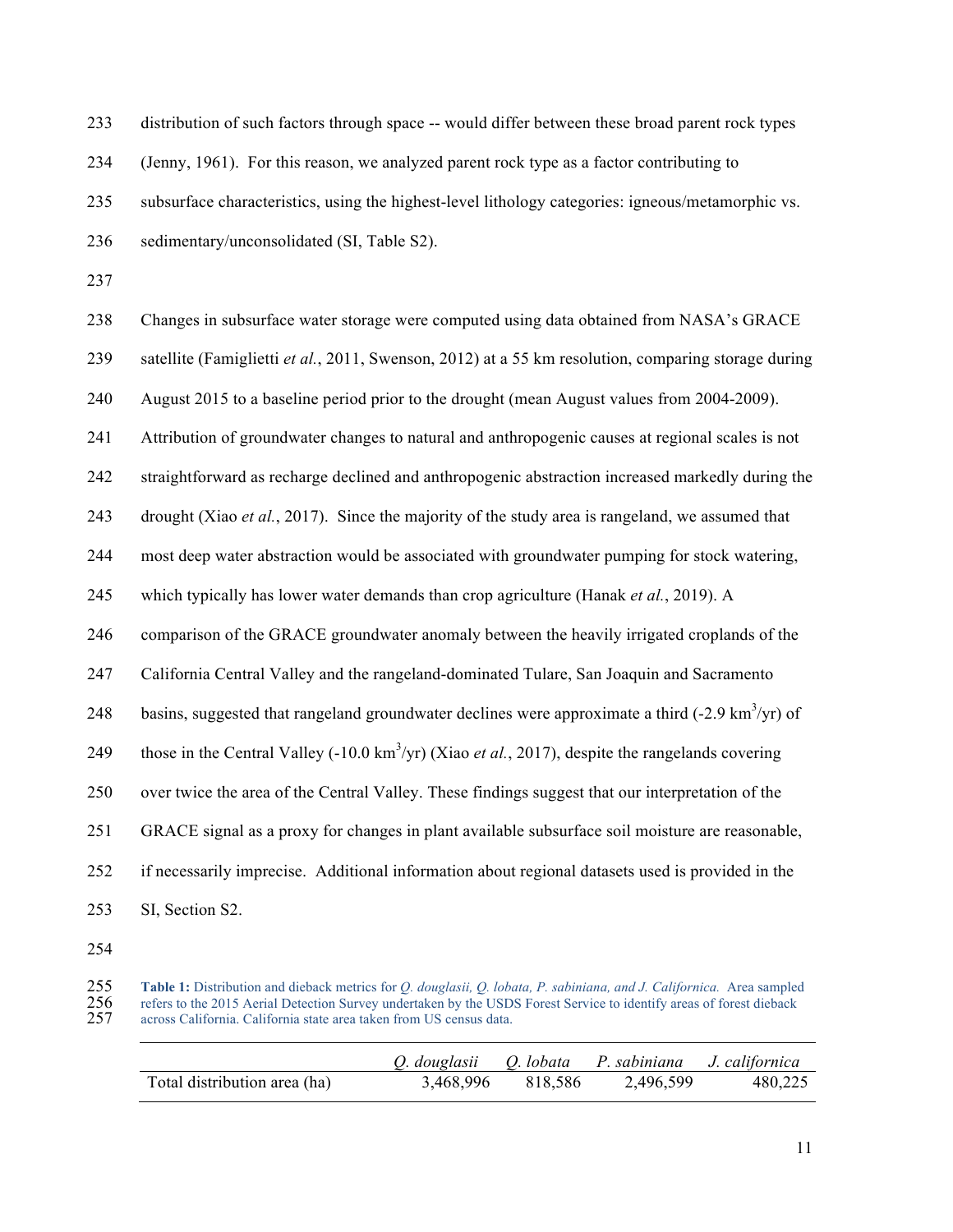| Percentage of California covered<br>by distribution       | 8.2       | 19      | 5.9       | 1.1     |
|-----------------------------------------------------------|-----------|---------|-----------|---------|
| Total area sampled (ha)                                   | 2,725,221 | 586,317 | 2,207,613 | 189,719 |
| Percentage of total distribution<br>sampled               | 78.6      | 71.6    | 88.4      | 39.5    |
| Total area of dieback detected<br>(ha)                    | 151,819   | 699     | 16,222    | 47      |
| Percentage of sampled<br>distribution recorded as dieback | 5.6       | 0.1     | 0.7       | < 0.1   |

## **2.4 Field data**

 A total of 877 trees across the three study sites were studied during late summer in 2014 and 2015. We used a targeted sampling design to ensure that we captured the phenomenon of interest – poor tree canopy health. At all sites, we visually searched the site and consulted with land managers to find areas of poor canopy condition around which we had access to the full hillslope catena. At the most xeric site, Private Ranch, we located three subsites around areas with poor canopy condition. We extended the subsites uphill and downhill to span the full hillslope catena. Subsites were approximately 200x200 m. At the other two sites, Pepperwood and BORR, we looked for, but did not find areas with similarly high levels of canopy stress, so we selected three otherwise similar subsites where blue and valley oak occurred. (See SI Fig S3 for schematic diagram of subsites). The subsites appeared to be generally representative of where our species occurred across the site in terms of characteristics like slope, aspect and land use. Within each subsite, we established four quadrats of approximately 60 x60 m, two in the channel area and two in the hill area (SI Fig S3). We identified species and visually assessed the canopy

condition of all adult trees (over 10 cm DBH) in each quadrat, termed hereafter "full surveys."

Canopy condition was assessed as the percent of a tree's canopy that was bare, binned in interval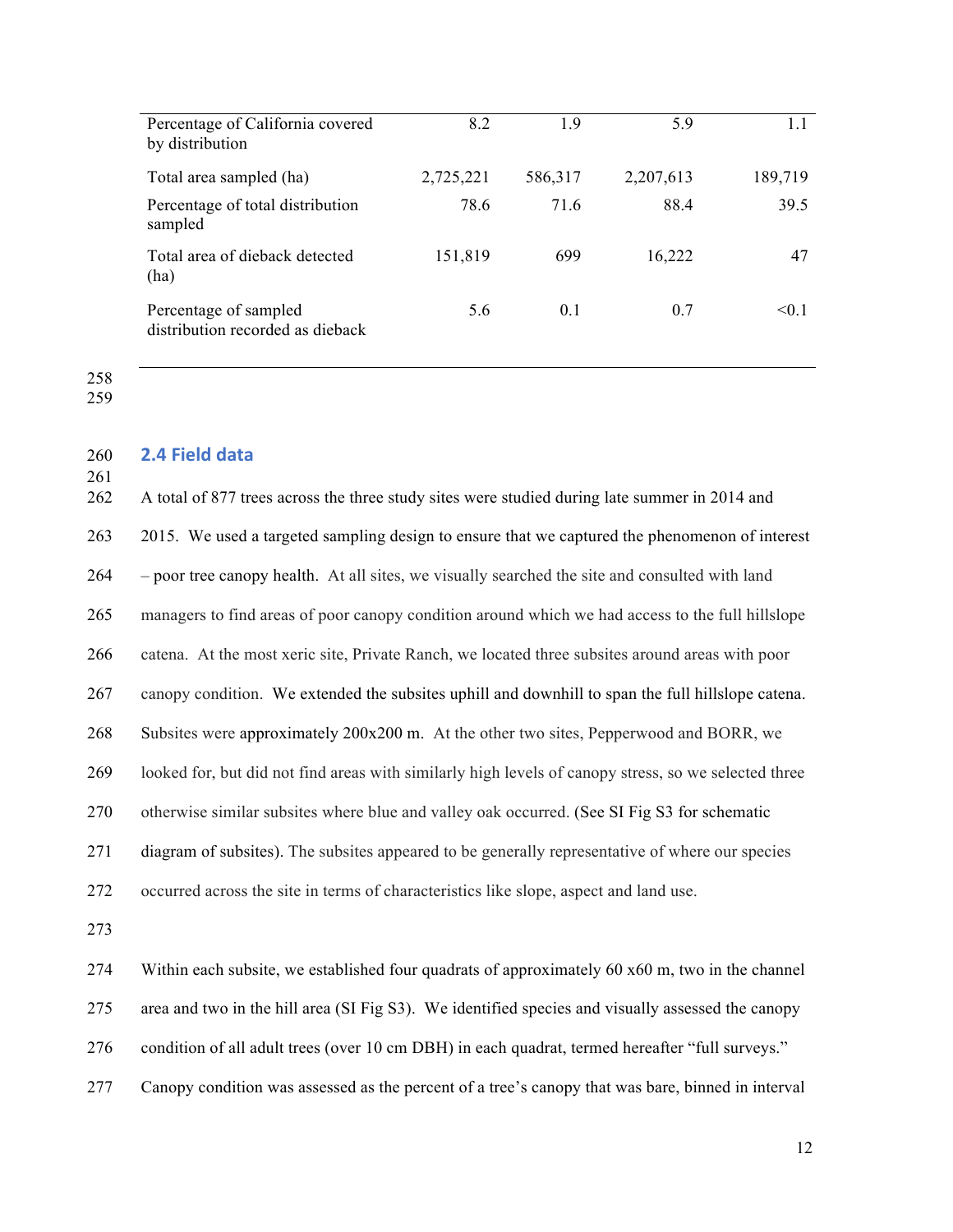categories of 10%, including 100% bareness for canopies that appeared to be devoid of leaves. Canopy condition measurements were calibrated between data collectors. Not all species were present in all subsites or quadrats (SI Tables S3 and S4). Three hill valley oaks at the Pepperwood site and two channel grey pines at the Private Ranch site were added to the full survey *post-hoc*  given their inclusion in the survey subset described below. Full surveys were conducted in August/September of 2014.

 Within each subsite, we established a transect that extended from the channel to the hilltop crossing the area of poor canopy condition, if present. Along this transect we selected a subset of adult trees for more intensive sampling that had at least a few leaves, and were at least three m distance from one other and from roads, termed hereafter "survey subset." Where possible, we located three trees in the upper and three in the lower part of the transect. Where multiple trees met these criteria, we sampled randomly. For each tree in the survey subset we visually assessed canopy condition as described above, and also collected stems for stemwater isotope analysis and measured diameter at breast height (DBH). Trees were also geolocated with a 0.5 m resolution Trimble GPS unit. We mapped channels and calculated the height above the nearest drainage for each individual ('elevation above channel'). Survey subset data were collected during August/September 2015. Mortality confirmation surveys were conducted in spring 2017, the growing season after the end of the drought.

 Xylem water isotope analysis followed Dawson and Ehleringer (1993) and is detailed in the SI (Section S3.1). From these xylem water isotope data, the extent of evaporative enrichment of tree water isotope composition was quantified by calculating the Euclidean distance(s) of the xylem 301 water  $\delta^2$ H and  $\delta^{18}$ O isotope values from each site's local meteoric water line (LMWL) and plotted 302 in dual isotope space ( $\delta^2$ H as a function of  $\delta^{18}$ O, ‰ VSMOW), where the LMWL represents the isotopic composition of local precipitation (Weitz 2018). These plant isotope departures from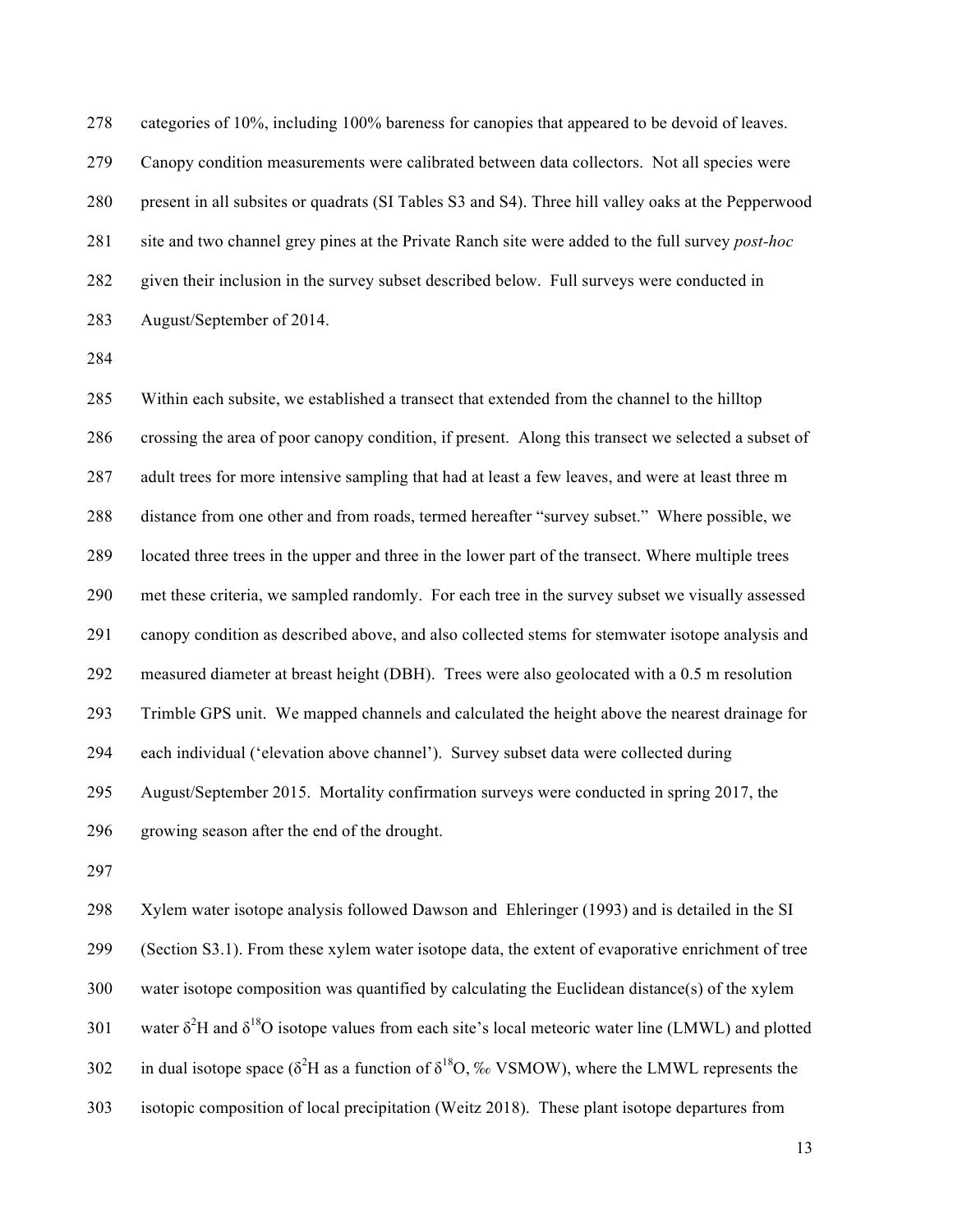304 their LMWL are unitless measures, as they are derived in dual isotope space (‰ / ‰ VSMOW). However, the "LMWL departure" distances reflect, in relative terms, how much of the water available to each tree has undergone post-precipitation isotopic modification; effectively the amount of source water fractionation has occurred because of evaporative processes that lead to isotope enrichment of the residual water that trees might take up. This metric therefore measures how much trees rely on water stored in shallow layers, largely soils (which is influenced to a greater extent by evaporative processes that cause enrichment, rendering these shallow waters less similar to the original precipitation inputs), relative to water stored at greater depths (less exposed to evaporative enrichment and thus more similar to precipitation) (Benettin *et al.*, 2018, Oshun *et al.*, 2016, Simonin *et al.*, 2009). The smaller the LMWL departure, the greater the tree's use of deeper subsurface water.

### **2.5 Statistical analysis**

 We used a variety of regression approaches to explore variation in observed drought vulnerability (dieback at regional scales, canopy condition at site scales) using the R project for statistical computing for all analyses (R Development Core Team 2016). Spatial processing and mapping were conducted in Arc GIS v10 and QGIS v2.14. The *spsurvey R* package was used for the GRTS method (Kincaid *et al.*, 2015) and the *lme4 R* package was used for linear mixed-effects models (Bates *et al.*, 2015). Model residuals were checked for normality and homogeneity of variance, and data were transformed as necessary.

### **2.5.1 Regional analyses**

We used a model selection approach with logistic regression to attribute the drivers of variation in

canopy dieback for blue oak and grey pine (the two species that experienced substantial dieback

- at regional scales in our dataset), with respect to climatic and subsurface drivers of water
- availability. We thinned the datasets using the generalized random tessellation stratified (GRTS)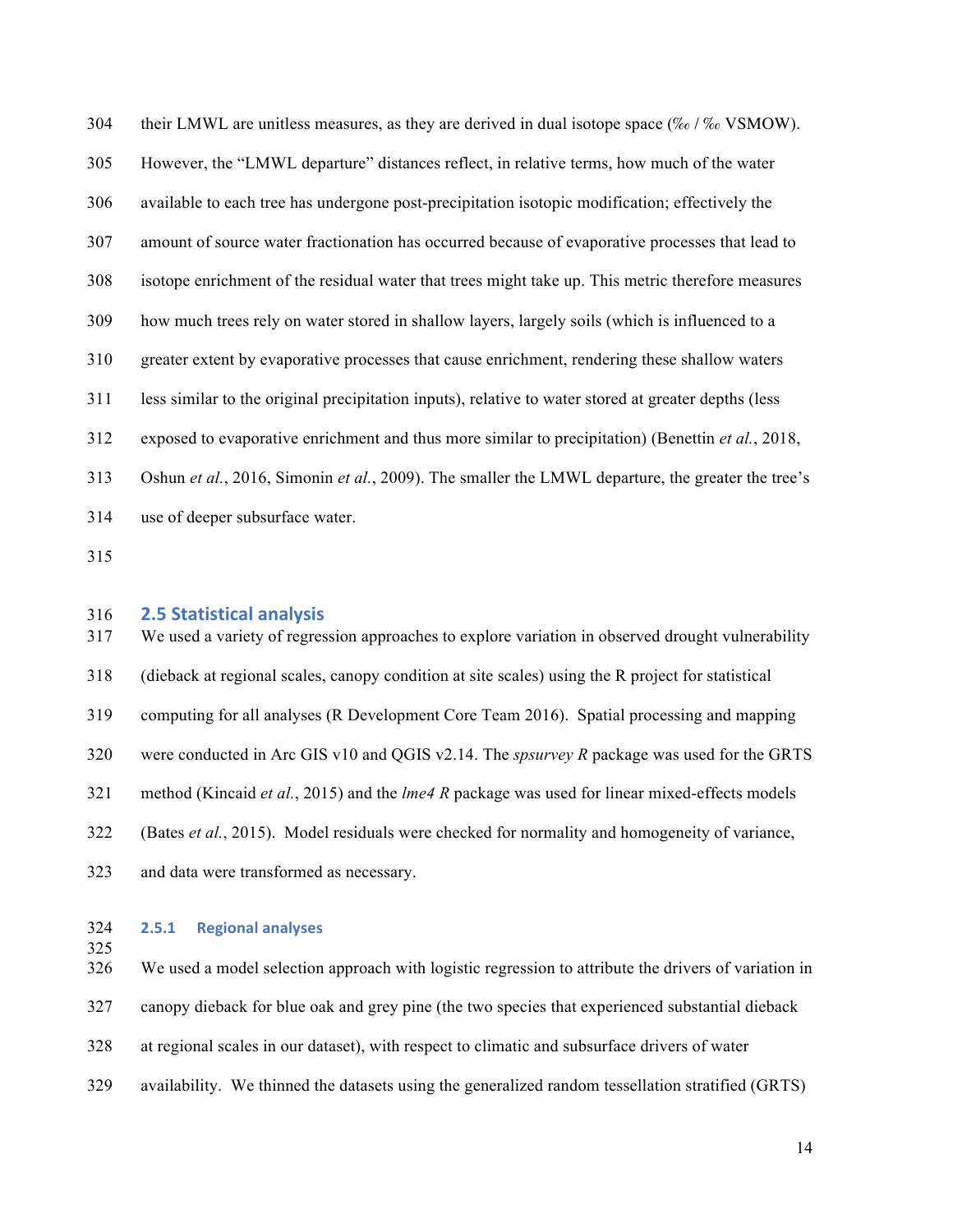method to avoid spatial autocorrelation (Stevens & Olsen, 2004), which can increase the risk of Type I errors in statistical analysis (Dormann *et al.*, 2007). We used GRTS to select spatially balanced samples for dieback and non-dieback points equal to the number of discrete dieback patches (continuous areas of dieback) recorded (blue oak: 490, grey pine: 1105). Therefore, our response variable consisted of equal numbers of dieback and non-dieback points. All continuous predictor variables were scaled and centered prior to analysis.

 We modeled the relationship between the probability of dieback of blue oak and grey pine as a function of climate variables, using absolute drought year (2013-15) values and drought anomalies (CWD, annual precipitation, summer and fall temperatures). We found that CWD and 340 annual precipitation were highly correlated  $(r = -0.88$  for blue oak and  $-0.89$  for grey pine). We retained precipitation in the regression models rather than CWD because of its more straightforward interpretation as a direct climate variable (models run with CWD instead of annual precipitation were highly similar and are shown in SI table S5). This left six climate metrics (historical values, absolute drought year values, or drought anomalies associated with annual precipitation, and summer/fall temperature), which we evaluated one at a time using an information theoretic approach (Anderson & Burnham, 2002) (SI table S6). For each climate measure (annual precipitation and summer/fall temperature), we retained the model containing the variable (historical, absolute drought year, or anomaly) with the lowest BIC, and tested for significance using the Wald test. We next added the subsurface variables (change in GRACE storage and lithology) to the model, checking whether they improved model fit by comparing the BICs (a change in BIC of more than 2 indicates a significant improvement (Raftery, 1995)). Finally, because no climate anomalies were retained in the model after the first round of selection (described above) given the stronger effects of absolute drought year values, we additionally tested the hypotheses that precipitation anomaly would secondarily influence dieback probability and that its effect might change with absolute drought year precipitation by adding precipitation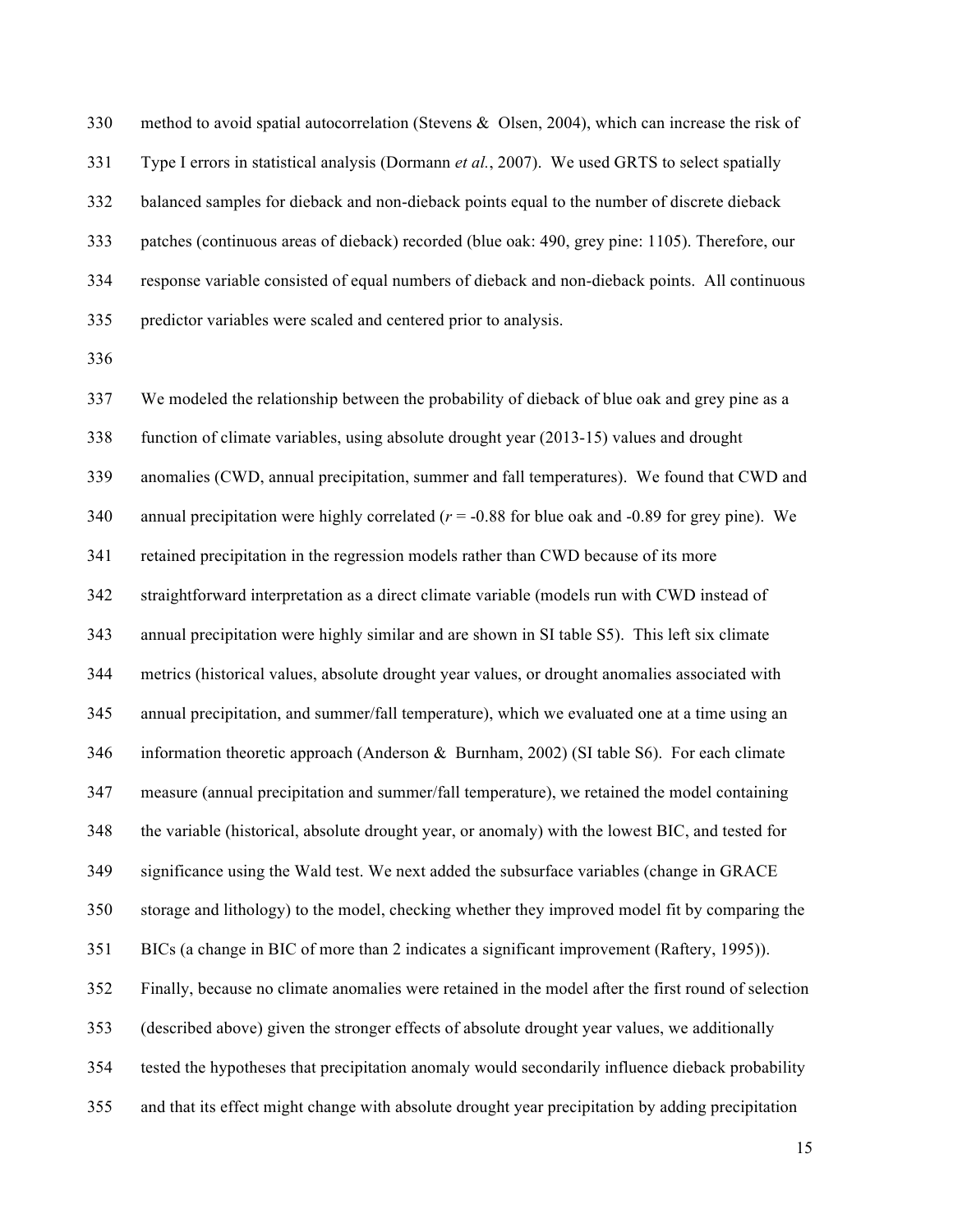anomaly and an interaction between precipitation anomaly and absolute drought year precipitation to the model and checking whether these terms improved model fit by comparing the BICs.

## **2.5.2 Field data analysis**

 *Survey subset:* For the *survey subset* data collected at Private Ranch, across all species (N=49) we applied a linear mixed effects model, with canopy condition as the response variable, stemwater LMWL departure, species, and DBH as fixed predictor variables, and sub-site as a random predictor variable. To test whether the relationship between canopy condition and stemwater LMWL departure held for individual species, we ran linear regressions with canopy condition as the response variable and stemwater LMWL departure as the predictor variable 368 individually for blue oak (N=19), grey pine (N=12), valley oak (N=9), and California juniper (N=9). Stemwater LMWL departure was related to an individual's distance from the channel; therefore, we conducted an exploratory analysis of each parameter's relationship to canopy condition. We did not include elevation above channel in the model: stemwater LMWL departure was a stronger predictor of canopy condition than elevation above channel, and we hypothesized that groundwater availability was the mechanistic driver of variation in canopy health.

 Across the three study sites within the *survey subset*, for blue oak (N=55) and valley oak (N=32) separately, we ran general linear models to assess the influence of stemwater LMWL departure, DBH and site (a proxy for climate) on canopy condition. To explore the range of the hydrologic niche for each species, we compared the variance in stemwater stable isotope LMWL departure for blue and valley oaks across all three sites using a Bartlett's test of homogeneity of variances.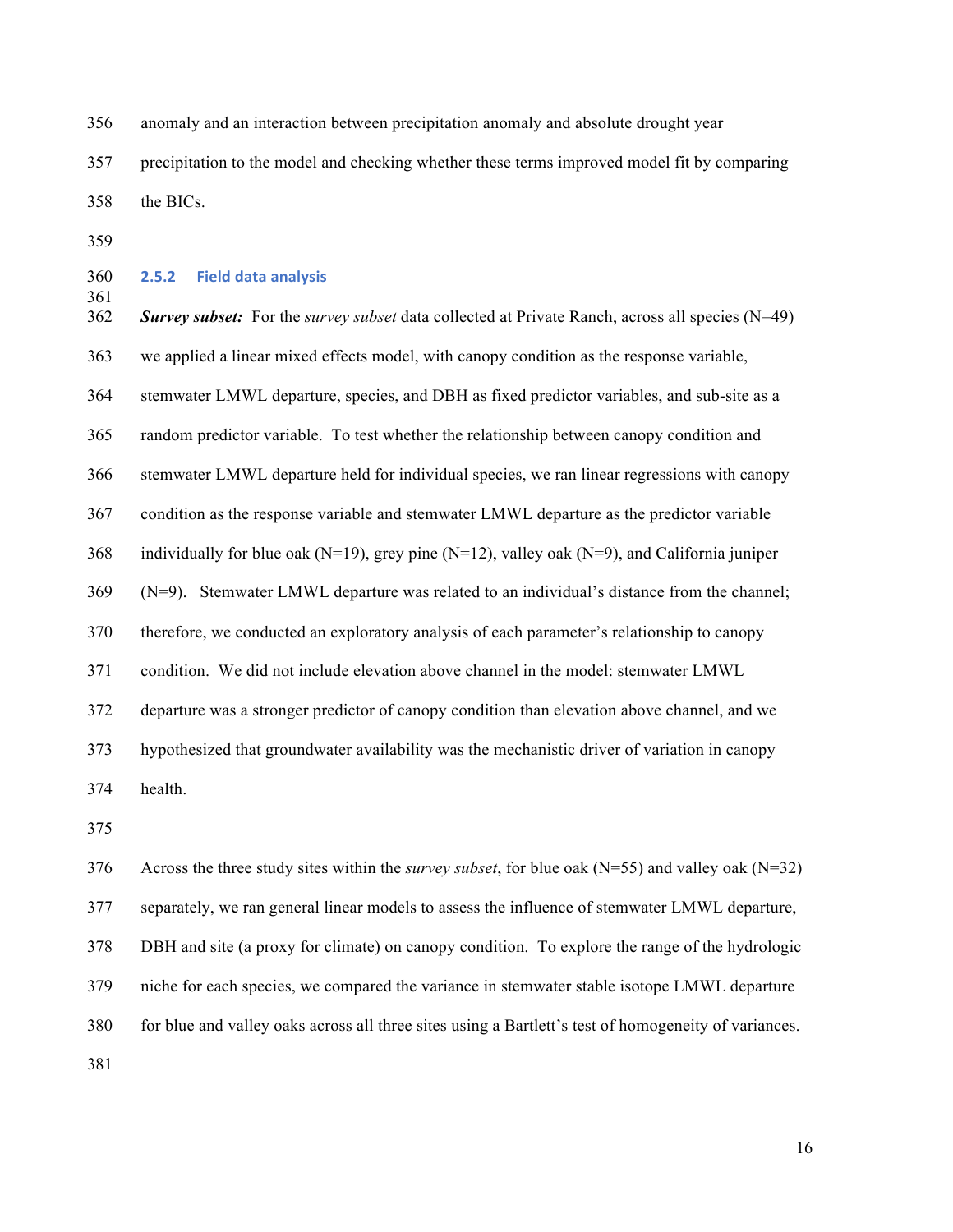*Full surveys***:** Because the *full survey* data were not fully factorial and were frequently heteroscedastic, we ran individual tests of differences of group means on various parts of the data set based on *a priori* hypotheses. The family-wise error rate for multiple tests was accounted for with a Bonferroni correction. Because of the spatial structure in the full survey data, statistical inferences from these data are limited to the study sites. However they provide valuable ecological inferences for interpreting species' drought response at each site. Because there was only one hill valley oak individual at the Private Ranch site, it was removed from analyses. At the Private Ranch site, to evaluate whether there were differences in canopy condition across species in channel and hill environments, we ran one-way ANOVAs with unequal variance across all species in the hills, and across all species in the channels. To explore pairwise *post-hoc* comparisons, we used a Games-Howell *post-hoc* test. To evaluate differences between channel/hill environments within species, we ran individual t-tests with unequal variance separately for each species. For the *full survey* data across all three study sites, to evaluate differences in canopy condition

 across sites for oaks in the channels and for oaks on the hills we ran one-way t-tests with unequal variance and a Games-Howell *post-hoc* test across sites for hillslope and channel locations separately. To evaluate overall differences between blue and valley oak canopy health, we ran a t-test with unequal variance using data from all sites, and tested for difference in variance using a Bartlett's test. To explore the influence of landscape position on canopy condition, we ran individual t-tests (accounting for variance as needed), on channel versus hillslope locations for blue and valley oaks separately at each site.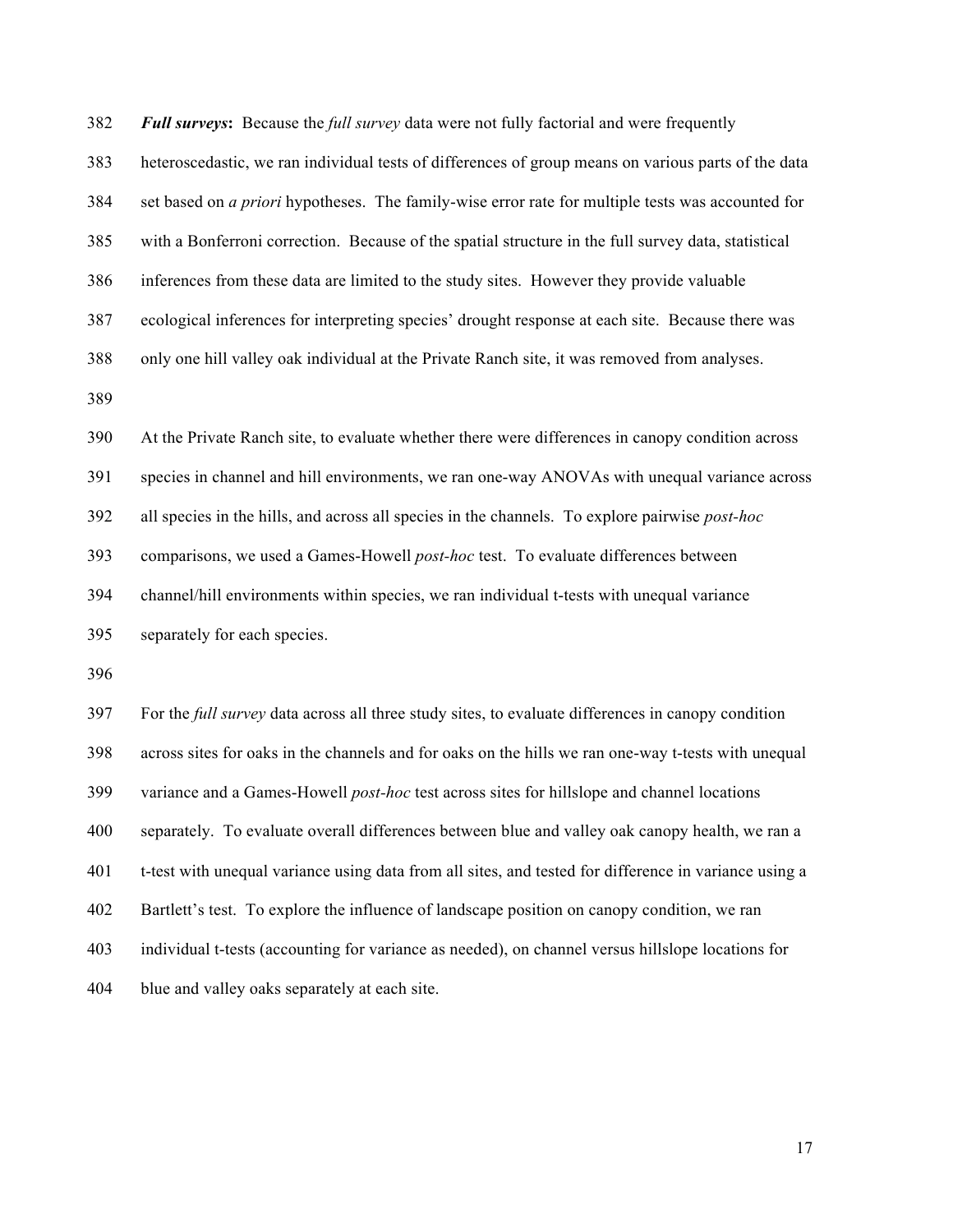## **3. Results**

### **3.1. Regional scale**

 As reported in Table 1, regional drought dieback amongst the study species varied from minimal (valley oak and juniper), to approximately 1% and 6% of the surveyed area (grey pine and blue oak, respectively). These differences emerged despite many similarities in the exposure of the different species to climatic drought (Figure 2). For all species, across each species' distribution, drought-averaged annual precipitation (2013-2015) was lower than historical means, with the greatest anomalies occurring in typically wet parts of the range of blue oak, grey pine and valley oak (Figure 2 A-C). In these three species, dieback was centered on regions where both historical and drought year precipitation were low. Conversely, California juniper experienced (very limited) dieback in areas of typically higher rainfall (Figure 2) (we do not have direct ground observation to determine whether drought is the apparent cause of mortality in these locations). Climate conditions at the three study sites are shown in Figure 2 panels A and C, which also demonstrate the worsening canopy condition (increasing bareness) for blue oak along the aridity gradient from Pepperwood Preserve, to Blue Oak Ranch Reserve, to the poorest canopy conditions at Private Ranch.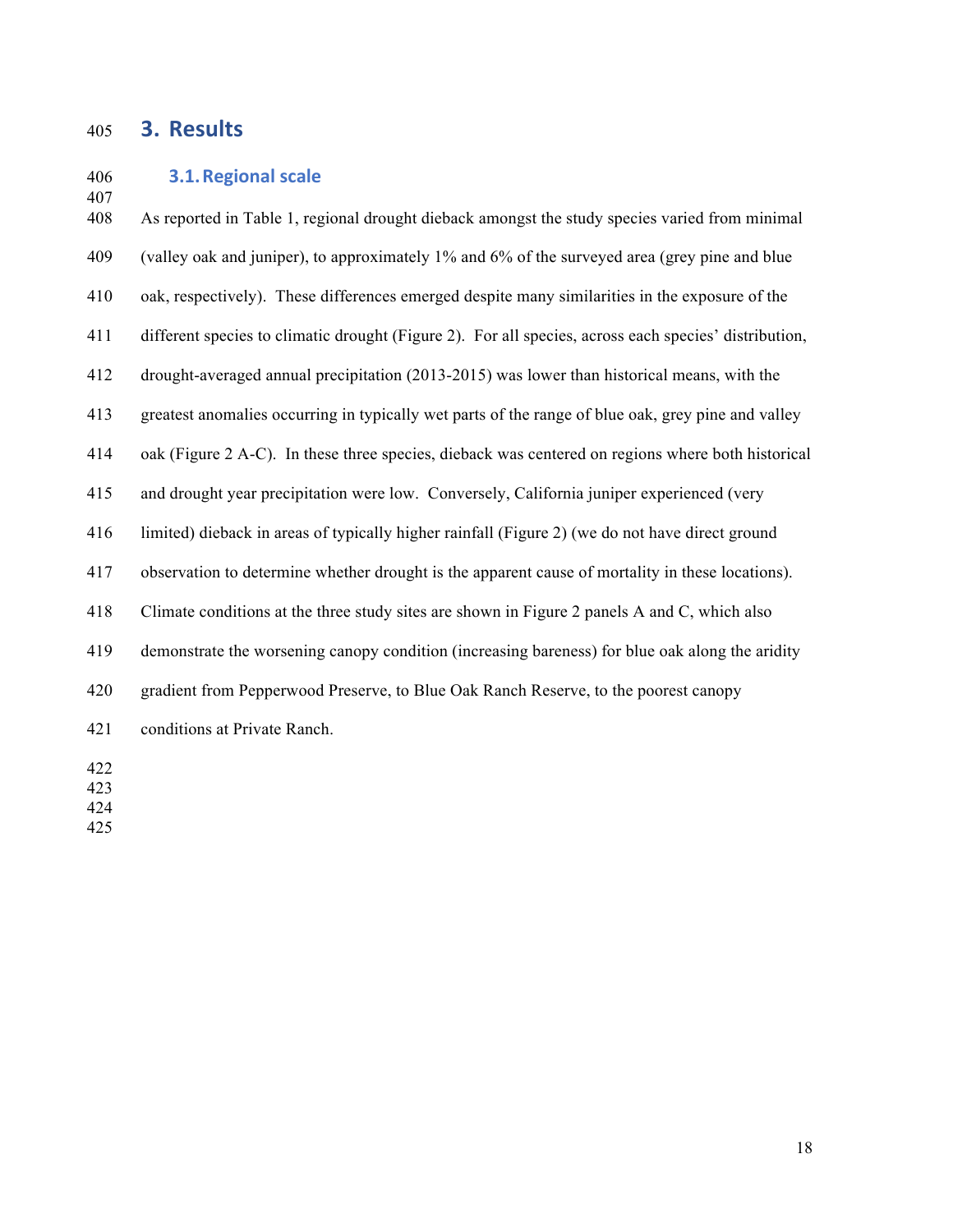

<br> $427$ <br> $428$ <br> $429$ Figure 2: Annual precipitation (AP) versus drought year precipitation for all sites within the range of A) blue oak, B) grey pine, C) valley oak and D) California juniper. The one-to-one line is shown on all plots (blue dashes), points 429 below the 1:1 line indicate areas drier than average conditions. Locations where USFS aerial surveys identified dieback are plotted in orange, blue points are areas where no dieback was observed, and the surrounding bl 430 dieback are plotted in orange, blue points are areas where no dieback was observed, and the surrounding blue polygons represent the full distribution of the species. The study sites are indicated with over-sized shapes represent the full distribution of the species. The study sites are indicated with over-sized shapes, shaded to indicate the canopy condition at each site. Panel A is based on Brown et al. (2018).

Table 2 and Figure 3 show the results of the logistic regressions that evaluated the relationships

between canopy dieback, and climate and subsurface characteristics for blue oak and grey pine.

Table 2 shows effect sizes for significant predictor variables, and Figure 3 shows the fitted

relationships of dieback probability to these regressors individually. The associations between

- climate and dieback for all tested variables are shown in the SI, Table S4. As illustrated in Figure
- 3 panels A and B, the relationship between dieback probability and 2013-15 precipitation was
- more threshold-like for blue oak than grey pine --- blue oak dieback probabilities became
- negligible (<10% in the mean) once 2013-15 precipitation exceeded 400mm. Conversely for
- grey pine, dieback probability declined near linearly with increasing 2013-15 precipitation until it
- was approximately 800 mm, after which dieback probability was also <10% on average.
- 
- Figure 3 panels A and B show how dieback probabilities varied with 2013-15 precipitation and
- summer/fall temperatures. For both species, increasing temperature increased the probability of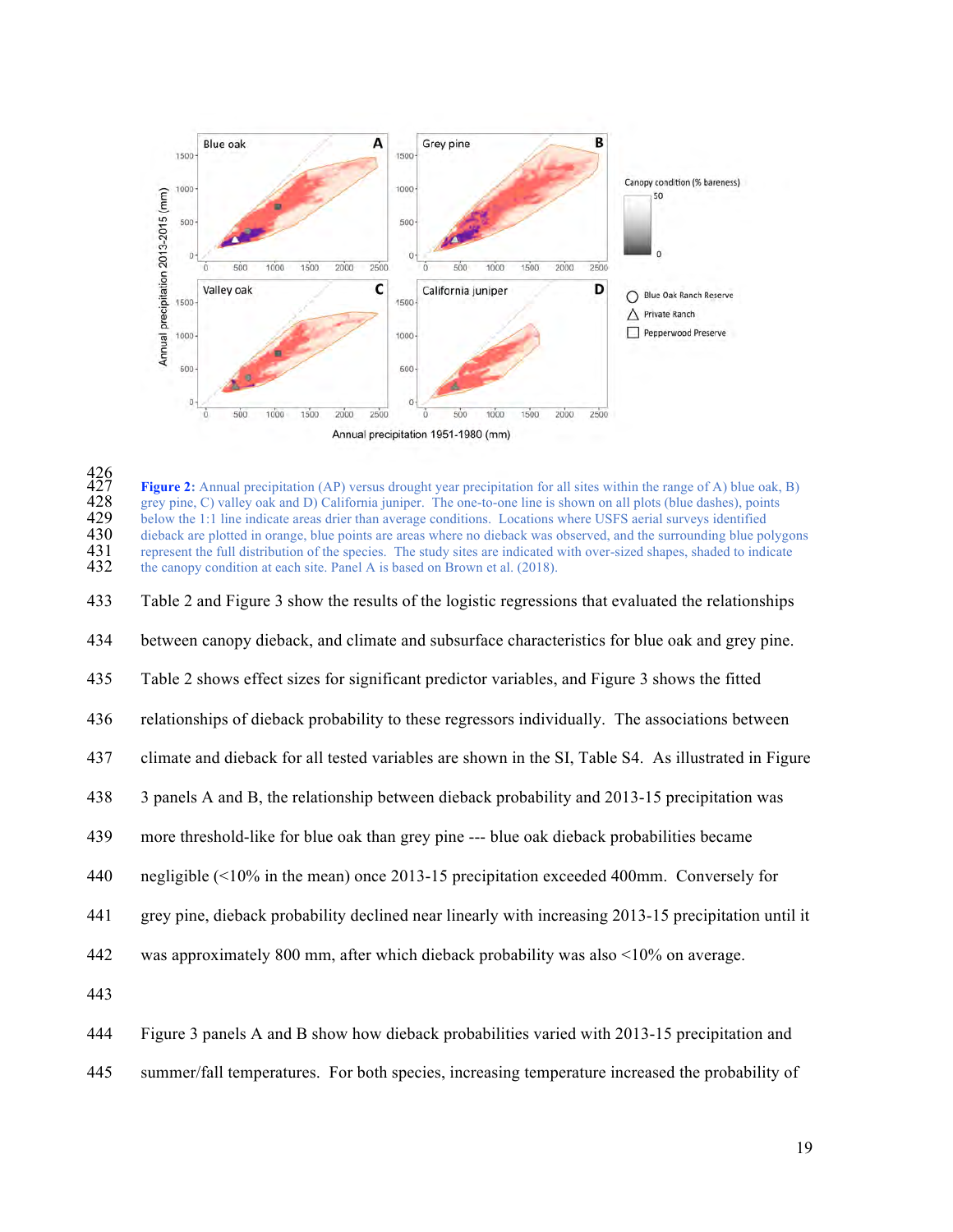- 446 dieback, although the effect was weaker than that of precipitation. These results were robust to
- 447 exchanging precipitation for CWD in the models (SI Table S5). Figure 3 panels C and D show
- 448 that for blue oak only, precipitation anomaly and change in subsurface water storage
- 449 (groundwater anomaly) were significant predictors of dieback.
- 450 For blue oak, lithology had a significant effect on canopy dieback, with greater dieback
- 451 on granitic compared to sedimentary lithologies. At any particular level of climatic variables,
- 452 presence on granitic rock more than doubled the probability of dieback.
- 453<br>454

**Table 2:** Summary of logistic regression models predicting probability of dieback for blue oak and grey pine using 2013-15 average precipitation, summer/fall temperature, standardized annual precipitation anomaly, interac

- 
- 2013-15 average precipitation, summer/fall temperature, standardized annual precipitation anomaly, interaction<br>456 between 2013-15 average precipitation and precipitation anomaly, change in subsurface water storage (GRACE<br> between 2013-15 average precipitation and precipitation anomaly, change in subsurface water storage (GRACE), and

lithology (igneous/metamorphic was the intercept). Only significant terms are included in presented models.

| Tree         | Variable                                                | Estimate         | Z        | D            |
|--------------|---------------------------------------------------------|------------------|----------|--------------|
| O. douglasii | Intercept                                               | $-1.20 \pm 0.28$ | $-4.32$  | $\leq 0.001$ |
|              | 2013-15 Precipitation                                   | $-3.58 \pm 0.40$ | $-8.86$  | < 0.001      |
|              | 2013-15 Summer/Fall Temperature                         | $0.32 \pm 0.10$  | 3.35     | < 0.001      |
|              | Precipitation anomaly<br>Precipitation anomaly: 2013-15 | $-0.97 \pm 0.30$ | $-3.20$  | 0.001        |
|              | Precipitation interaction<br>Change in subsurface water | $-1.40 \pm 0.45$ | $-3.09$  | 0.002        |
|              | storage                                                 | $-0.97 \pm 0.19$ | $-4.94$  | < 0.001      |
|              | Lithology                                               | $-1.45 \pm 0.25$ | $-5.77$  | < 0.001      |
| P. sabiniana | Intercept                                               | $0.21 \pm 0.05$  | $-3.90$  | < 0.001      |
|              | 2013-15 Precipitation                                   | $-1.55 \pm 0.08$ | $-19.75$ | < 0.001      |
|              | 2013-15 Summer/Fall Temperature                         | $0.20 \pm 0.06$  | 3.50     | < 0.001      |

458

459 460

461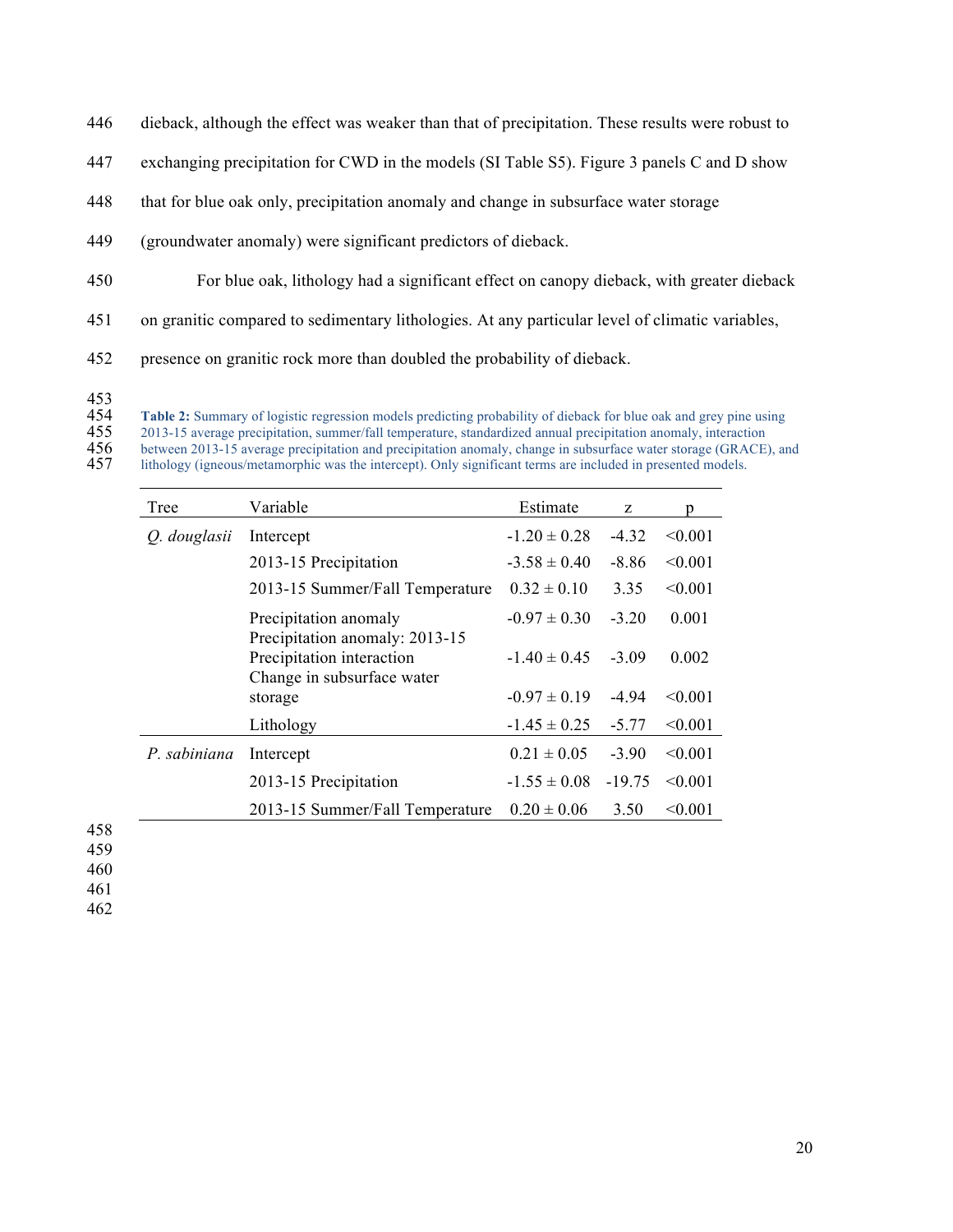

463<br>464 464 **Figure 3:** Logistic regression showing fitted relationships between probability of dieback and environmental variables 465 for blue oak (blue) and grey pine (grey). Environmental variables included average annual precipitation in drought<br>466 gears 2013-2015 (mm) (A), average summer/fall temperature in drought years 2013-2015 (°C) (B), stan 466 years 2013-2015 (mm) (A), average summer/fall temperature in drought years 2013-2015 (°C) (B), standardized annual precipitation anomaly (mm) (mean drought year – historical baseline/standard deviation of historical ba 467 precipitation anomaly (mm) (mean drought year – historical baseline/standard deviation of historical baseline) (C), and change in subsurface water storage between 2015 and pre-drought baseline (cm thickness) (D). Fitte 468 change in subsurface water storage between 2015 and pre-drought baseline (cm thickness) (D). Fitted relationships were calculated with other variables equal to their means: Annual precipitation 2013-15 (364 mm blue oak 469 were calculated with other variables equal to their means: Annual precipitation 2013-15 (364 mm blue oak / 453 mm 470 grey pine); Summer-Fall temperature 2013015 (28.6 °C blue oak / 28.4 °C grey pine); Annual precipita 470 grey pine ); Summer-Fall temperature 2013015 (28.6 °C blue oak / 28.4 °C grey pine); Annual precipitation anomaly 471 (-1.2); Change in subsurface water storage (- 27 cm). The best model for blue oak contained geology 471 (-1.2); Change in subsurface water storage (-  $27 \text{ cm}$ ). The best model for blue oak contained geology type, therefore relationships were fit for lithology type separately for blue oak: igneous/metamorphic (dashed li 472 relationships were fit for lithology type separately for blue oak: igneous/metamorphic (dashed line) and<br>473 sedimentary/unconsolidated (solid line). Grey pine shows no effect of lithology (dotted line). Fitted relatio 473 sedimentary/unconsolidated (solid line). Grey pine shows no effect of lithology (dotted line). Fitted relationships show means and 95% confidence intervals.

means and 95% confidence intervals.

475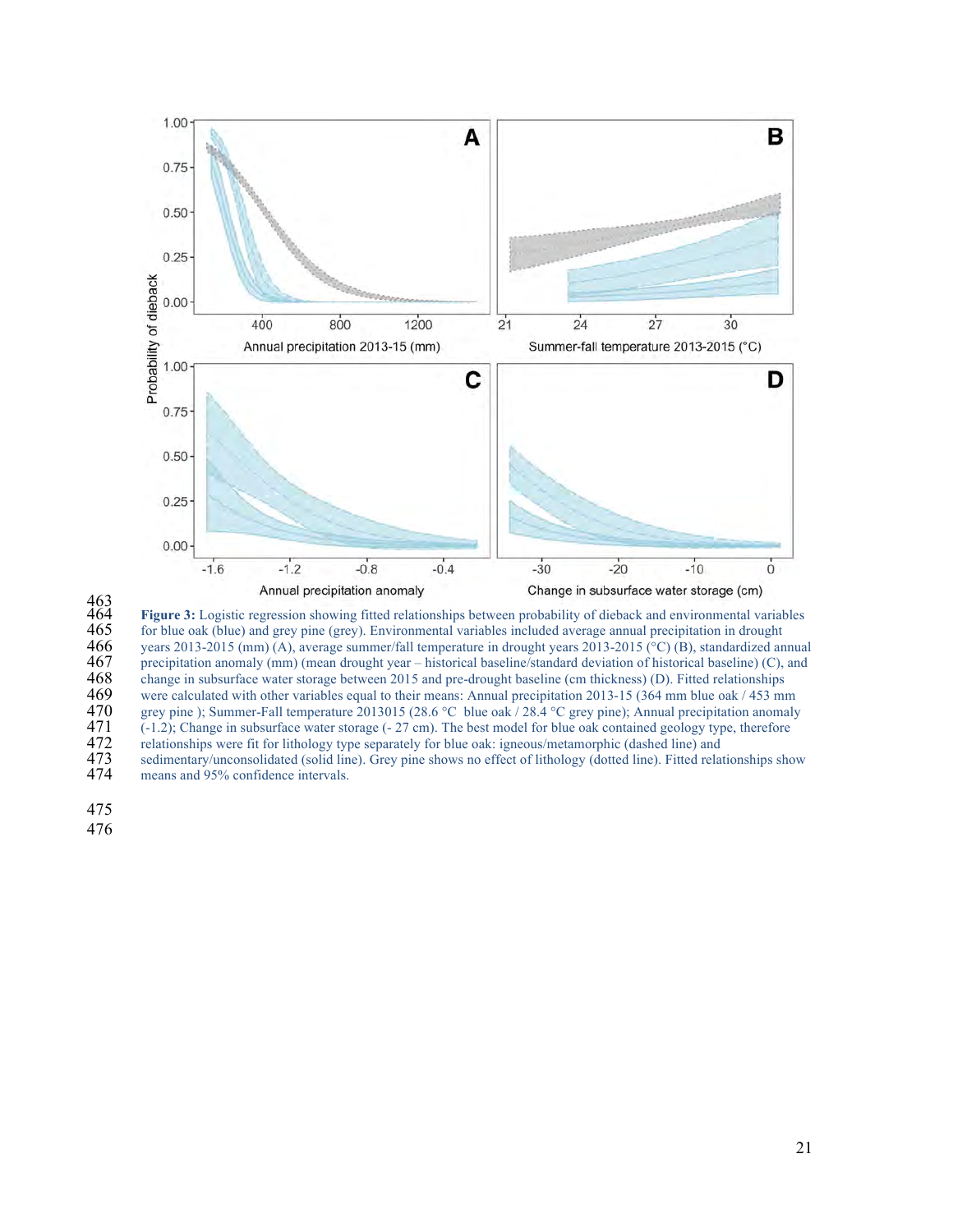## 477 3.2. **Field scale: survey subset**

 Amongst the *survey subset* at Private Ranch (where all four species co-occurred), stemwater LMWL departure was the strongest predictor of canopy condition across all 4 species (Figure 4, SI Table S7a), with a smaller LMWL departure value (i.e. use of deeper water) associated with better canopy condition. For individual species, stemwater LMWL departure predicted species canopy condition for blue oak and grey pine but not valley oak or California juniper (Figure 4, SI Table S7b). When considering stemwater LMWL departure values within species individually, 485 we found the highest variability in blue oak (var  $= 6.25$ , range  $= 7.9$ ) and grey pine (var  $= 5.76$ , 486 range = 7.8) with much lower variability in valley oak (var = 1.0, range = 3.4) and California juniper (var = 1.9, range 2.7). All trees with LMWL departure values less than -5 had 90-100% canopy bareness; that is, if trees sourced water that deviated by more than 5 units (essentially a 5‰ departure) from local precipitation inputs, this reflected a significant impact of evaporation, and thus the trees' dependence upon shallow water, which was in very low abundance. This caused tree crowns to lose essentially all of their leaves. Mortality was only observed in blue oak and grey pine at the Private Ranch site. Of the *survey subset* individuals, 11% of blue oaks and 38% of grey pines died (SI Table S8).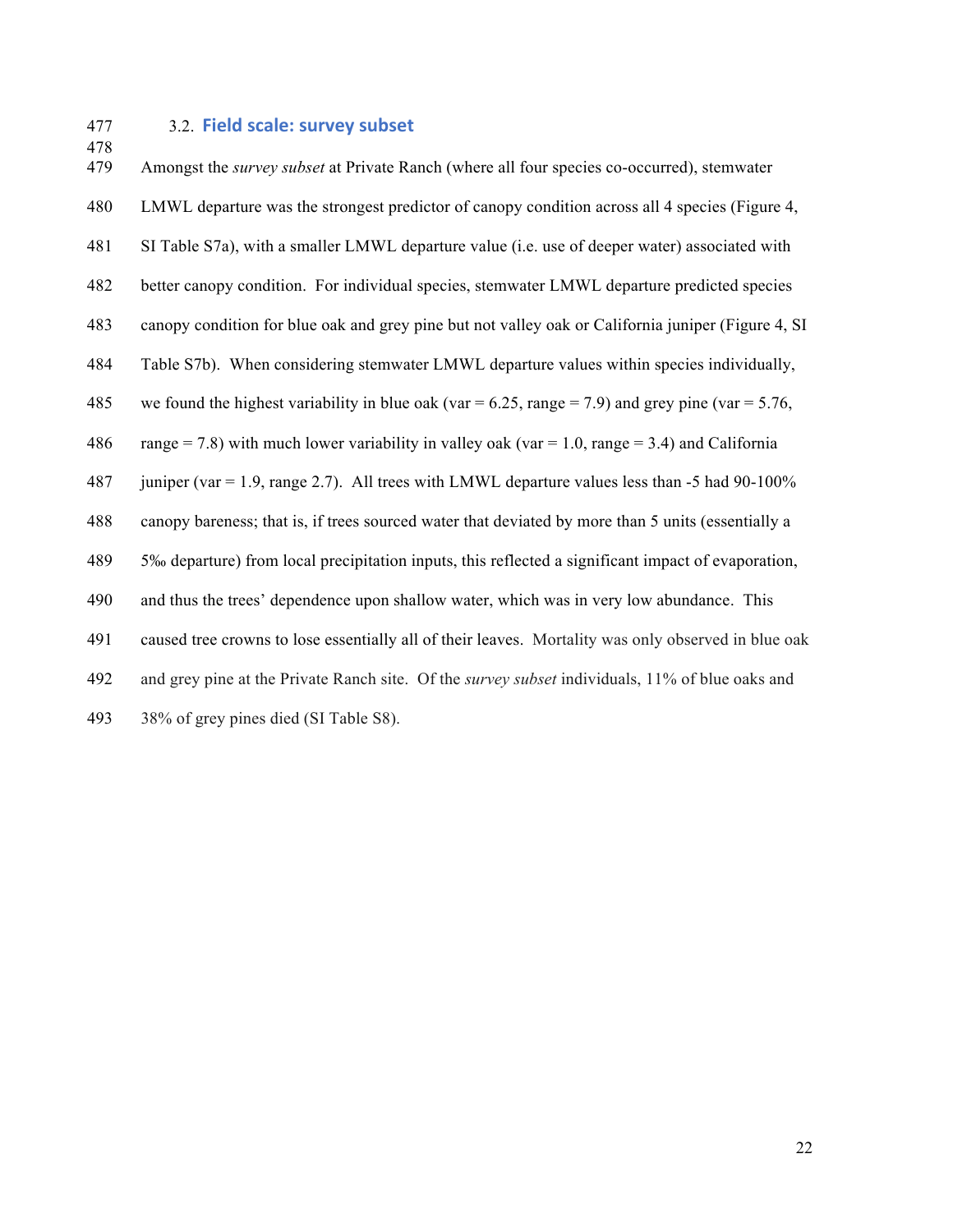

494

 $\frac{495}{496}$ **496 Figure 4:** Tree canopy condition (% bare, high values indicate poor canopy condition) and stemwater departure from **497** LMWL at the Private Ranch site in September 2015 for all study species, plotted separately as in 497 LMWL at the Private Ranch site in September 2015 for all study species, plotted separately as indicated. Black outlines around symbols indicate that the individual was unable to be measured due to mortality or complete 498 outlines around symbols indicate that the individual was unable to be measured due to mortality or completely bare<br>499 canopy, in which case the departure value from September 2014 was used. Red circles indicate confir 499 canopy, in which case the departure value from September 2014 was used. Red circles indicate confirmation of  $500$  mortality in 2016. More negative departure values indicate the use of shallower water sources and less 500 mortality in 2016. More negative departure values indicate the use of shallower water sources and less negative values indicate use of deeper water sources. The relationship between LMWL departure and canopy condition 501 indicate use of deeper water sources. The relationship between LMWL departure and canopy condition was significant for all species together and for *Q. douglasii* and *P. sabiniana* individually, lines represent regre 502 for all species together and for *Q. douglasii* and *P. sabiniana* individually, lines represent regression lines for corresponding colored points.



- 506 stemwater LMWL departure and site (a proxy for climate) with the poorest canopy condition
- 507 observed at the most xeric site, Private Ranch (Figure 5, SI Table S9). Valley oak canopy
- 508 condition was not predicted by LMWL departure or by site, and all valley oak stemwater LMWL
- 509 departures were above -2.5 ‰, with little variability. Variability in valley oak stemwater LMWL
- 510 departure over all sites was significantly less than that of blue oaks ( $p<0.0001$ ) (blue oak mean =
- 511  $-2.3$ , var = 3.2; valley oak mean =  $-0.9$ , var = 0.6).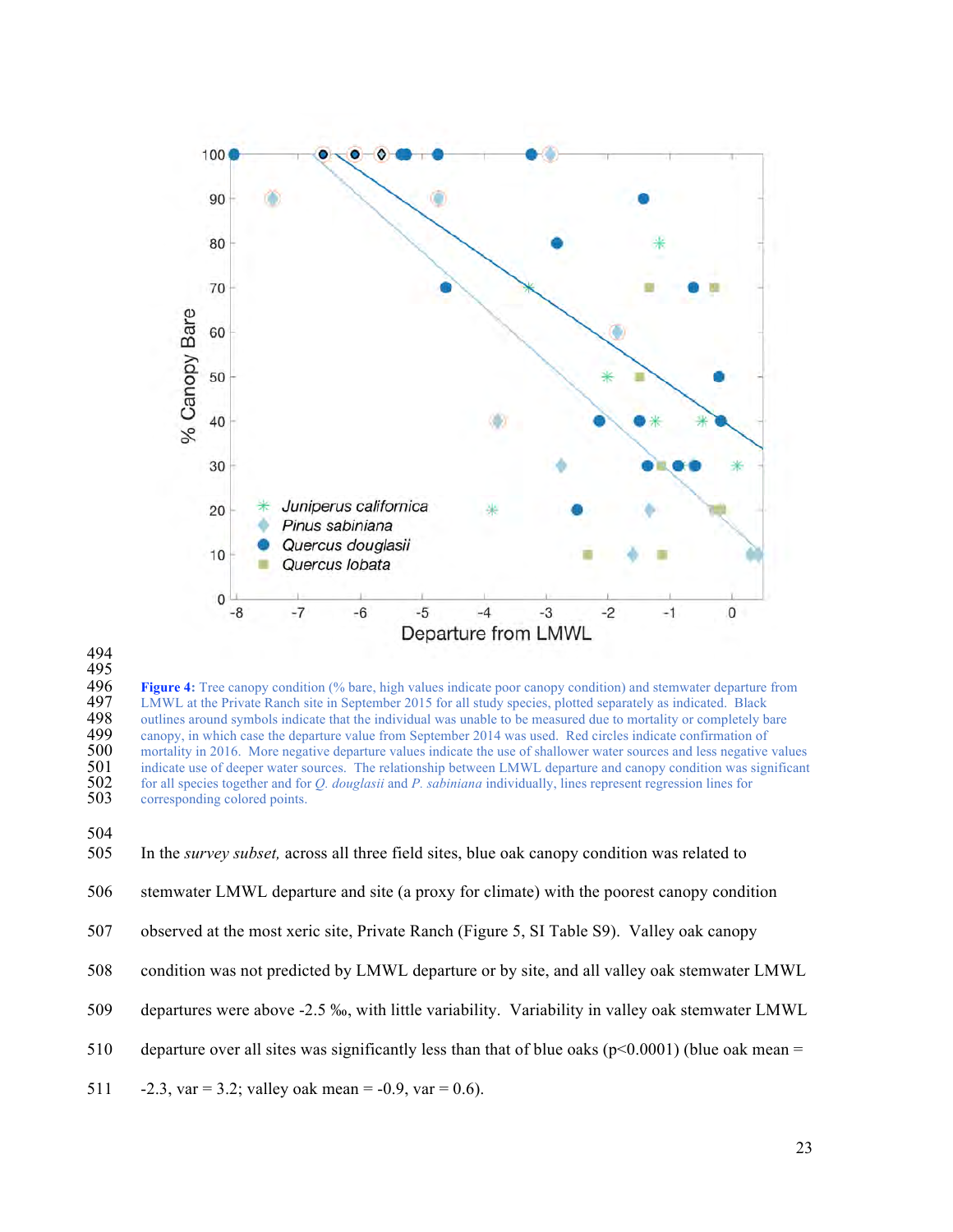

<br> $514$ <br> $515$ <br> $516$ <br> $517$ <br> $518$ Figure 5: Tree canopy condition (% canopy bare, high values indicate poor canopy condition) and stemwater departure from LMWL for *Q. douglasii* and *Q. lobata* across all 3 study sites in September 2015, with site and species plotted as indicated. Black outlines around symbols indicate that the individual was unable to be measured due to mortality or completely bare canopy, in which case the departure value from September 2014 was used. Red circles indicate 518 confirmation of mortality in 2016. More negative departure values indicate the use of shallower water sources and less negative values indicate use of deeper water sources. Raw data shown. LMWL departure was a signific negative values indicate use of deeper water sources. Raw data shown. LMWL departure was a significant predictor of canopy condition for *Q. douglasii (SI Table S9).*

- 521 3.3. **Field scale: full surveys**
- At the Private Ranch the full surveys found no significant differences in canopy condition across
- 523 species in channel locations, but did find differences across species in hillslope locations ( $F_{2,23}$  =
- 31, p<0.001) with California juniper faring better than blue oak or grey pine, and blue oak and
- grey pine similar to each other (Figure 6). Within each species, the individuals in the channels
- had significantly better canopy condition than those on hillslopes (Figure 6, SI Table S10, S11).
-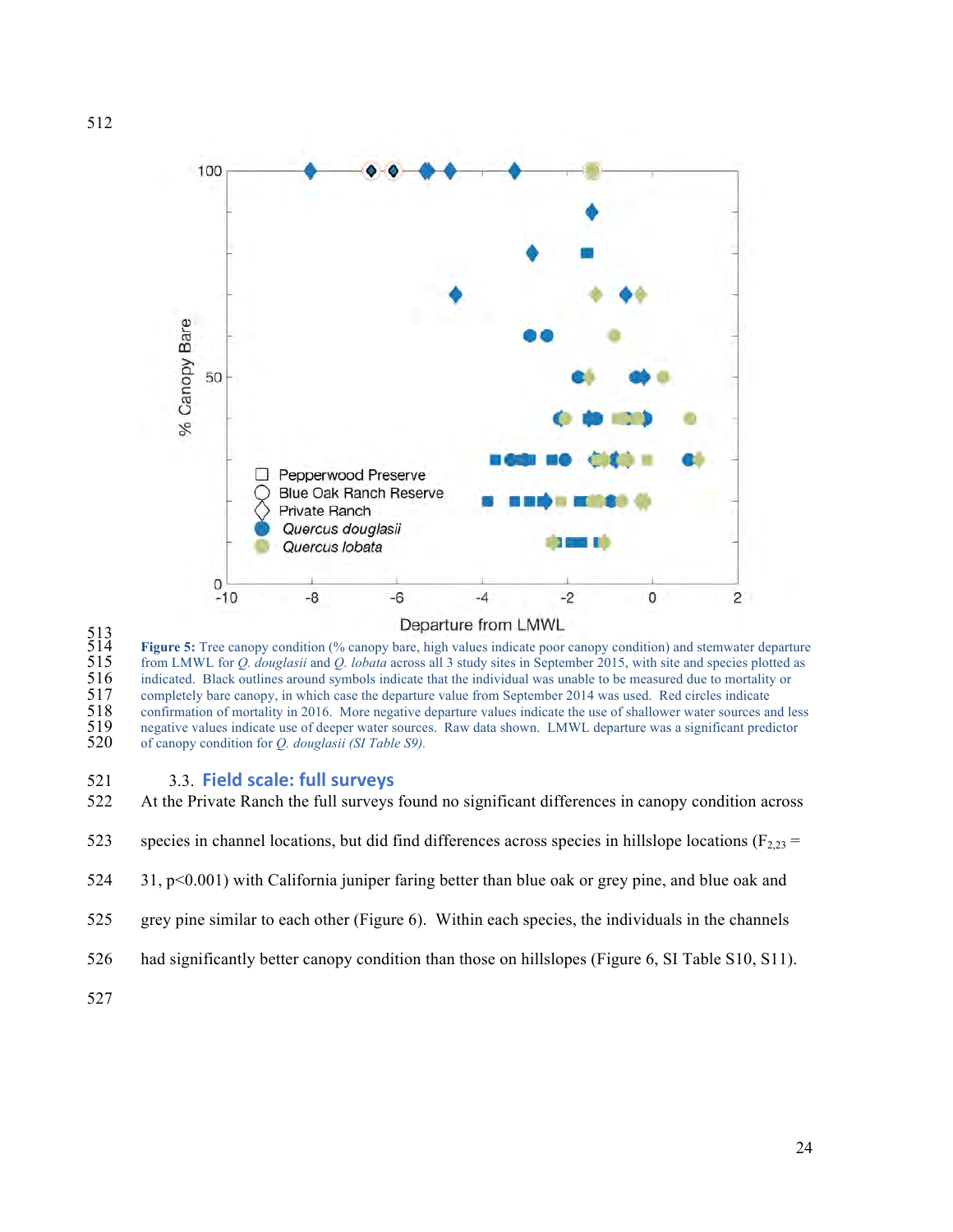

 **Figure 6:** Canopy condition from *full survey* data at Private Ranch site (% bare canopy, high values indicate poor canopy condition) by species plotted as indicated, showing channel (solid colors) and hillslope (hash mar canopy condition) by species plotted as indicated, showing channel (solid colors) and hillslope (hash marks) landscape position. Figure shows boxplots of data for all individual trees at all subsites combined, dots represent outlier points. At all three sites, the full survey found significant differences in blue oak canopy condition between channel and hillslope locations. There was a significant difference in valley oak canopy condition between channel and hillslope locations at BORR, but not at Pepperwood (Figure 7, Table S12). Across all three sites, we did not detect significant differences among any of the oaks growing in the channels, but did detect differences among the oaks growing on hills (F(4, 538 14.9) = 365.3, p<0.001), with hillslope blue oaks at the Private Ranch site in poorer condition than at BORR and Pepperwood (which were similar to each other) (Figure 7, Table S13). We 540 also found that canopy condition was overall poorer  $(F(1, 83.9) = 53.1, p<0.001$ , mean: blue oak=60%, valley oak=44%) and more variable (p<0.001, var: blue oak=529, valley oak=196) in

blue oaks than in valley oaks.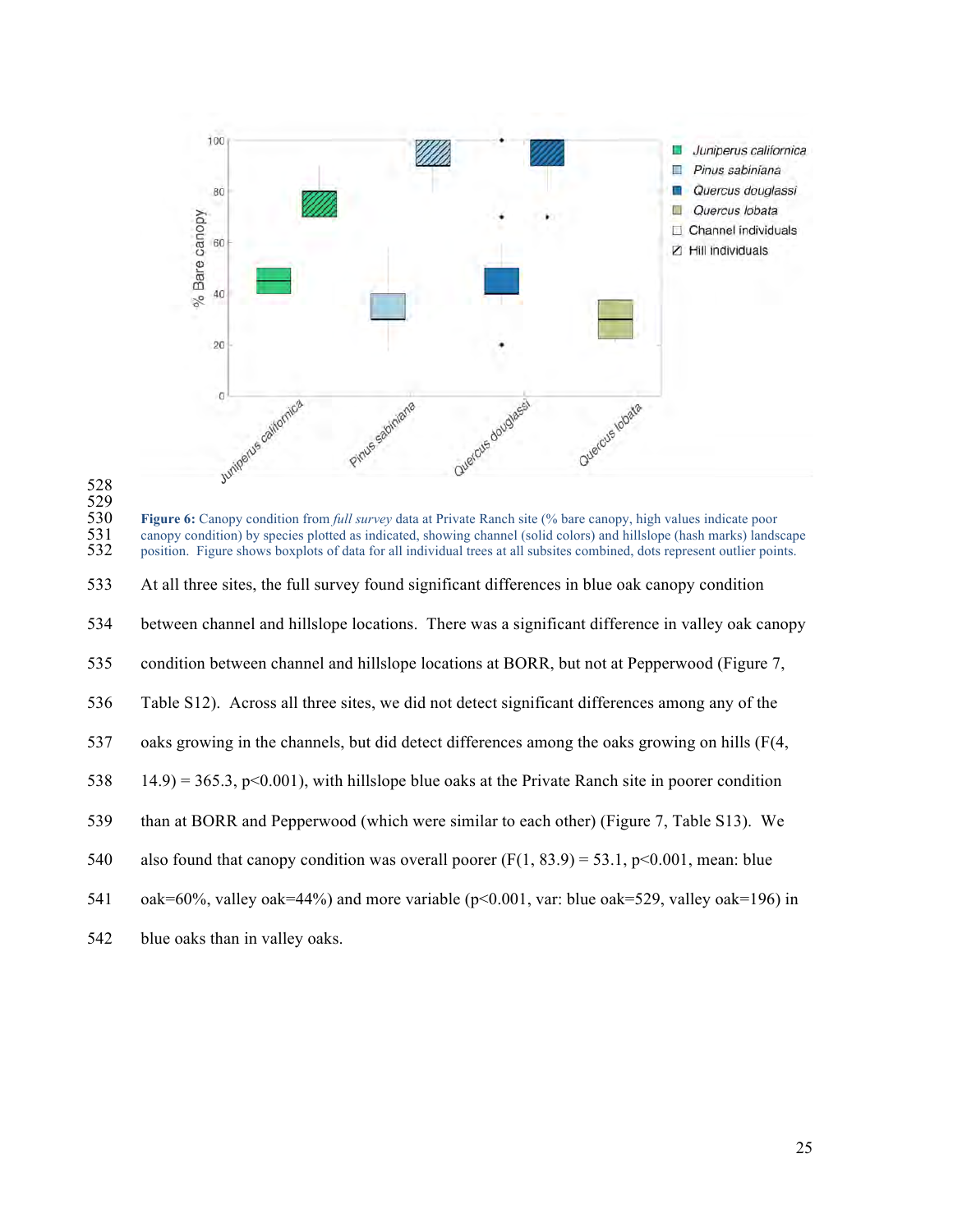

543<br>544<br>545<br>546 *Q. lobata* (green) across all study sites, showing channel (solid colors) and hill (hash marks) landscape positions. Figure shows boxplots of data for all individual trees at all subsites combined, dots represent outlier points.

# **4. Discussion**

## **4.1 Regional mortality patterns**

| 550 | Statewide aerial surveys indicated that dieback during the drought was most substantial for grey         |
|-----|----------------------------------------------------------------------------------------------------------|
| 551 | pine and blue oak, with little valley oak dieback and no drought-related dieback in California           |
| 552 | juniper (Figure 1 and 2). The absence of dieback in California juniper is likely attributable to its     |
| 553 | relatively dry climatic distribution and its high resistance to water stress (e.g., within its generally |
| 554 | drought-tolerant genus, it is the species with the greatest resistance to xylem cavitation (Willson)     |
| 555 | <i>et al.</i> , 2008)). The three other study species, however, have similar geographic and climatic     |
| 556 | distributions (Figure 1), suggesting that in interpreting the differences in observed species-level      |
| 557 | drought responses, consideration should be given to the role that local subsurface conditions and        |
| 558 | hydrologic niche play in decoupling the effects of climatic drought from what plants may                 |
| 559 | experience in terms of water availability.                                                               |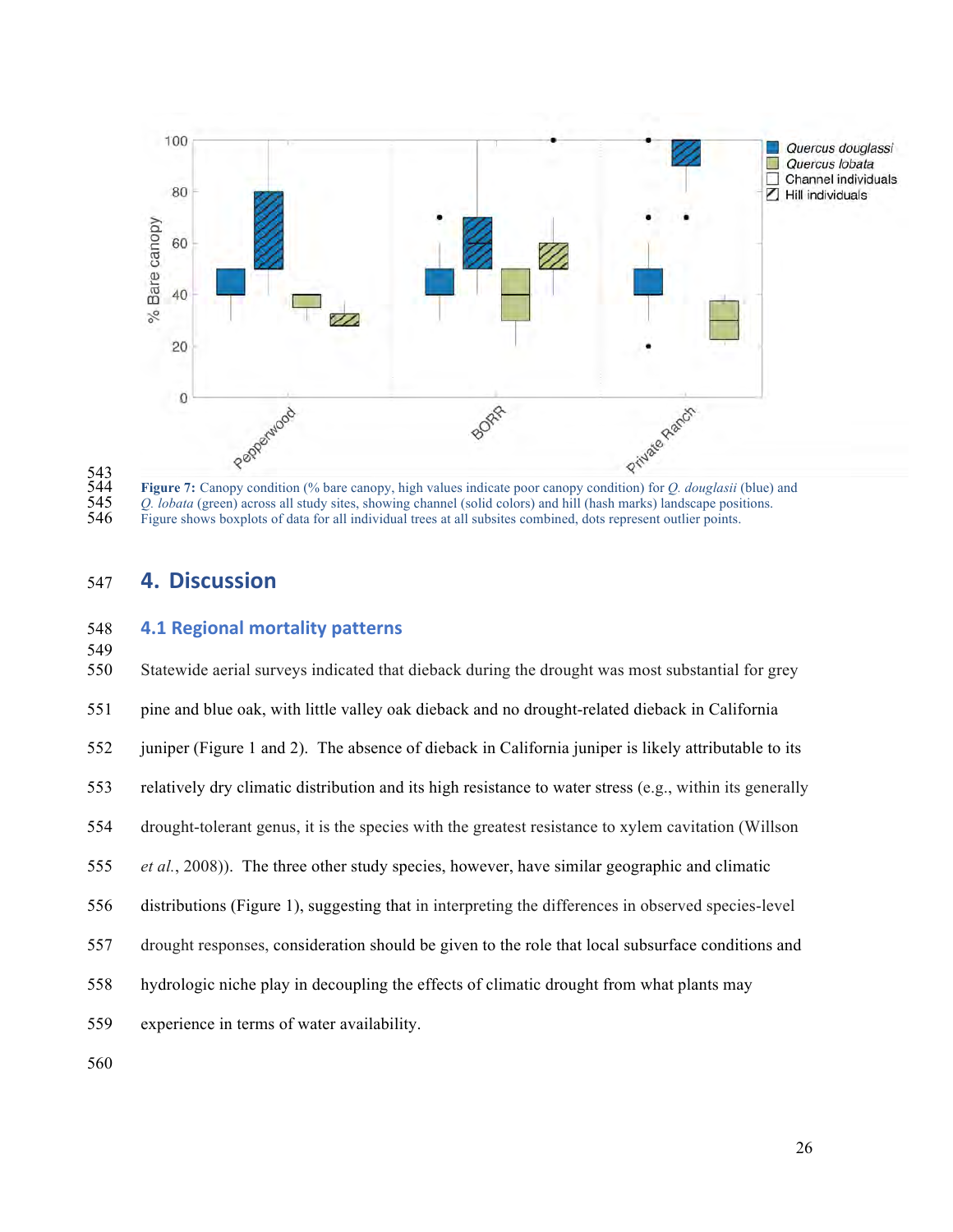For blue oak, in addition to an expected relationship between dieback and climate (Brown *et al.*, 2018, Kueppers *et al.*, 2005) we also saw an effect of precipitation anomaly on drought vulnerability and an interaction between drought year precipitation and precipitation anomaly on drought vulnerability, with the negative effect of anomaly on dieback probability more pronounced as absolute drought year precipitation values increased (i.e. anomaly increased dieback more in wetter sites). That blue oaks in different areas responded differently to the same absolute drought year precipitation, depending on the extent to which drought year values departed from average, suggests that blue oaks are locally adapted and/or acclimated to climatic conditions of their growing sites. However, the stronger impact of absolute climate variables over climate anomalies on dieback suggests that there is likely a dry-edge vulnerability threshold for this species. While higher anomalies occurred in wetter sites, higher dieback occurred at the driest sites indicating that while local adaptation to climate may be important, there also likely exists an absolute dry climate threshold response. At xeric edge sites approaching this threshold, local drivers of water availability (as explored in the field scale patterns below) may become more important to tree survival during drought.

 In addition to the effects of climate, we saw greater dieback on sites with higher GRACE groundwater anomalies (Brown *et al.*, 2018), and less dieback occurring on sedimentary rather than granitic lithologies. The effect of lithology on blue oak dieback was particularly striking in areas that experienced substantial loss of subsurface water – in these places, the probability of dieback on granitic rock types was more than double that seen on sedimentary lithologies (Figure 3B). Sensitivity of plant outcomes to subsurface characteristics is in line with ecohydrological expectations, which emphasize the importance of subsurface water storage capacity in constraining plant water use (Porporato *et al.*, 2004, Porporato *et al.*, 2001). It also parallels the previous findings of Fensham and Holman (1999), who similarly found that drought mortality was highest on igneous rock types. Although identifying mechanisms for the geological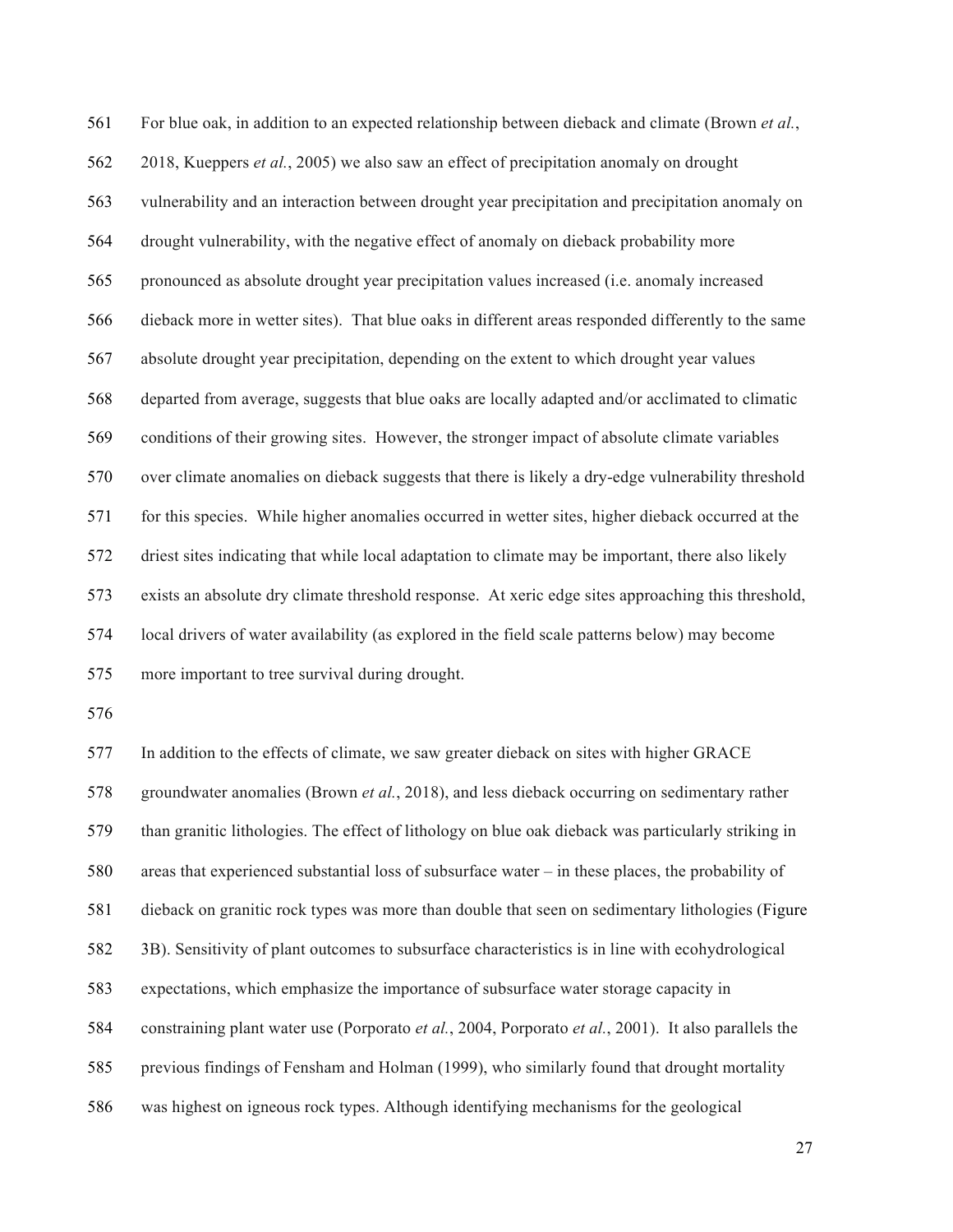moderation of drought impacts on blue oak at regional scales is impossible, both storage capacity (Hahm *et al.*, 2019a) and specific yield (i.e. water yield per change in water table depth) would be expected to be higher, in general, on sedimentary substrates (Dawson *et al.,* 2020), consistent with these findings. The two species that showed very little dieback, valley oak and California juniper, had less overlap with igneous rock types in their statewide distribution (38% and 39% respectively) compared to the trees that experienced dieback (blue oak: 49%, grey pine: 51%) (SI Fig. S2), potentially contributing to their lower drought vulnerability.

- 
- 
- 

### **4.2 Canopy condition patterns at the field scale**

 Land owners with century-long family connections to the Private Ranch site reported that the extent of the local tree die-off in 2015 was unprecedented. Located near the xeric edge of the blue oak, valley oak and grey pine distributions, Private Ranch was the only one of our study sites where we observed substantial drought mortality (in blue oak and grey pine). Differences in canopy condition between species were overlaid on a persistent contrast between canopy condition in hillslope versus channel areas for all species, with relatively good canopy condition and no mortality in alluvial channels, and poorer, more variable canopy condition as well as mortality on adjacent hillslopes (Figure 6). A consequence of our targeted sampling design was that we were limited in our ability to pick up other potential site-scale drivers of drought resilience unrelated to the topographic/hydrologic gradients on which we focused. Stemwater LMWL departure was a strong predictor of canopy condition when considering all species together, and for blue oak and grey pine individually, with canopy condition declining with increasing LMWL departure, and mortality generally occurring amongst those individuals

with the most negative LMWL departures (Figure 4), corresponding to the use of evaporatively-

enriched water sources (Dawson & Simonin, 2011). Such shallow soil water sources are more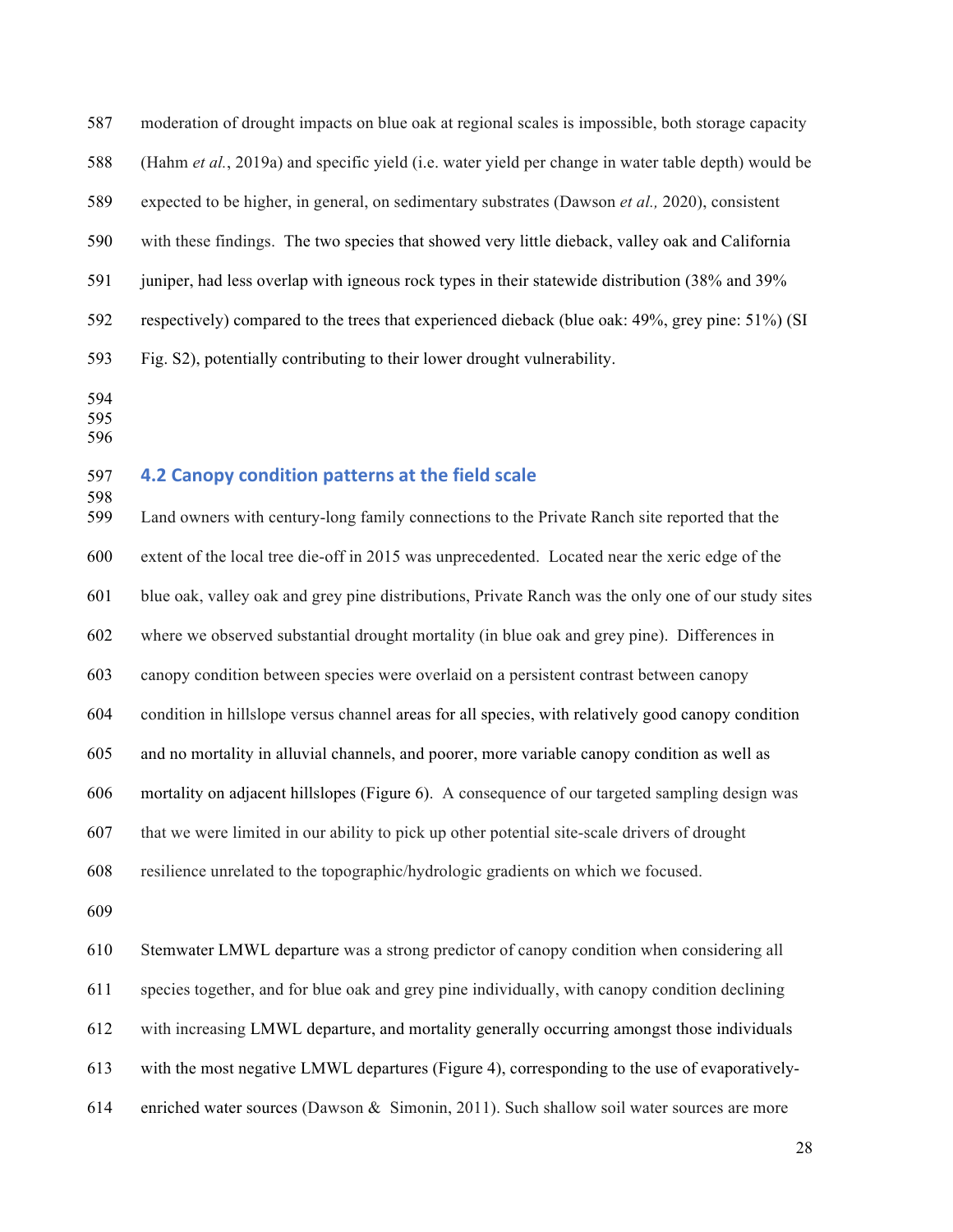tied to recent fluctuations in rainfall relative to more stable, deeper subsurface water sources.

Thus these deeper pools could sustain plant function and improve performance during periods of

climatic drought, creating hydrologic refugia (McLaughlin *et al.*, 2017).

 Private Ranch is located within the Paso Robles subbasin of the Salinas Valley Aquifer. Along the minor stream valleys in this aquifer, alluvial sediments up to 30 m thick form a highly permeable, unconfined aquifer (California Department of Water, 1999, California Department of Water, 2004, Fugro West, 2001). Soils mapping for Private Ranch indicates that the channel areas are located on such alluvial sediments, suggesting that vegetation growing in these areas could have access to large and persistent supplies of subsurface water (National Resource Conservation Service, 2009). Conversely, the hillslope areas comprise rocky and shallow soils, indicating that hillslopes and channels represent distinct subsurface environments at Private Ranch. Channels provide plants access to persistent water resources in the unconfined aquifer, while hillslopes offer limited water storage, such that during the drought vegetation growing on hillslopes was dependent on (minimal) winter rainfall stored in shallow soils. The differences in the variability in stemwater LMWL departure values and canopy condition for each species at Private Ranch can be considered in terms of where species grew across the landscape, as a tree's LMWL departure was correlated with its vertical distance from the channel (SI Fig S4). At Private Ranch, valley oak was found in relatively close proximity to the channels, and showed consistently less negative LMWL departure values. Blue oaks and grey pines grew over more of the landscape, occupying both channel and hillslope areas (Figure 4). The high variability in LMWL departure values and canopy condition for blue oaks and grey pines likely reflects the high variation in groundwater availability across their local topographic and lithological range. Individuals that died were located far from the channel and exhibited very negative LMWL departures. It is unclear whether during non-drought conditions grey pine and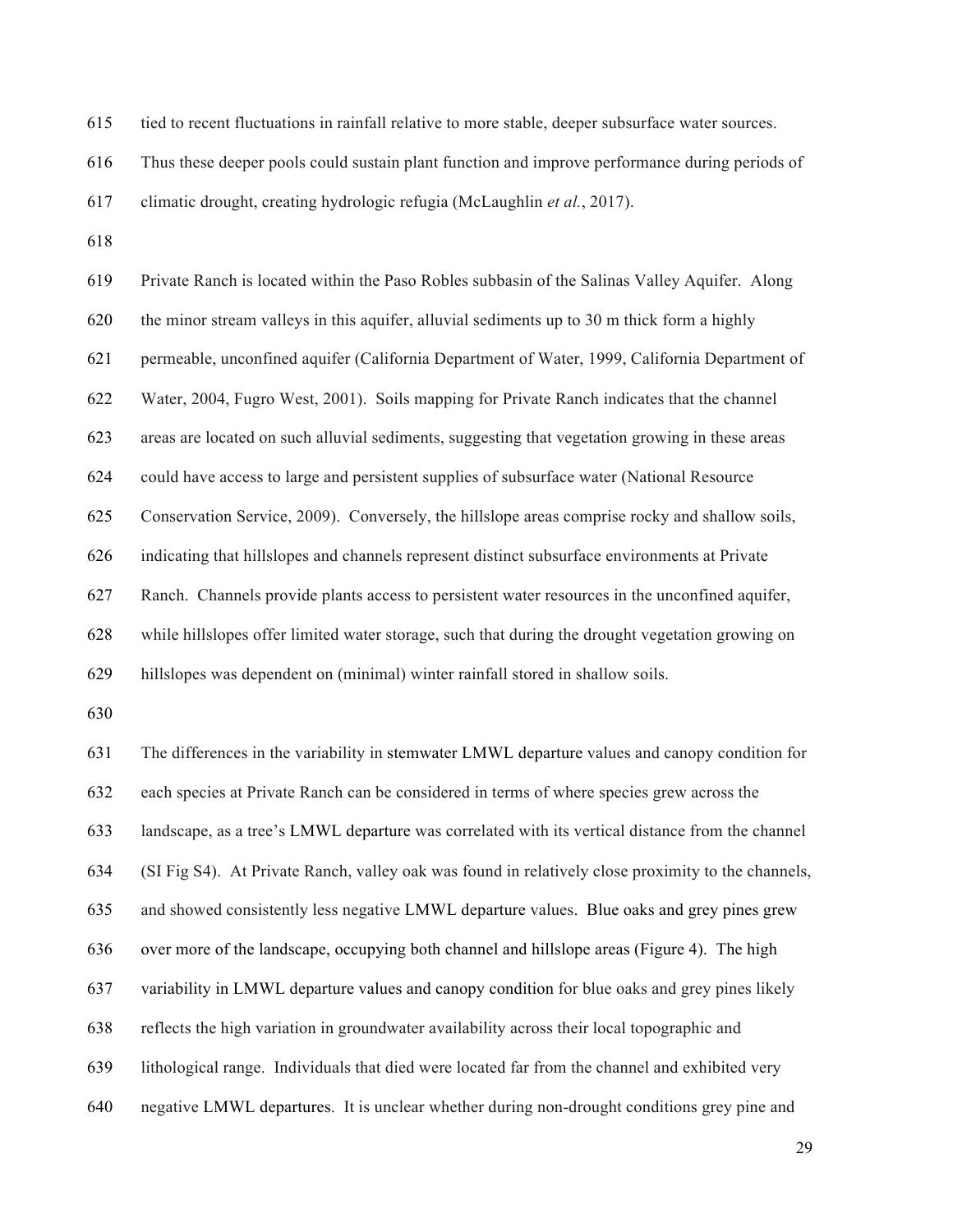blue oak growth on the hillslopes is sustained purely by seasonal rainfall or by water in the deep subsurface that was then depleted during the drought period (Hahm *et al.*, 2018, Howitt *et al.*, 2014, Oshun *et al.*, 2016). If trees were generally dependent on deep subsurface waters, the high porosity and specific yield of the alluvium near the channel (Fugro West, 2001) would reduce the decline in the water table depth (per unit of water used by plants), helping trees to sustain access to groundwater resources in this area. These observations at the edge of the three endemic study species' ranges suggest that the channel hydrologic environments could become important climate change refugia (McLaughlin *et al.*, 2017), particularly at xeric range edges, given projected regional warming and drying (Flint & Flint, 2012). Although substantial mortality was only observed at Private Ranch, the direction of relationship between landscape position and canopy condition for blue oak was found at all sites in the full surveys. Because we only had stemwater isotope data from the survey subset, we were not able to directly relate these differences in canopy condition between channel and hill areas to LMWL departures. All individuals at the two more mesic sites maintained relatively low LMWL

 departure values (indicating high access to groundwater) compared to the Private Ranch site, as well as better canopy condition, with no individuals at the two more mesic sites dropping below the -5 LMWL departure threshold where we began to see more extreme canopy loss. This may have been due to site-specific hydrology or to the lower pressure on groundwater (e.g. higher recharge rates, lower anthropogenic withdrawal) given the lower climatic drought extent at the two more mesic sites.

 Canopy conditions were strikingly similar in channel environments across species and across the study sites (Figure 6 and 7). For example, the canopy condition of channel blue oaks at Private Ranch, which experienced only 174 mm of rainfall in 2014 (less than many desert environments)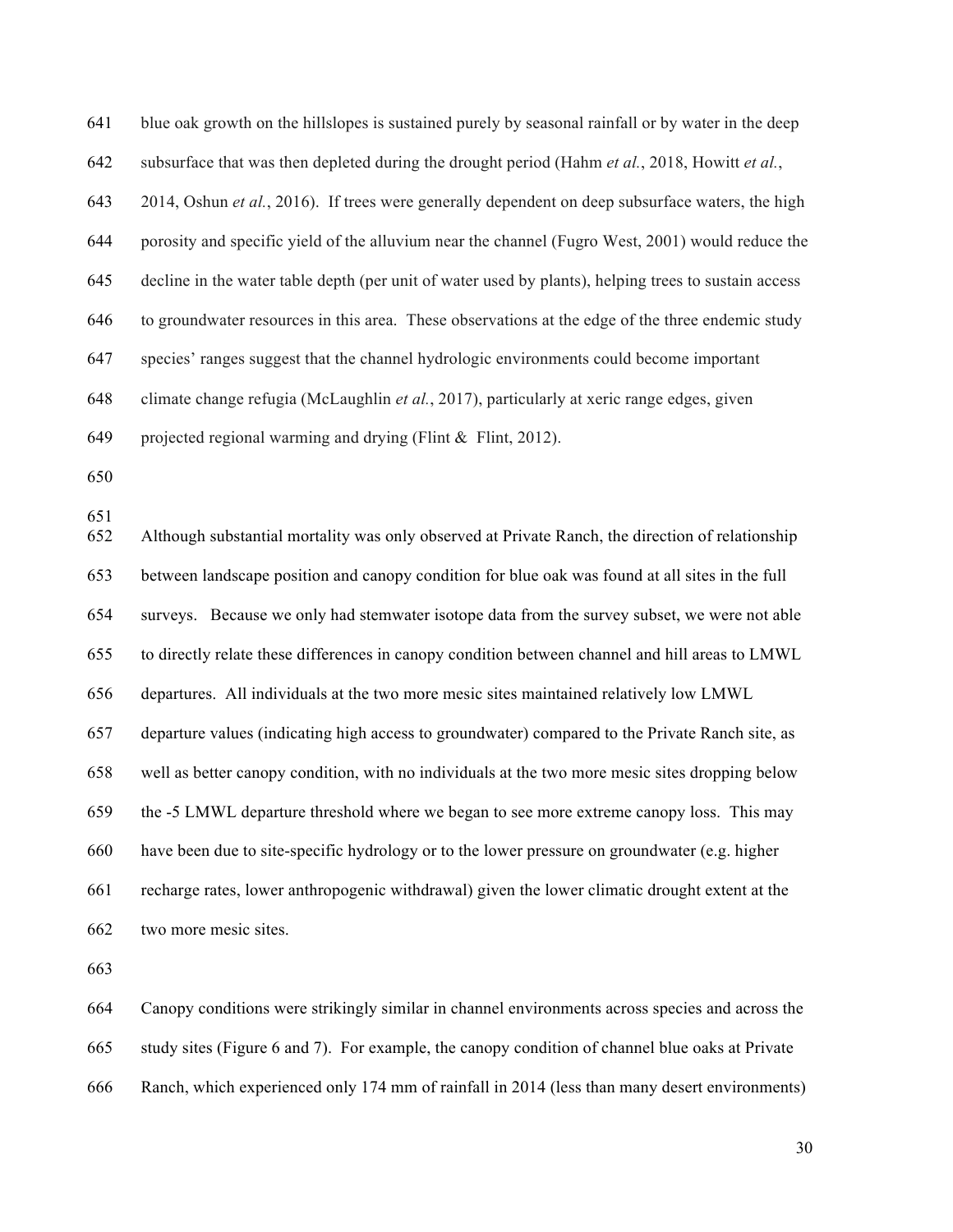was very similar that of channel blue oaks at Pepperwood, which experienced over 3 times as much rainfall (590 mm), and to those at BORR which experienced mid-level rainfall. Canopy conditions in channel valley oaks were even better at Private Ranch than at Pepperwood. Consistent with Hahm et al.'s (2019a) observation that annual growth of vegetation in Mediterranean systems was controlled by subsurface hydrology rather than precipitation, and Fan's (2015) review of strong groundwater influences on plant growth relative to precipitation in seasonally dry, arid and semi-arid ecosystems, our findings indicate that landscape position and/or associated sub-surface processes that confer higher groundwater access may regulate the trees' environments during severe drought, decoupling the drought stress they experienced from climate.

### **4.3 Synthesis and interpretation – a role for the hydrologic niche**

 Although blue and valley oak and grey pine share similar broad climatic distributions, their distributions at the landscape-scale and degree of dependence on subsurface water resources vary – variations we interpret as arising from hydrologic niche segregation amongst the species, with valley oaks demonstrating a narrower, more specialized, and blue oak and grey pine demonstrating a broader, more general hydrologic niches. This niche partitioning broadly follows the framework laid out in Fan (2017) in which plant species shift water uptake strategies along a topographic drainage gradient. Valley oaks are associated with valley floors, alluvial terraces and levees and occasional ridgetops, possibly where they access perched water tables (Griffin, 1977, Jepson, 1910). They exhibit consistent water potentials despite seasonal or extreme drought conditions (Weitz, 2018, Griffin, 1973), presumably due to persistent access to deep water sources. Valley oak LMWL departure values measured in this study were consistent and small, also indicating access to deep water sources, even on hilltops. Greenhouse experiments show that valley oak root morphology is independent of moisture availability during development, and always exhibits a primary deep tap root (Callaway, 1990). *In situ* observations indicate that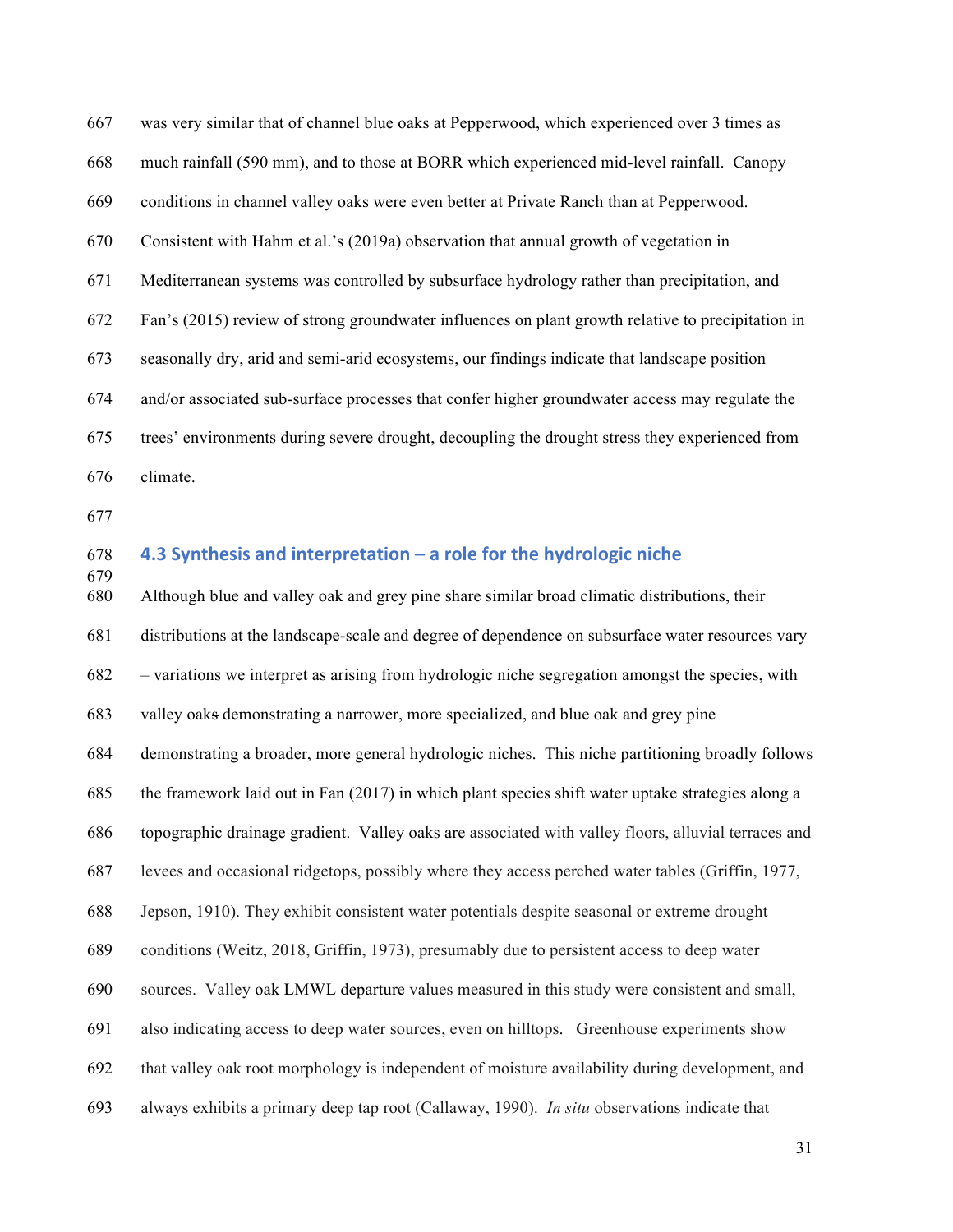valley oaks support deep root systems that can exceed 23 m in depth (Lewis & Burgy, 1964,

Lewis & Burgy, 1966); shallow-rooted individuals are not reported.

| 697 | In contrast, blue oaks grow across a range of topographic and hydrologic conditions, from valley          |
|-----|-----------------------------------------------------------------------------------------------------------|
| 698 | bottoms to upper slopes (Griffin, 1977). Blue oaks may tap the water table (Miller <i>et al.</i> , 2010), |
| 699 | but they also grow on shallow soils and exposed hillsides without likely persistent access to deep        |
| 700 | subsurface water (Griffin, 1973, Jepson, 1910). Water potentials in blue oaks vary amongst                |
| 701 | individuals on seasonal scales (Callaway & D'Antonio, 1991, Feng et al., 2019, Griffin, 1973)             |
| 702 | and under multi-year drought conditions (Weitz, 2018). Experimental studies indicate that                 |
| 703 | whether blue oak seedlings invest in shallow or deep root growth depends on moisture                      |
| 704 | availability (Callaway, 1990). In situ observations show highly variable rooting depths (e.g., 1.5)       |
| 705 | to >23 m; Lewis & Burgy, 1964, Lewis & Burgy, 1966, Millikin & Bledsoe, 1999). Stemwater                  |
| 706 | LMWL departure values measured in blue oaks in this study were also highly variable,                      |
| 707 | suggesting that individuals relied on a range of water storage profiles. The importance of climate        |
| 708 | anomaly and an interaction between climate anomaly and absolute climate for blue oak dieback,             |
| 709 | as observed in this study, may be associated with genetic adaptations or plasticity, and thus             |
| 710 | hydrologic niche parameters that vary by population. It could alternatively be a manifestation of         |
| 711 | varying hydrologic niche segregation along a climate gradient, such that in drier areas, blue oak         |
| 712 | populations may rely more on deep water reserves, and consequently be less exposed to climatic            |
| 713 | drought (although we did not see this pattern in our field data).                                         |
| 714 |                                                                                                           |

 Grey pine is under-studied relative to blue and valley oak (Graves, 1932). It grows on dry hillsides and granite outcrops but also banks of streams and floodplains. Like blue oak it is reported to have a dimorphic rooting habit, producing either a deeper tap root or a shallower root system depending on site conditions (Powers, 1990). At Private Ranch, it was the most drought-vulnerable species with over 50% mortality and its outcomes were strongly impacted by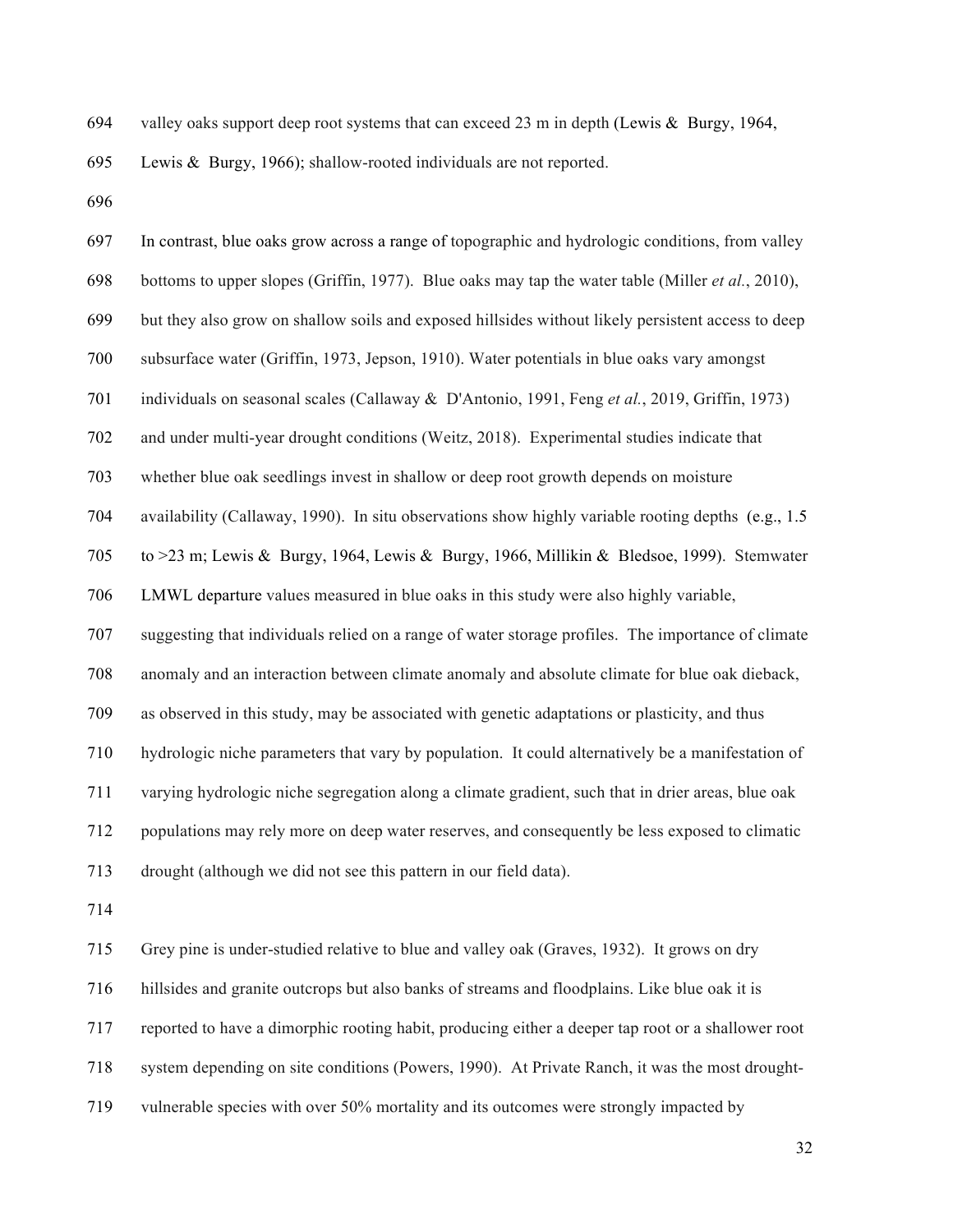landscape position and access to subsurface water. Regional drivers of grey pine dieback were unclear, which may be related to its likely relatively shallow rooting system (Canadell *et al.*, 1996) compared to oaks. Changes in subsurface storage could have occurred at depths inaccessible to grey pine roots, and lithological differences may have been less important in driving mortality than biotic factors such as pine bark beetles (Howard, 1992).

 Taken together, these observations suggest a relatively broad hydrologic niche for blue oak and grey pine, in contrast to a narrower niche exhibited by valley oak. Blue oak is plastic in its utilization of water resources, growing under conditions that range from seasonal dependence on shallow soil water to persistent access to deeper water sources. Valley oak, by contrast, depends on its deep-rooted morphology and grows only where it can access deep water resources, which are presumably important for both sapling recruitment and adult survival (McLaughlin & Zavaleta, 2012, Brown & Davis, 1991). The distinction between the narrow and broad hydrologic niches of valley oak versus blue oak and grey pine helps to explain their variable responses to the 2013-16 drought. Narrow niche segregation by valley oaks into locations with persistent subsurface water resources reduced valley oak drought vulnerability relative to blue oak and grey pine individuals, despite their common climatic drought and resulted in lower and less variable drought vulnerability amongst valley oaks than blue oaks and grey pines at species levels. Thus the differences in hydrologic niche explain both the site-scale and distributional-scale patterns of drought vulnerability we observed in these three species.

 These results demonstrate the importance of hydrologic niche differences when considering species' responses to climate change and to climatic extremes. Although some authors suggest that habitat generalists may be buffered against climate-induced range contractions (Watling *et al.*, 2013) our findings suggest that species with broader, or more generalist, hydrologic niches (i.e. blue oak) initially may be more vulnerable to climatic drought than those with a narrower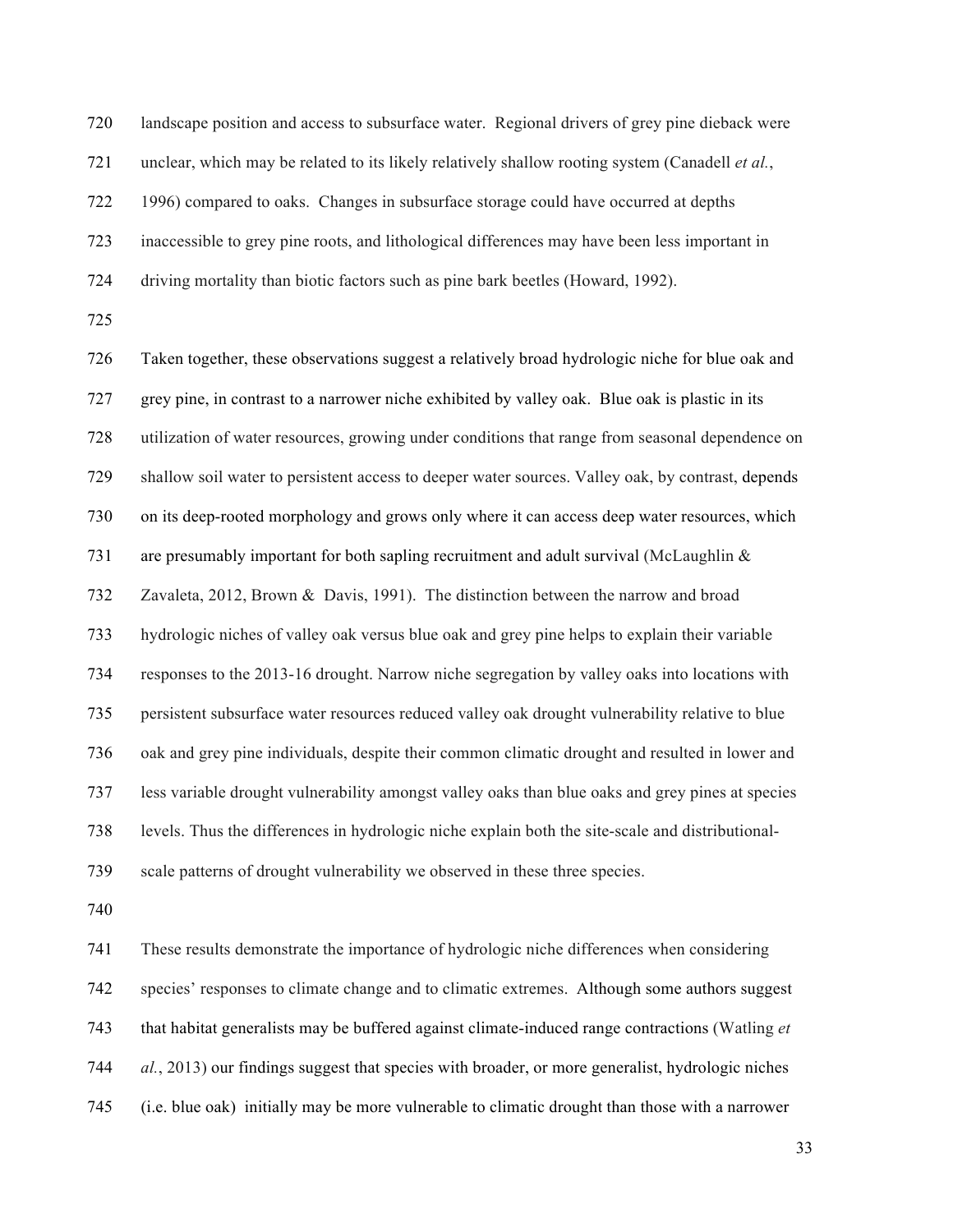niche, because of their ability to grow in locations with less climatically stable subsurface water sources. This poses an interesting comparison between hydrologic niche and water use strategies: prolific water users have a competitive advantage relative to plants with more conservative water use strategies when water is available at the expense of greater exposure to water stress during droughts (Feng *et al.*, 2017). Similarly, species with a more general, or broader, hydrologic niche can grow in a wider variety of locations than more specialized species, at the risk of experiencing greater water stress during drought.

 In general, changes in local scale distributions may provide an early indicator of range contractions induced by climate drying, as in McLaughlin and Zavaleta's (2012) analysis of *Quercus lobata* sapling recruitment patterns, and Anderegg et al.'s (2013) analyses of aspen mortality in the US Southwest. Hydrologic refugia (McLaughlin *et al.*, 2017) may maintain small, and possibly temporary, local populations even in the xeric edges of the current distribution. Prolonged drought, however, will impact both species with narrow hydrologic niches, and broad-niched species with populations remaining in such refugia. For example, following 40-year rainfall declines in Australia, tree species (*Eucalyptus* and *Banksia* sp.) relying on deep water have experienced unprecedented mortality in recent years as water tables (finally) drop below their rooting depth (Challis *et al.*, 2016, Matusick *et al.*, 2018). Similarly, relative differences in vulnerability between blue and valley oak may become less pronounced under conditions of prolonged drought and high groundwater extraction. Our study found large differences in climatic drought vulnerability within and across four study species at distributional and site scales. Within species, vulnerability in blue oak and grey pine

was strongly related to absolute precipitation and modulated by subsurface characteristics –

including changes in subsurface water storage, lithology and local landscape position. These

subsurface drivers were superimposed on climatic drought and together determined plant access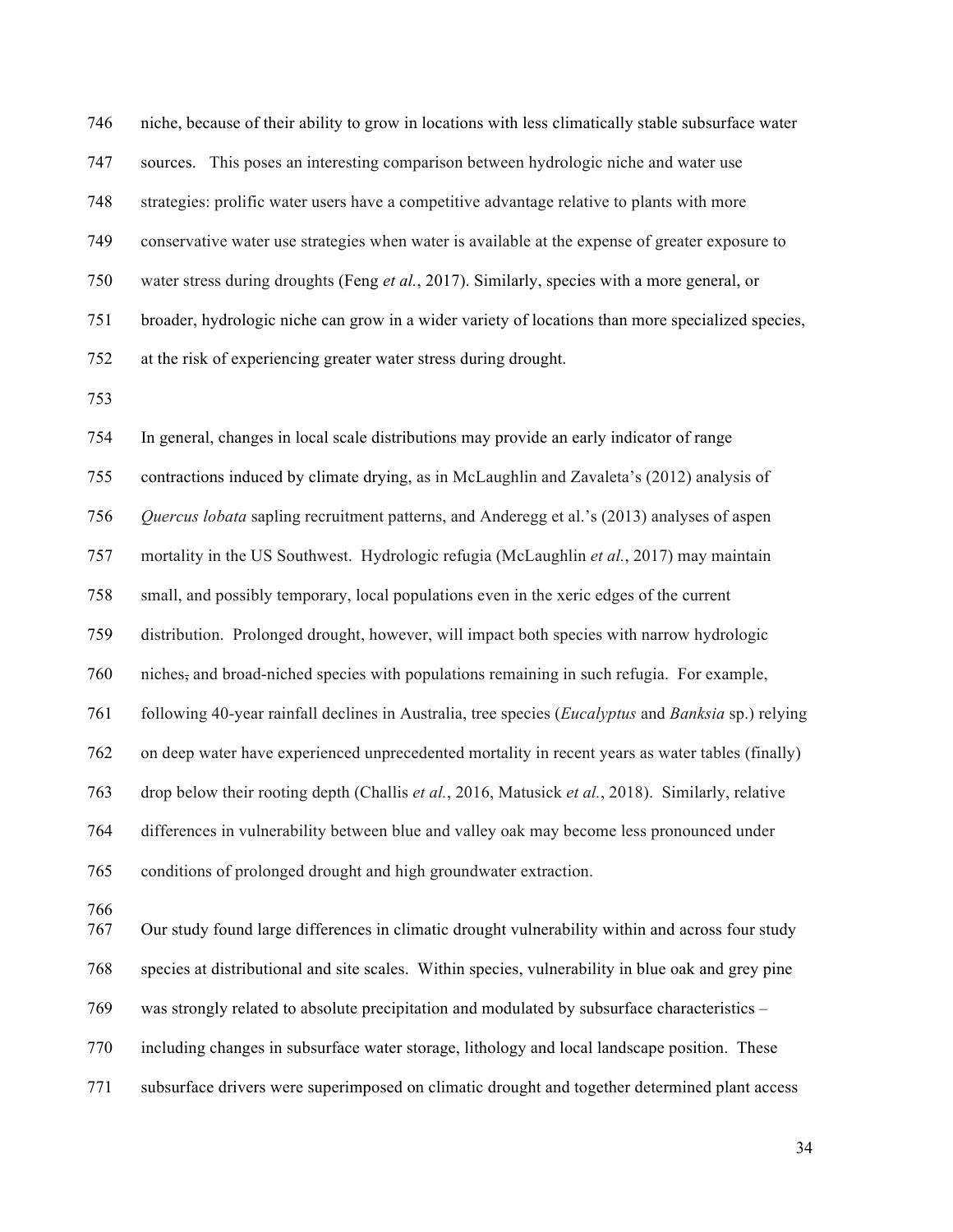to subsurface moisture reserves, explaining variations in vulnerability at the regional scale for blue oak and at the site scale for blue oak and grey pine. We interpreted these variations using the hydrologic niche concept, which explains how different species with similar climatic distributions may be exposed to different water deficits due to different subsurface conditions. With the exception of juniper, species-level vulnerability was not due to differences in climatic distributional associations among the three endemic species. We suggest that hydrologic niche segregation can drive differences in species-level drought vulnerability where species co-occur within a community and across the region, and that this vulnerability may shift over time as climate and hydrologic resources change. Using these insights for prediction, however, will require a better understanding of how plant available water storage capacity in the subsurface zone varies across landscapes. Currently available mapping products describe either parent geology, which is only coarsely related to water storage capacity, or describe subsurface hydraulic properties within 2 m of the surface - missing much of the root zone.

 Warmer future climates will intensify the summer dry season and the intensity of future droughts in California and other water-limited regions (Flint & Flint, 2012, Gosling & Arnell, 2016), however environmental gradients of water availability are not fully captured by climate (Fan 2015). Our findings suggest that in Mediterranean woodlands, current patterns of climatic drought vulnerability, mediated through sub-surface processes, may lead to long-term changes in plant communities. Understanding likelihood of such changes requires better resolving how hydrologic processes and the structure of the subsurface environment mediate plant water deficits and drought vulnerability (Dawson *et al.,* 2020). Projecting species distributional shifts or attempting to understand drought vulnerability purely based on climatic drought severity or species-level traits risks omitting important variability in outcomes arising from differences in water deficit amongst species with varying hydrologic niches and from the underlying hydrologic and lithological conditions across species' ranges.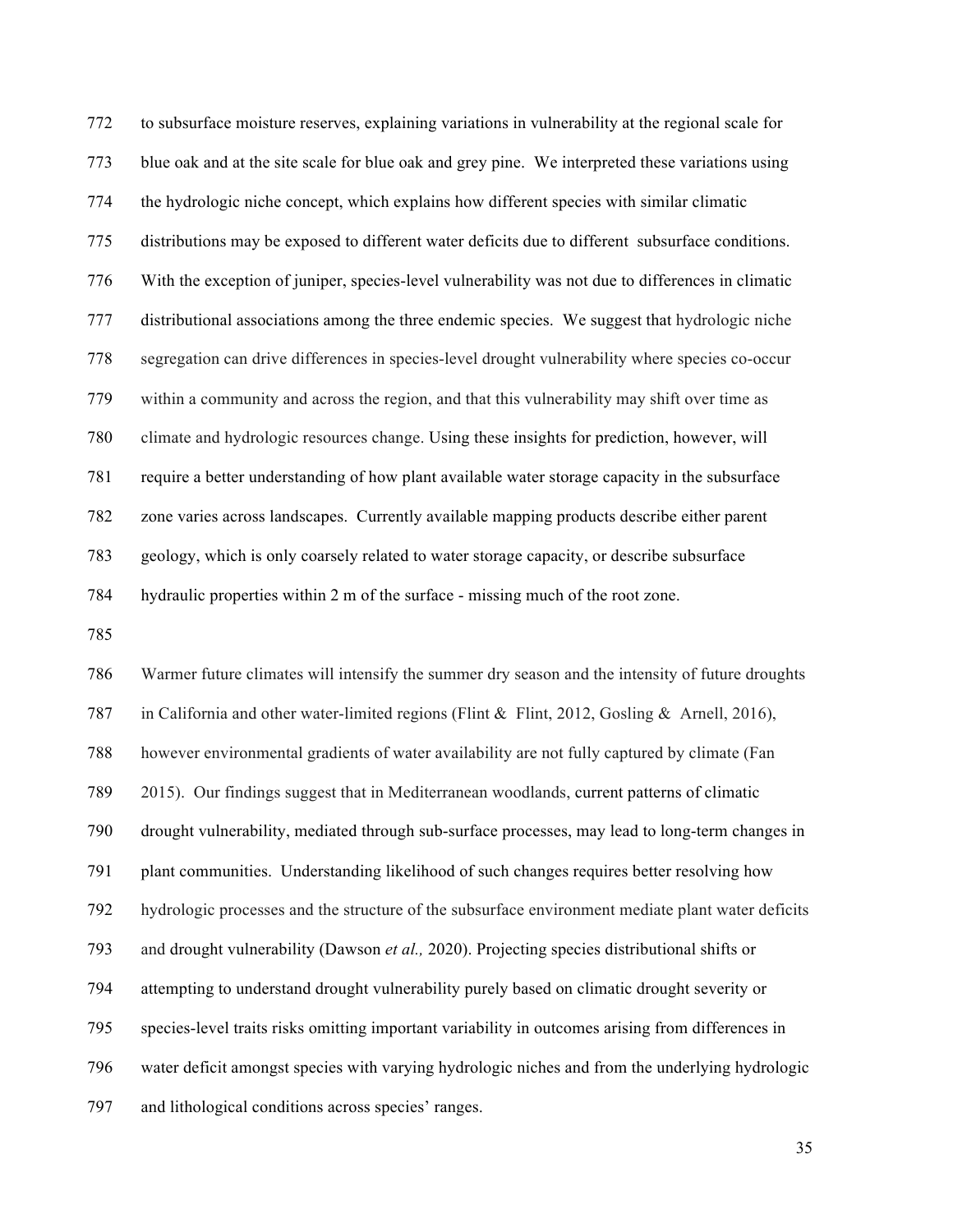## **5. Acknowledgements**

We thank the National Science Foundation IOS-1441396 and the National Institute for Food and

Agriculture, US Department of Agriculture, McIntire Stennis project 1006829 for funding; B.

801 Pratt, A. Jacobsen, J. Scherf, I. Schroeter, K. Schwab, L. Wee, C. Williams, and C. Wong, Private

Ranch landowners and staff at BORR and Pepperwood Preserve for field and lab support; L.

- Anderegg and R. Skelton for manuscript advice; and the US Forest Service aerial survey team
- and A. and L. Flint for providing data.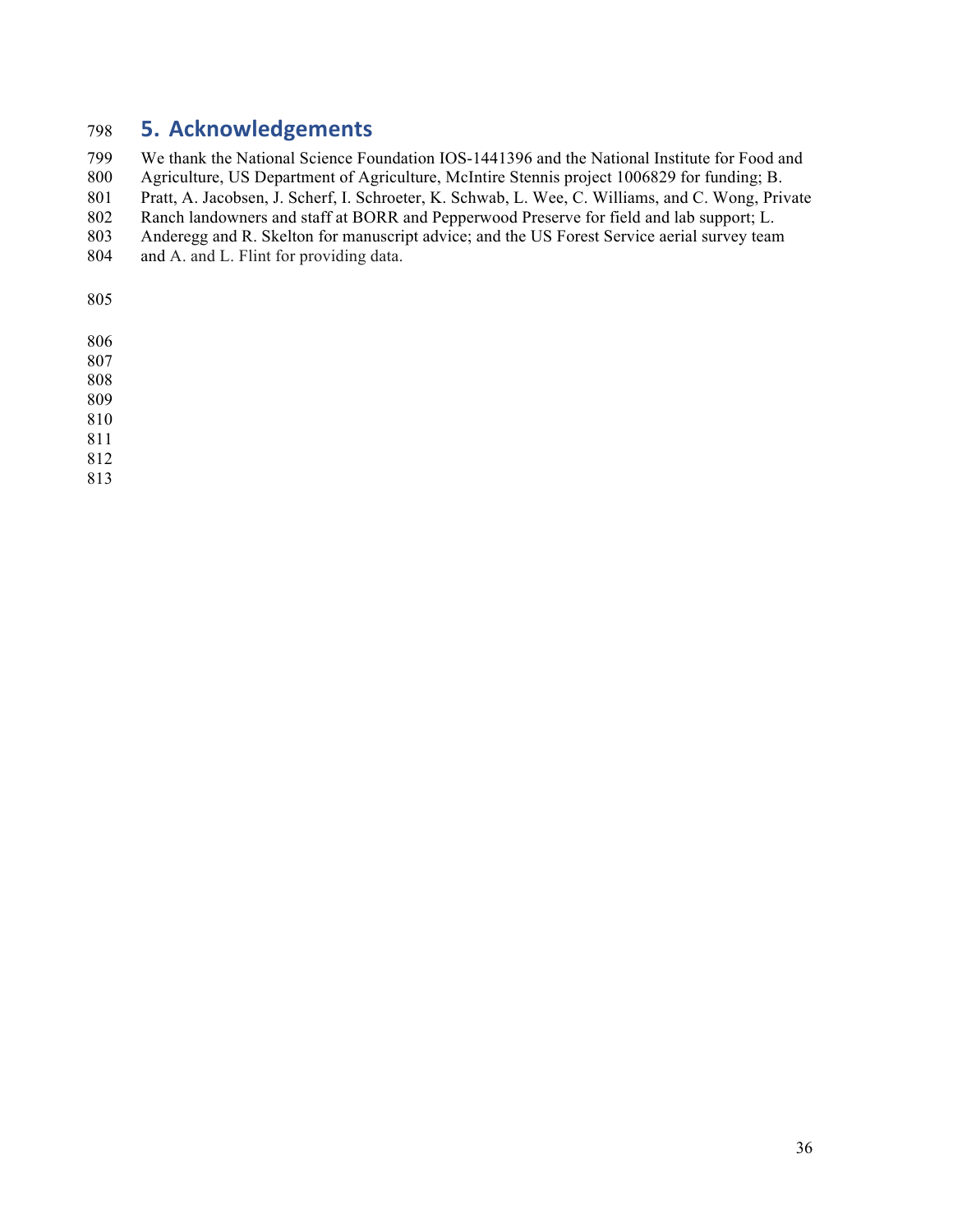Data Accessibility Statement:

816 The data that support the findings of this study are available from the corresponding<br>817 author upon reasonable request, or are openly available in the California GAP Analysi

author upon reasonable request, or are openly available in the California GAP Analysis

Project at http://www.biogeog.ucsb.edu/projects/gap/gap\_home.html , the California

Climate Commons http://climate.calcommons.org, The US Forest Service

https://www.fs.usda.gov/detail/r5/forest-grasslandhealth/?cid=fsbdev3\_046696, Gravity

821 Recovery and Climate Experiment https://grace.jpl.nasa.gov, and USGS Californian

- Geology Map https://mrdata.usgs.gov/geology/state/state.php?state=CA.
- 
- 

## **6. References**

- Ackerly DD, Kling MM, Clark M, Papper P, Oldfather MF, Flint AL, Flint LE (In press) Topoclimates, refugia, and biotic responses to climate change. Frontiers in Ecology and Environment. Allen CD, Macalady AK, Chenchouni H *et al.* (2010) A global overview of drought and heat-
- induced tree mortality reveals emerging climate change risks for forests. Forest Ecology and Management*,* **259**, 660-684.
- Anderegg LD, Anderegg WR, Abatzoglou J, Hausladen AM, Berry JA (2013) Drought characteristics' role in widespread aspen forest mortality across Colorado, USA. Global Change Biology*,* **19**, 1526-1537.
- Anderegg WR, Klein T, Bartlett M, Sack L, Pellegrini AF, Choat B, Jansen S (2016) Meta- analysis reveals that hydraulic traits explain cross-species patterns of drought-induced tree mortality across the globe. Proceedings of the National Academy of Sciences*,* **113**, 5024-5029.
- Anderson DR, Burnham KP (2002) Avoiding pitfalls when using information-theoretic methods. The Journal of Wildlife Management, 912-918.
- Araya YN, Silvertown J, Gowing DJ, Mcconway KJ, Peter Linder H, Midgley G (2011) A fundamental, eco-hydrological basis for niche segregation in plant communities. New Phytologist*,* **189**, 253–258.
- Bartlett MK, Scoffoni C, Sack L (2012) The determinants of leaf turgor loss point and prediction of drought tolerance of species and biomes: a global meta-analysis. Ecology Letters*,* **15**, 393-405.
- Bates D, Maechler M, Bolker B, Walker S (2015) Fitting Linear Mixed-Effects Models Using lme4. Journal of Statistical Software*,* **67**, 1-48.
- Benettin P, Volkmann TH, Von Freyberg J, Frentress J, Penna D, Dawson TE, Kirchner JW (2018) Effects of climatic seasonality on the isotopic composition of evaporating soil waters.
- Bennett AC, Mcdowell NG, Allen CD, Anderson-Teixeira KJ (2015) Larger trees suffer most during drought in forests worldwide. Nature Plants*,* **1**, 15139.
- Borchert R, Rivera G (2001) Photoperiodic control of seasonal development and dormancy in tropical stem-succulent trees. Tree Physiology*,* **21**, 213-221.
- Breshears DD, Myers OB, Meyer CW *et al.* (2009) Tree die-off in response to global change-type drought: mortality insights from a decade of plant water potential measurements. Frontiers in Ecology and the Environment*,* **7**, 185-189.
- Brooks PD, Chorover J, Fan Y, Godsey SE, Maxwell RM, Mcnamara JP, Tague C (2015) Hydrological partitioning in the critical zone: Recent advances and opportunities for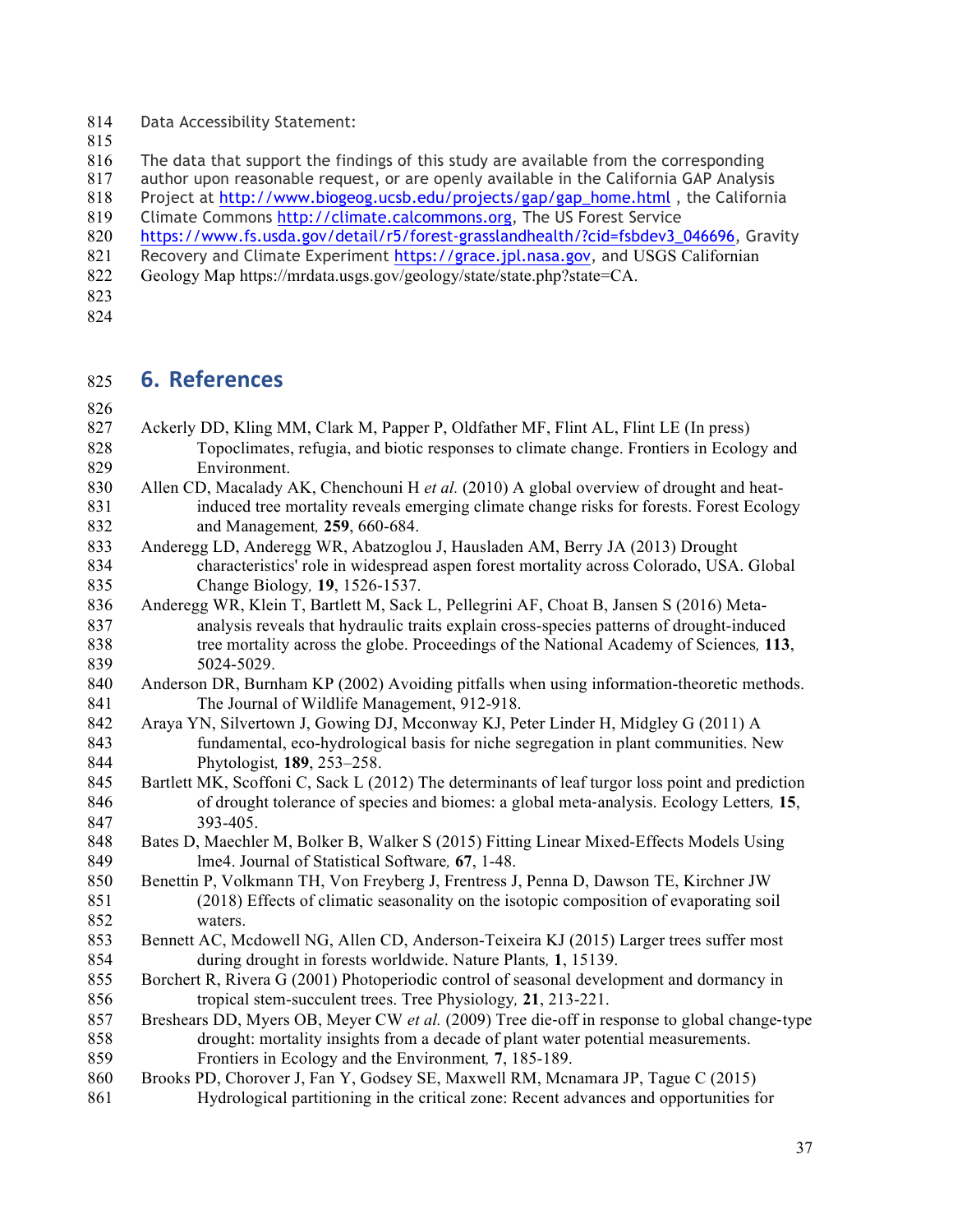| 862 | developing transferable understanding of water cycle dynamics. Water Resources                          |
|-----|---------------------------------------------------------------------------------------------------------|
| 863 | Research, 51, 6973-6987.                                                                                |
| 864 | Brown BJ, Mclaughlin BC, Blakey RV, Morueta-Holme N (2018) Future vulnerability mapping                 |
| 865 | based on response to extreme climate events: Dieback thresholds in an endemic                           |
| 866 | California oak. Diversity and Distributions, 24, 1186-1198.                                             |
| 867 | Brown RW, Davis FW (1991) Historical mortality of valley oak (Quercus lobata, Née) in the               |
| 868 | Santa Ynez Valley, Santa Barbara County, 1938-1989. In: In: Standiford, Richard B.,                     |
| 869 | tech. coord. 1991. Proceedings of the symposium on oak woodlands and hardwood                           |
| 870 | rangeland management; October 31-November 2, 1990; Davis, California. Gen. Tech.                        |
| 871 | Rep. PSW-GTR-126. Berkeley, CA: Pacific Southwest Research Station, Forest Service,                     |
| 872 | US Department of Agriculture; p. 202-207. pp Page.                                                      |
| 873 | California Department of Water (1999) Evaluation of groundwater overdraft in the Southern               |
| 874 | Central Coast Region, Part 2. In: Technical Information Record. pp Page.                                |
| 875 | California Department of Water (2004) Salinas Valley Groundwater Basin, Paso Robles Area                |
| 876 | Subbasin. In: Central Coast Hydrologic Region, Salinas Valley Groundwater Basin. pp                     |
| 877 | Page, Online, available at:                                                                             |
| 878 | https://water.ca.gov/LegacyFiles/groundwater/bulletin118/basindescriptions/3-04.06.pdf.                 |
| 879 | Callaway RM (1990) Effects of soil water distribution on the lateral root development of three          |
| 880 | species of California oaks. American Journal of Botany, 77, 1469-1475.                                  |
| 881 | Callaway RM, D'antonio CM (1991) Shrub facilitation of coast live oak establishment in central          |
| 882 | California. Madrono, 158-169.                                                                           |
| 883 | Canadell J, Jackson R, Ehlerginer JR, Mooney HA, Sala OE, Schulze E-D (1996) Maximum                    |
| 884 | rooting depth of vegetation types at the global scale. Oecologia, 108, 583-595.                         |
| 885 | Challis A, Stevens J, Mcgrath G, Miller B (2016) Plant and environmental factors associated with        |
| 886 | drought-induced mortality in two facultative phreatophytic trees. Plant and Soil, 404,                  |
| 887 | 157-172.                                                                                                |
| 888 | Clark JS, Bell DM, Kwit MC, Zhu K (2014) Competition-interaction landscapes for the joint               |
| 889 | response of forests to climate change. Global Change Biology, 20, 1979-1991.                            |
| 890 | Daly C, Neilson RP, Phillips DL (1994) A statistical-topographic model for mapping                      |
| 891 | climatological precipitation over mountainous terrain. Journal of applied meteorology,                  |
| 892 | 33, 140-158.                                                                                            |
| 893 | Davis F, Stoms D, Hollander A <i>et al.</i> (1998) The California gap analysis project-final report. pp |
| 894 | Page, Santa Barbara, California, University of California, Santa Barbara.                               |
| 895 | Dawson TE (1990) Spatial and physiological overlap of three co-occurring alpine willows.                |
| 896 | Functional Ecology, 4, 13-25.                                                                           |
| 897 | Dawson TE, Ehleringer JR (1993) Isotopic enrichment of water in the" woody" tissues of plants:          |
| 898 | Implications for plant water source, water uptake, and other studies which use stable                   |
| 899 | isotopic composition of cellulose. Geochimica et Cosmochimica Acta, 57, 3487-3487.                      |
| 900 | Dawson TE, Simonin KA (2011) The roles of stable isotopes in forest hydrology and                       |
| 901 | biogeochemistry. In: Forest hydrology and biogeochemistry. pp 137-161, Springer.                        |
| 902 | Dawson TE, Hahm WJ, Crutchfield-Peters K (2020) Digging deeper: what the critical zone                  |
| 903 | perspective adds to the study of plant ecophysiology New Phytologist (Tansley Insight)(in               |
| 904 | press).                                                                                                 |
| 905 | Diffenbaugh NS, Swain DL, Touma D (2015) Anthropogenic warming has increased drought risk               |
| 906 | in California. Proceedings of the National Academy of Sciences, 112, 3931-3936.                         |
| 907 | Dormann CF, Mcpherson JM, Araújo MB et al. (2007) Methods to account for spatial                        |
| 908 | autocorrelation in the analysis of species distributional data: a review. Ecography, 30,                |
| 909 | 609-628.                                                                                                |
| 910 | Dracup JA, Lee KS, Paulson Jr EG (1980) On the definition of droughts. Water Resources                  |
| 911 | Research, 16, 297-302.                                                                                  |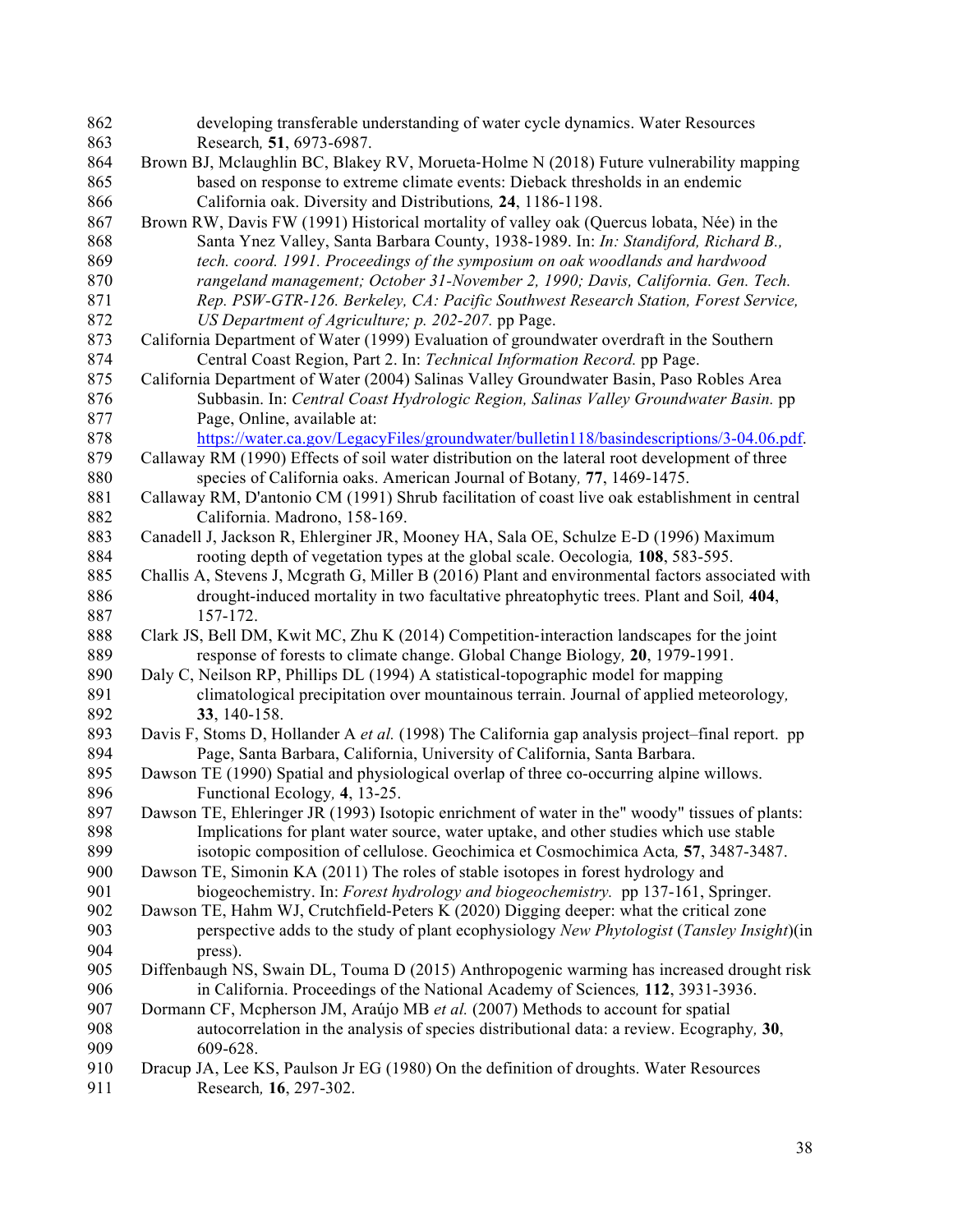| 912 | Dralle DN, Thompson SE (2016) A minimal probabilistic model for soil moisture in seasonally      |
|-----|--------------------------------------------------------------------------------------------------|
| 913 | dry climates. Water Resources Research, 52, 1507-1517.                                           |
| 914 | Ehleringer, J.R., Phillips, S.L., Schuster, W.S.F. et al. Oecologia (1991) 88: 430.              |
| 915 | Famiglietti JS, Lo M, Ho SL et al. (2011) Satellites measure recent rates of groundwater         |
| 916 | depletion in California's Central Valley. Geophysical research letters, 38.                      |
| 917 | Fan Y, Gonzalo M, Esteban JG, Robert JB, Carlos O (2017) Hydrologic regulation of plant          |
| 918 | rooting depth. Proceedings of the National Academy of Sciences, 114 (40) 10572-10577.            |
| 919 | Fan Y (2015) Groundwater in the Earth's critical zone: Relevance to large scale patterns and     |
| 920 | processes. Water Resources Research. 51, 3052-3069.                                              |
| 921 | Feng X, Ackerly DD, Dawson TE et al. (2019) Beyond isohydricity: The role of environmental       |
| 922 | variability in determining plant drought responses. Plant, Cell & Environment, 42, 1104-         |
| 923 | 1111.                                                                                            |
| 924 | Feng X, Ackerly DD, Dawson TE, Manzoni S, Skelton RP, Vico G, Thompson SE (2018) The             |
| 925 | ecohydrological context of drought and classification of plant responses. Ecology Letters,       |
| 926 | 21, 1723-1736.                                                                                   |
| 927 | Feng X, Dawson TE, Ackerly DD, Santiago LS, Thompson SE (2017) Reconciling seasonal              |
| 928 | hydraulic risk and plant water use through probabilistic soil-plant dynamics. Global             |
| 929 | Change Biology, 23, 3758-3769.                                                                   |
| 930 | Feng X, Porporato A, Rodriguez-Iturbe I (2015) Stochastic soil water balance under seasonal      |
| 931 | climates. Proceedings of the Royal Society A: Mathematical, Physical and Engineering             |
| 932 | Sciences, 471, 20140623.                                                                         |
| 933 |                                                                                                  |
| 934 | Fensham R, Holman J (1999) Temporal and spatial patterns in drought-related tree dieback in      |
| 935 | Australian savanna. Journal of Applied Ecology, 36, 1035-1050.                                   |
|     | Fettig CJ, Mortenson LA, Bulaon BM, Foulk PB (2019) Tree mortality following drought in the      |
| 936 | central and southern Sierra Nevada, California, US. Forest Ecology and Management,               |
| 937 | 432, 164-178.                                                                                    |
| 938 | Flint LE, Flint AL (2012) Downscaling future climate scenarios to fine scales for hydrologic and |
| 939 | ecological modeling and analysis. Ecological Processes, 1, 1.                                    |
| 940 | Flint, LE, Flint, AL, Thorne, JH, Boynton, R (2013) Fine-scale hydrologic modeling for regional  |
| 941 | landscape applications: the California Basin Characterization Model development and              |
| 942 | performance. Ecol Process 2, 25 doi:10.1186/2192-1709-2-25                                       |
| 943 | Fugro West (2001) Interim Report, Task 2- Basin Definition: Paso Robles Groundwater Basin        |
| 944 | Study. pp Page, Online, at http://www.slocountywater.org.                                        |
| 945 | García-Baquero G, Silvertown J, Gowing DJ, Valle CJ (2016) Dissecting the hydrological niche:    |
| 946 | soil moisture, space and lifespan. Journal of vegetation science, 27, 219-226.                   |
| 947 | Gitlin AR, Sthultz CM, Bowker MA et al. (2006) Mortality gradients within and among dominant     |
| 948 | plant populations as barometers of ecosystem change during extreme drought.                      |
| 949 | Conservation biology, 20, 1477-1486.                                                             |
| 950 | Gosling SN, Arnell NW (2016) A global assessment of the impact of climate change on water        |
| 951 | scarcity. Climatic Change, 134, 371-385.                                                         |
| 952 | Graves GW (1932) Ecological relationships of Pinus sabiniana. Botanical Gazette, 94, 106-133.    |
| 953 | Griffin JR (1973) Valley oaks-the end of an era. Fremontia, 1, 5-9.                              |
| 954 | Griffin JR (1977) Oak woodland. In: Terrestrial vegetation of California. (eds Barbour MG,       |
| 955 | Major J) pp Page. New York, John Wiley.                                                          |
| 956 | Guo L, Lin H (2016) Critical zone research and observatories: Current status and future          |
| 957 | perspectives. Vadose Zone Journal, 15.                                                           |
| 958 | Guswa (2010), "Effect of plant uptake strategy on the water-optimal root depth", WRR, VOL.       |
| 959 | 46, W09601, doi:10.1029/2010WR009122.                                                            |
| 960 | Hahm WJ, Dietrich WE, Dawson TE (2018) Controls on the distribution and resilience of            |
| 961 | Quercus garryana: ecophysiological evidence of oak's water-limitation tolerance.                 |
| 962 | Ecosphere, 9, e02218.                                                                            |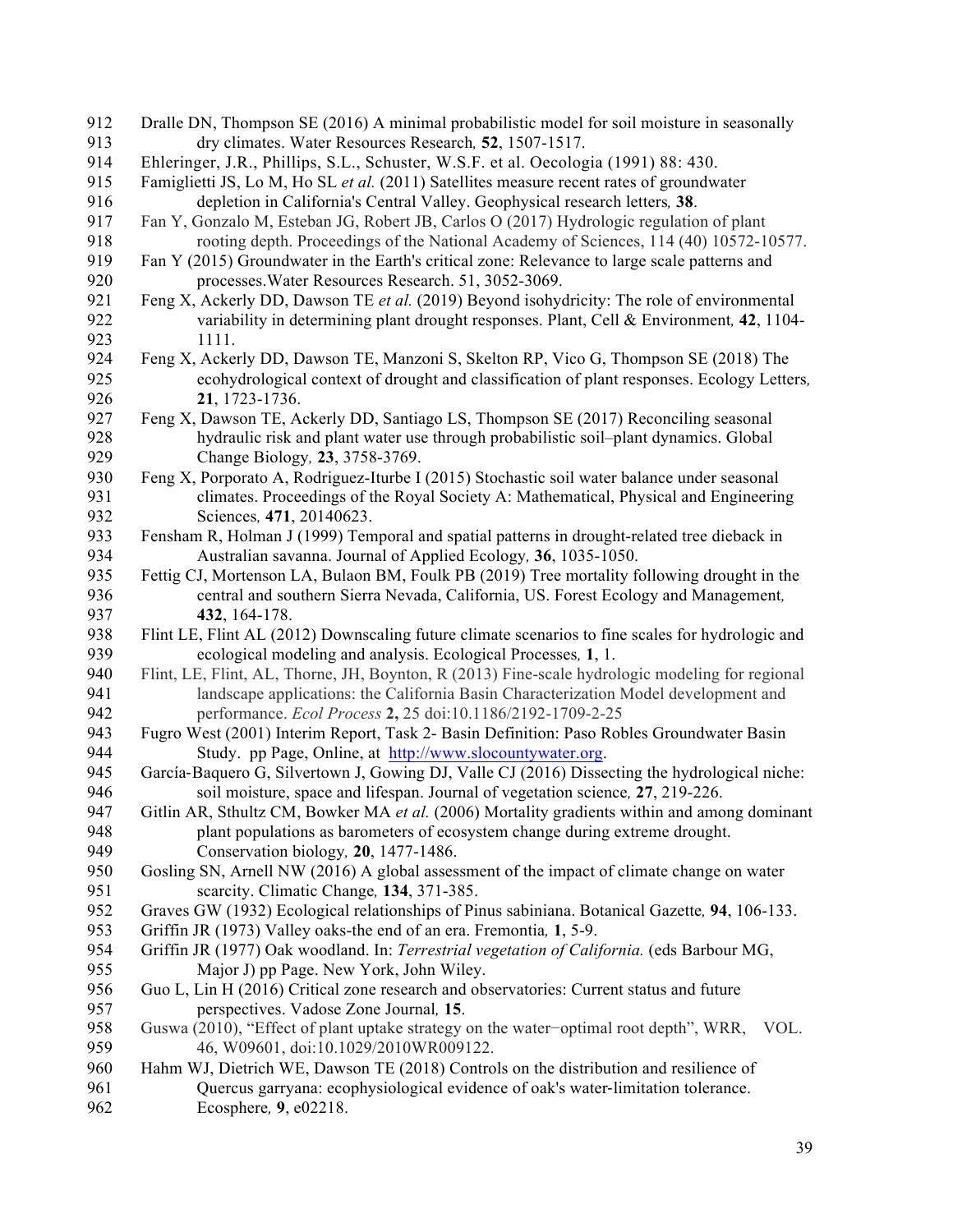Hahm, W.J., Dralle, D.N., Rempe, D.M., Bryk, A.B., Thompson, S.E., Dawson, T.E. and Dietrich, W.E., 2019a. Low subsurface water storage capacity relative to annual rainfall decouples Mediterranean plant productivity and water use from rainfall variability. *Geophysical Research Letters*. Hahm WJ, Rempe DM, Dralle DN *et al.* (2019b) Lithologically Controlled Subsurface Critical Zone Thickness and Water Storage Capacity Determine Regional Plant Community Composition. Water Resources Research*,* **55**, 3028-3055. Hanak E, Alvar E-B, Gray B *et al.* (2019) Water and the future of the San Joaquin Valley. pp Page, Public Policy Institute of California. . Holbrook WS, Riebe CS, Elwaseif M *et al.* (2014) Geophysical constraints on deep weathering and water storage potential in the Southern Sierra Critical Zone Observatory. Earth Surface Processes and Landforms*,* **39**, 366-380. Howard, Janet L. 1992. *Pinus sabiniana*. In: Fire Effects Information System, [Online]. U.S. Department of Agriculture, Forest Service, Rocky Mountain Research Station, Fire Sciences Laboratory (Producer). www.fs.fed.us/database/feis/plants/tree/pinsab/all.html [2019]. Howitt R, Medellín-Azuara J, Macewan D, Lund JR, Sumner D (2014) *Economic analysis of the 2014 drought for California agriculture*, Center for Watershed Sciences University of California, Davis, CA. Jenny H (1961) Derivation of state factor equations of soils and ecosystems. In: *Soil Science Society of America Proceedings.* pp Page. Jepson WL (1910) *The silva of California*, The University press. Kincaid T, Olsen T, Stevens D, Platt C, White D, Remington R (2015) Package 'spsurvey,'Version 3.1. http. pp Page. Klos PZ, Goulden ML, Riebe CS *et al.* (2018) Subsurface plant-accessible water in mountain ecosystems with a Mediterranean climate. Wiley Interdisciplinary Reviews: Water*,* **5**, e1277. Kolb TE, Fettig CJ, Ayres MP *et al.* (2016) Observed and anticipated impacts of drought on forest insects and diseases in the United States. Forest Ecology and Management*,* **380**, 321-334. Kueppers LM, Snyder MA, Sloan LC, Zavaleta ES, Fulfrost B (2005) Modeled regional climate change and California endemic oak ranges. Proceedings of the National Academy of Sciences*,* **102**, 16281-16286. Lewis D, Burgy RH (1964) The relationship between oak tree roots and groundwater in fractured rock as determined by tritium tracing. Journal of Geophysical Research*,* **69**, 2579-2588. Lewis DC, Burgy RH (1966) Water use by native vegetation and hydrologic studies. Annual report (University of California, Davis. Department of Water Science and Engineering); 1000 no. 6/1964-65. Liang E, Leuschner C, Dulamsuren C, Wagner B, Hauck M (2016) Global warming-related tree growth decline and mortality on the north-eastern Tibetan plateau. Climatic Change*,* **134**, 163-176. Ludington S, Moring BC, Miller RJ *et al.* (2007) Preliminary integrated geologic map databases for the United States. In: *California, Nevada, Arizona, Washington, Oregon, Idaho, and Utah. Version, Western States.* pp Page. Mann ME, Gleick PH (2015) Climate change and California drought in the 21st century. Proceedings of the National Academy of Sciences*,* **112**, 3858-3859. Manzoni S, Vico G, Thompson S, Beyer F, Weih M (2015) Contrasting leaf phenological strategies optimize carbon gain under droughts of different duration. Advances in Water Resources*,* **84**, 37-51.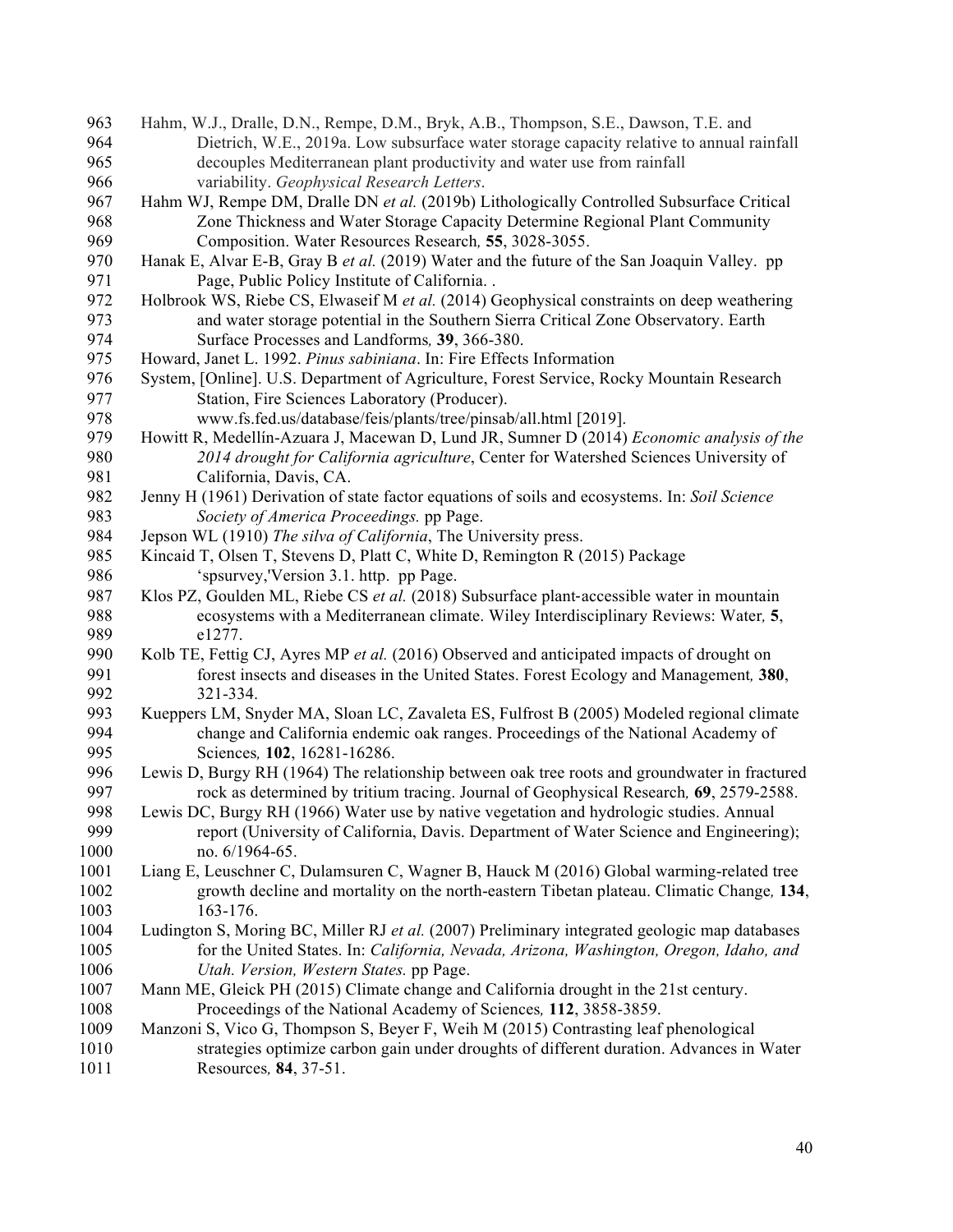| 1012 | Matusick G, Ruthrof KX, Kala J, Brouwers NC, Breshears DD, Hardy GESJ (2018) Chronic             |
|------|--------------------------------------------------------------------------------------------------|
| 1013 | historical drought legacy exacerbates tree mortality and crown dieback during acute              |
| 1014 | heatwave-compounded drought. Environmental Research Letters, 13, 095002.                         |
| 1015 | Mcdowell NG, Allen CD (2015) Darcy's law predicts widespread forest mortality under climate      |
| 1016 | warming. Nature Climate Change, 5, 669.                                                          |
| 1017 | Mclaughlin BC, Ackerly DD, Klos PZ, Natali J, Dawson TE, Thompson SE (2017) Hydrologic           |
| 1018 | refugia, plants, and climate change. Global Change Biology, 23, 2941-2961.                       |
| 1019 | Mclaughlin BC, Zavaleta ES (2012) Predicting species responses to climate change: demography     |
| 1020 | and climate microrefugia in California valley oak Quercus lobata. Global Change                  |
| 1021 | Biology, 18, 2301-2312.                                                                          |
| 1022 | Miller GR, Chen X, Rubin Y, Ma S, Baldocchi DD (2010) Groundwater uptake by woody                |
| 1023 | vegetation in a semiarid oak savanna. Water Resources Research, 46,                              |
| 1024 | 10.1029/2009WR008902.                                                                            |
| 1025 | Millikin CS, Bledsoe CS (1999) Biomass and distribution of fine and coarse roots from blue oak   |
| 1026 | (Quercus douglasii) trees in the northern Sierra Nevada foothills of California. Plant and       |
| 1027 | Soil, 214, 27-38.                                                                                |
| 1028 | Mulroy TW, Rundel PW (1977) Annual plants: adaptations to desert environments. BioScience,       |
| 1029 | 27, 109-114.                                                                                     |
| 1030 | National Resource Conservation Service (2009) Web soil survey. In: URL http://www.               |
| 1031 | websoilsurvey. ncsc. usda. gov/app/[verified October 29, 2009]. pp Page, United States           |
| 1032 | Department of Agriculture,.                                                                      |
| 1033 | Nepstad DC, Tohver IM, Ray D, Moutinho P, Cardinot G (2007) Mortality of large trees and         |
| 1034 | lianas following experimental drought in an Amazon forest. Ecology, 88, 2259-2269.               |
| 1035 | Oshun J, Dietrich W, Dawson T, Fung I (2016) Dynamic, structured heterogeneity of water          |
| 1036 | isotopes inside hillslopes. Water Resources Research, 52, 164-189.                               |
| 1037 | Pavlik BM (1991) Oaks of California, Cachuma Pr.                                                 |
| 1038 | Pockman, WT, and Sperry, JS (2000). Vulnerability to xylem cavitation and the distribution of    |
| 1039 | Sonoran desert vegetation. American journal of botany, 87(9), 1287-1299.                         |
| 1040 | Porporato A, Daly E, Rodriguez-Iturbe I (2004) Soil water balance and ecosystem response to      |
| 1041 | climate change. The American Naturalist, 164, 625-632.                                           |
| 1042 | Porporato A, Laio F, Ridolfi L, Rodriguez-Iturbe I (2001) Plants in water-controlled ecosystems: |
| 1043 | active role in hydrologic processes and response to water stress: III. Vegetation water          |
| 1044 | stress. Advances in Water Resources, 24, 725-744.                                                |
| 1045 | Powers RF (1990) Pinus sabiniana Dougl., Digger pine. Burns RM, Honkala BH, tech. coords.        |
| 1046 | Silvics of North America, 1, 463-469.                                                            |
| 1047 | Raftery AE (1995) Bayesian model selection in social research. Sociological methodology, 25,     |
| 1048 | 111-164.                                                                                         |
| 1049 | Rempe DM, Dietrich WE (2018) Direct observations of rock moisture, a hidden component of the     |
| 1050 | hydrologic cycle. Proceedings of the National Academy of Sciences, 115, 2664-2669.               |
| 1051 | Shantz H (1927) Drought resistance and soil moisture. Ecology, 8, 145-157.                       |
| 1052 | Silvertown J (2004) Plant coexistence and the niche. Trends in ecology & evolution, 19, 605-611. |
| 1053 | Silvertown J, Araya Y, Gowing D (2015) Hydrological niches in terrestrial plant communities: A   |
| 1054 | review. Journal of Ecology, 103, 93-108.                                                         |
| 1055 | Silvertown J, Dodd M, Gowing D (2001) Phylogeny and the niche structure of meadow plant          |
| 1056 | communities. Journal of Ecology, 89, 428-435.                                                    |
| 1057 | Silvertown J, Dodd ME, Gowing DJ, Mountford JO (1999) Hydrologically defined niches reveal       |
| 1058 | a basis for species richness in plant communities. Nature, 400, 61-63.                           |
| 1059 | Simonin KA, Santiago LS, Dawson TE (2009) Fog interception by Sequoia sempervirens (D.           |
| 1060 | Don) crowns decouples physiology from soil water deficit. Plant, Cell & Environment,             |
| 1061 | 32, 882-892.                                                                                     |
|      |                                                                                                  |